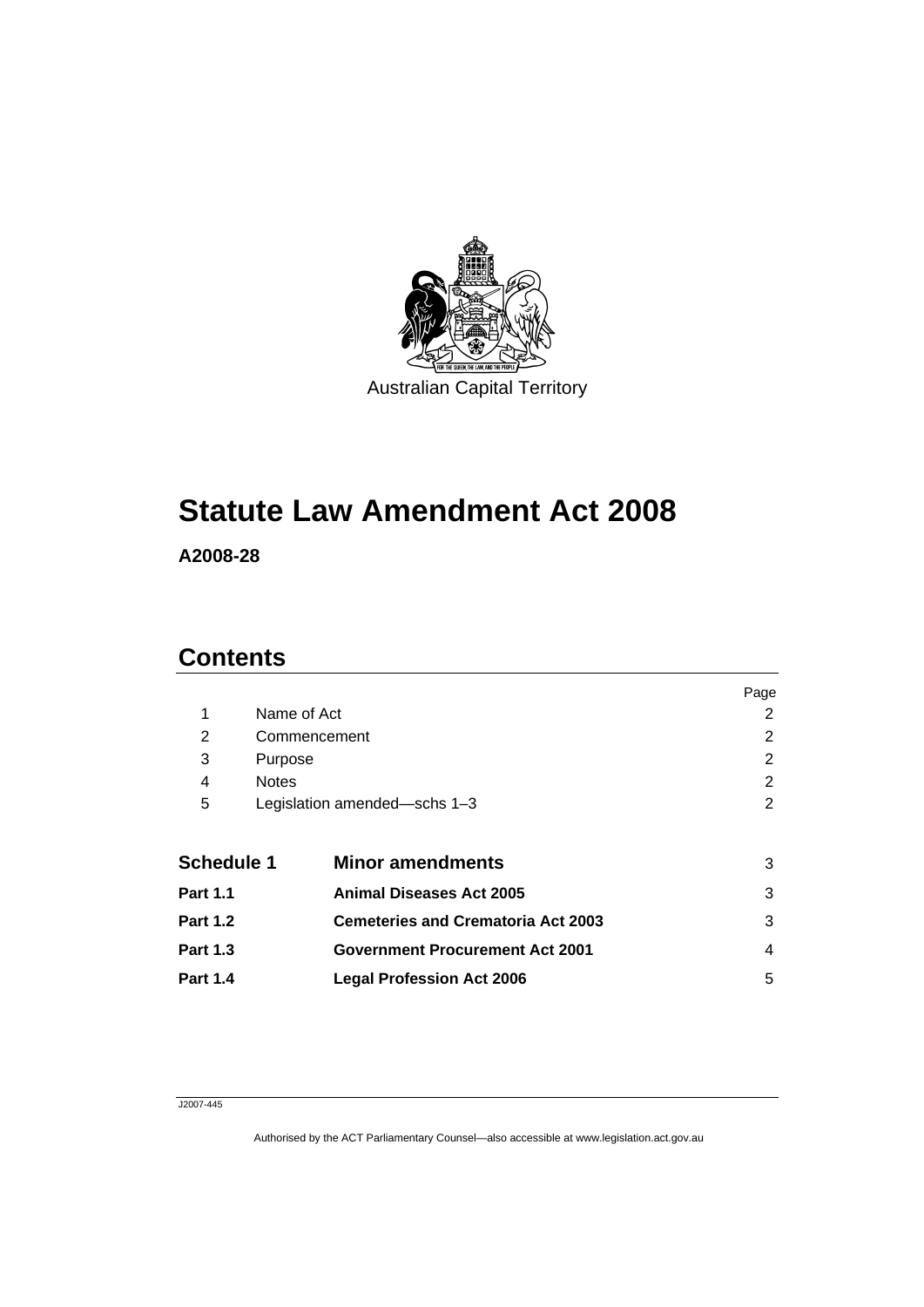**Contents** 

| <b>Schedule 2</b> | <b>Legislation Act 2001</b>                          | Page<br>7 |
|-------------------|------------------------------------------------------|-----------|
| <b>Schedule 3</b> | <b>Technical amendments</b>                          | 8         |
| <b>Part 3.1</b>   | <b>Adoption Act 1993</b>                             | 8         |
| <b>Part 3.2</b>   | <b>Animal Diseases Regulation 2006</b>               | 14        |
| <b>Part 3.3</b>   | <b>Animal Welfare Act 1992</b>                       | 15        |
| <b>Part 3.4</b>   | <b>Architects Act 2004</b>                           | 20        |
| <b>Part 3.5</b>   | <b>Associations Incorporation Regulation 1991</b>    | 21        |
| <b>Part 3.6</b>   | <b>Auditor-General Act 1996</b>                      | 22        |
| <b>Part 3.7</b>   | <b>Board of Senior Secondary Studies Act 1997</b>    | 25        |
| <b>Part 3.8</b>   | <b>Boxing Control Act 1993</b>                       | 25        |
| <b>Part 3.9</b>   | Canberra Institute of Technology Act 1987            | 26        |
| Part 3.10         | <b>Cemeteries and Crematoria Act 2003</b>            | 26        |
| Part 3.11         | Civil Law (Sale of Residential Property) Act 2003    | 27        |
| Part 3.12         | Civil Law (Wrongs) Act 2002                          | 27        |
| Part 3.13         | <b>Clinical Waste Act 1990</b>                       | 28        |
| Part 3.14         | <b>Commercial Arbitration Act 1986</b>               | 32        |
| Part 3.15         | <b>Community Title Act 2001</b>                      | 35        |
| Part 3.16         | <b>Construction Occupations (Licensing) Act 2004</b> | 35        |
| Part 3.17         | <b>Consumer Credit (Administration) Act 1996</b>     | 36        |
| Part 3.18         | <b>Contractors Debts Act 1897</b>                    | 38        |
| Part 3.19         | <b>Crimes (Child Sex Offenders) Act 2005</b>         | 41        |
| <b>Part 3.20</b>  | <b>Crimes (Sentence Administration) Act 2005</b>     | 41        |
| Part 3.21         | <b>Cultural Facilities Corporation Act 1997</b>      | 42        |
| <b>Part 3.22</b>  | <b>Dangerous Substances Act 2004</b>                 | 42        |
| Part 3.23         | <b>Duties Act 1999</b>                               | 43        |
| <b>Part 3.24</b>  | <b>Emergencies Act 2004</b>                          | 46        |

contents 2 Statute Law Amendment Act 2008

A2008-28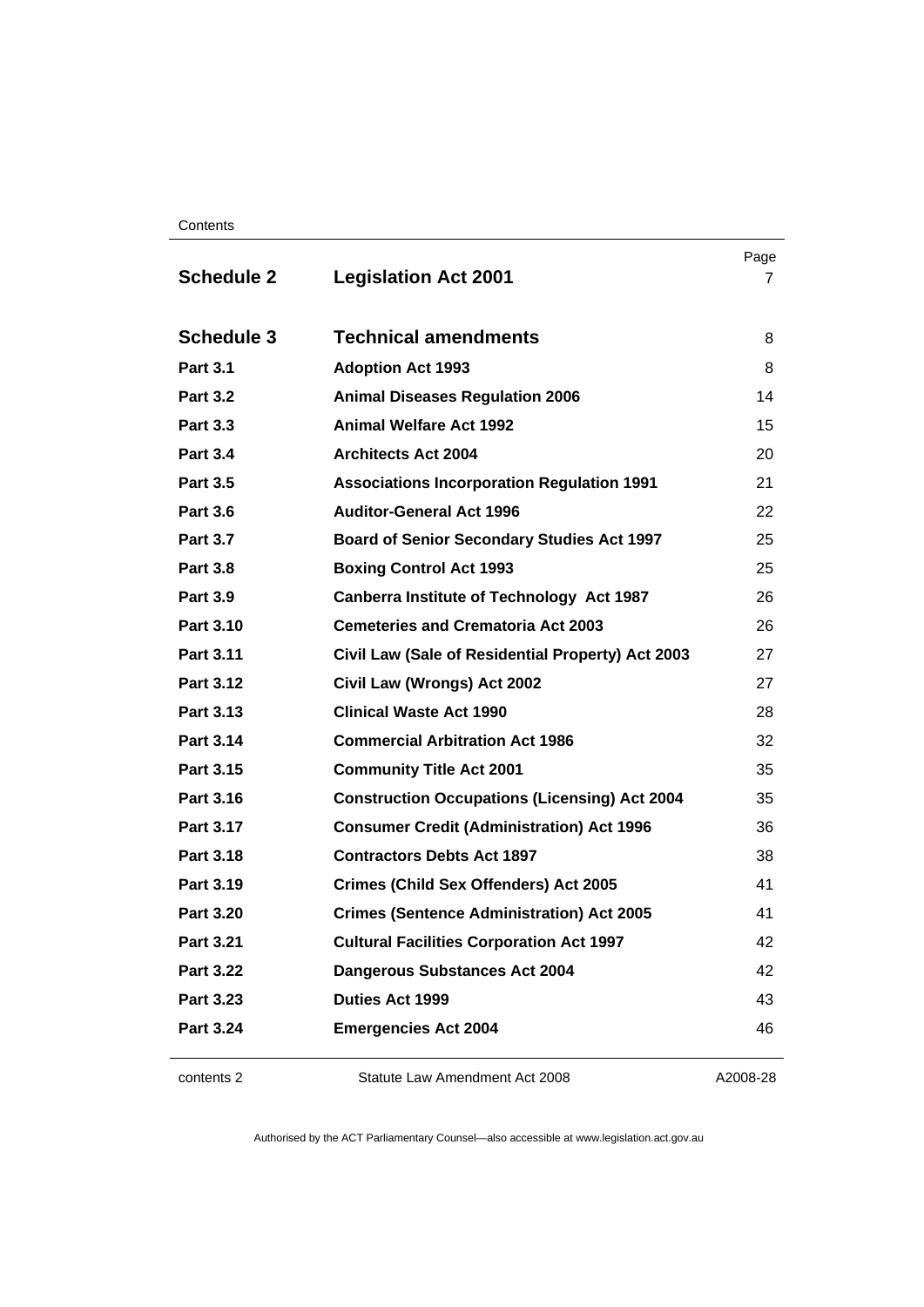| Contents |
|----------|
|----------|

|                  |                                                                                                       | Page |
|------------------|-------------------------------------------------------------------------------------------------------|------|
| <b>Part 3.25</b> | <b>Exhibition Park Corporation Act 1976</b>                                                           | 47   |
| Part 3.26        | <b>Financial Management Act 1996</b>                                                                  | 47   |
| <b>Part 3.27</b> | Food Act 2001                                                                                         | 48   |
| Part 3.28        | <b>Gambling and Racing Control Act 1999</b>                                                           | 48   |
| Part 3.29        | <b>Gaming Machine Act 2004</b>                                                                        | 49   |
| Part 3.30        | <b>Gas Safety Act 2000</b>                                                                            | 50   |
| Part 3.31        | <b>Guardianship and Management of Property Act 1991</b>                                               | 51   |
| <b>Part 3.32</b> | <b>Health Professionals Regulation 2004</b>                                                           | 51   |
| Part 3.33        | <b>Hemp Fibre Industry Facilitation Act 2004</b>                                                      | 52   |
| Part 3.34        | <b>Human Rights Commission Act 2005</b>                                                               | 52   |
| Part 3.35        | Interactive Gambling Act 1998                                                                         | 53   |
| Part 3.36        | <b>Juries Act 1967</b>                                                                                | 53   |
| Part 3.37        | <b>Legal Profession Act 2006</b>                                                                      | 54   |
| Part 3.38        | <b>Long Service Leave (Building and Construction</b><br>Industry) Act 1981                            | 55   |
| Part 3.39        | Long Service Leave (Contract Cleaning Industry) Act<br>1999                                           | 56   |
| <b>Part 3.40</b> | <b>Nature Conservation Act 1980</b>                                                                   | 58   |
| <b>Part 3.41</b> | Occupational Health and Safety (Certification of Plant<br><b>Users and Operators) Regulation 2000</b> | 59   |
| <b>Part 3.42</b> | <b>Ombudsman Act 1989</b>                                                                             | 59   |
| Part 3.43        | <b>Planning and Development Act 2007</b>                                                              | 61   |
| <b>Part 3.44</b> | <b>Planning and Development Regulation 2008</b>                                                       | 69   |
| Part 3.45        | <b>Public Trustee Act 1985</b>                                                                        | 70   |
| <b>Part 3.46</b> | Race and Sports Bookmaking Act 2001                                                                   | 71   |
| <b>Part 3.47</b> | <b>Radiation Protection Act 2006</b>                                                                  | 72   |
| <b>Part 3.48</b> | <b>Registrar-General Act 1993</b>                                                                     | 72   |
| Part 3.49        | <b>Remuneration Tribunal Act 1995</b>                                                                 | 73   |
|                  |                                                                                                       |      |

#### A2008-28

Statute Law Amendment Act 2008

contents 3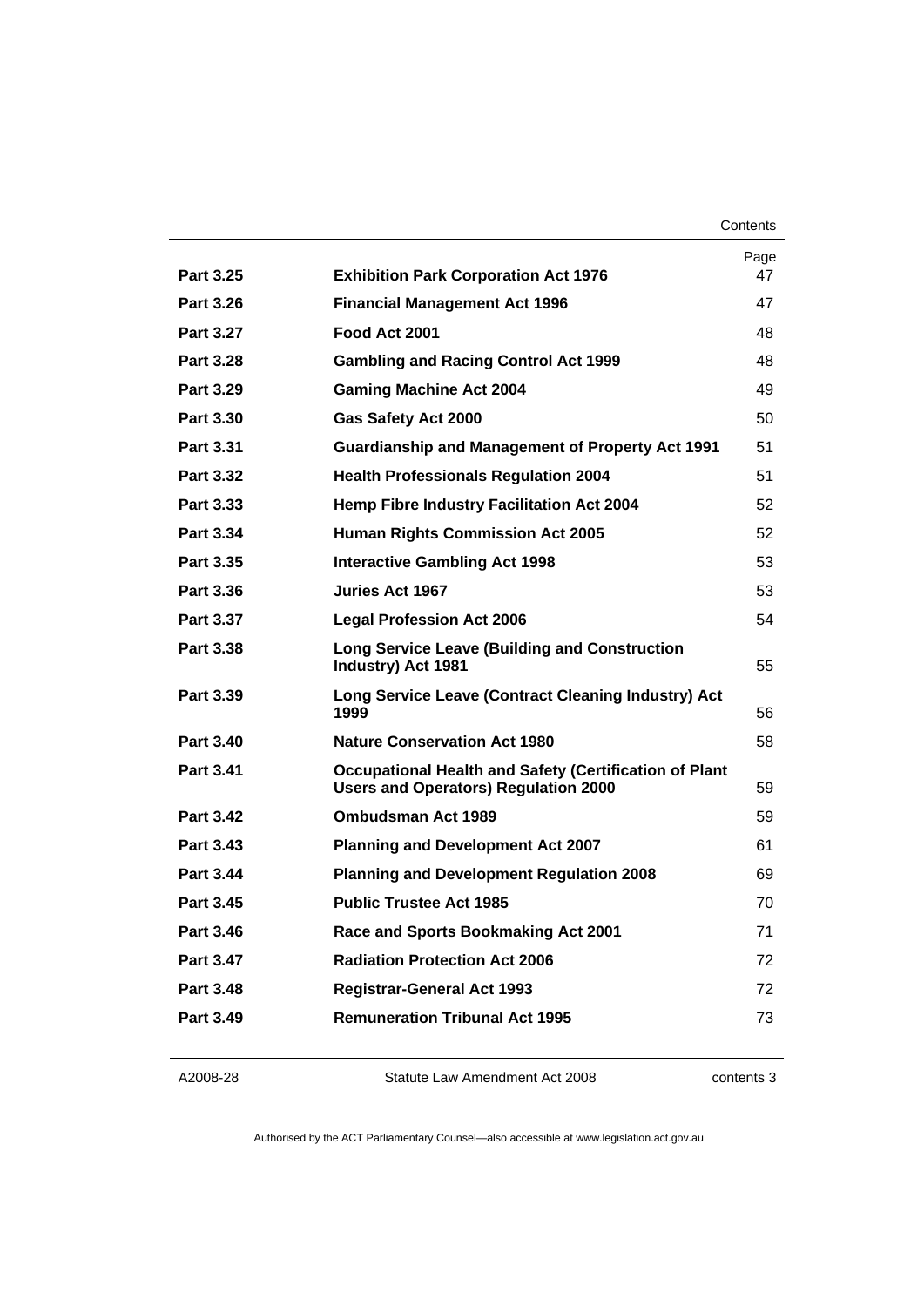| Contents |
|----------|
|----------|

|                  |                                                                  | Page |
|------------------|------------------------------------------------------------------|------|
| <b>Part 3.50</b> | <b>Residential Tenancies Act 1997</b>                            | 74   |
| <b>Part 3.51</b> | <b>Road Transport (Driver Licensing) Regulation 2000</b>         | 77   |
| <b>Part 3.52</b> | <b>Road Transport (General) Regulation 2000</b>                  | 78   |
| <b>Part 3.53</b> | <b>Spent Convictions Act 2000</b>                                | 79   |
| <b>Part 3.54</b> | <b>Superannuation (Legislative Assembly Members) Act</b><br>1991 | 79   |
| Part 3.55        | <b>Supervised Injecting Place Trial Act 1999</b>                 | 80   |
| <b>Part 3.56</b> | <b>Territory Records Act 2002</b>                                | 81   |
| <b>Part 3.57</b> | <b>Training and Tertiary Education Act 2003</b>                  | 82   |
| <b>Part 3.58</b> | <b>Utilities Act 2000</b>                                        | 83   |
| <b>Part 3.59</b> | <b>Victims of Crime (Financial Assistance) Act 1983</b>          | 84   |
| <b>Part 3.60</b> | <b>Victims of Crime Regulation 2000</b>                          | 86   |
| Part 3.61        | <b>Witness Protection Act 1996</b>                               | 86   |
| <b>Part 3.62</b> | <b>Workers Compensation Act 1951</b>                             | 87   |
| <b>Part 3.63</b> | <b>Workers Compensation Regulation 2002</b>                      | 87   |

contents 4 Statute Law Amendment Act 2008

A2008-28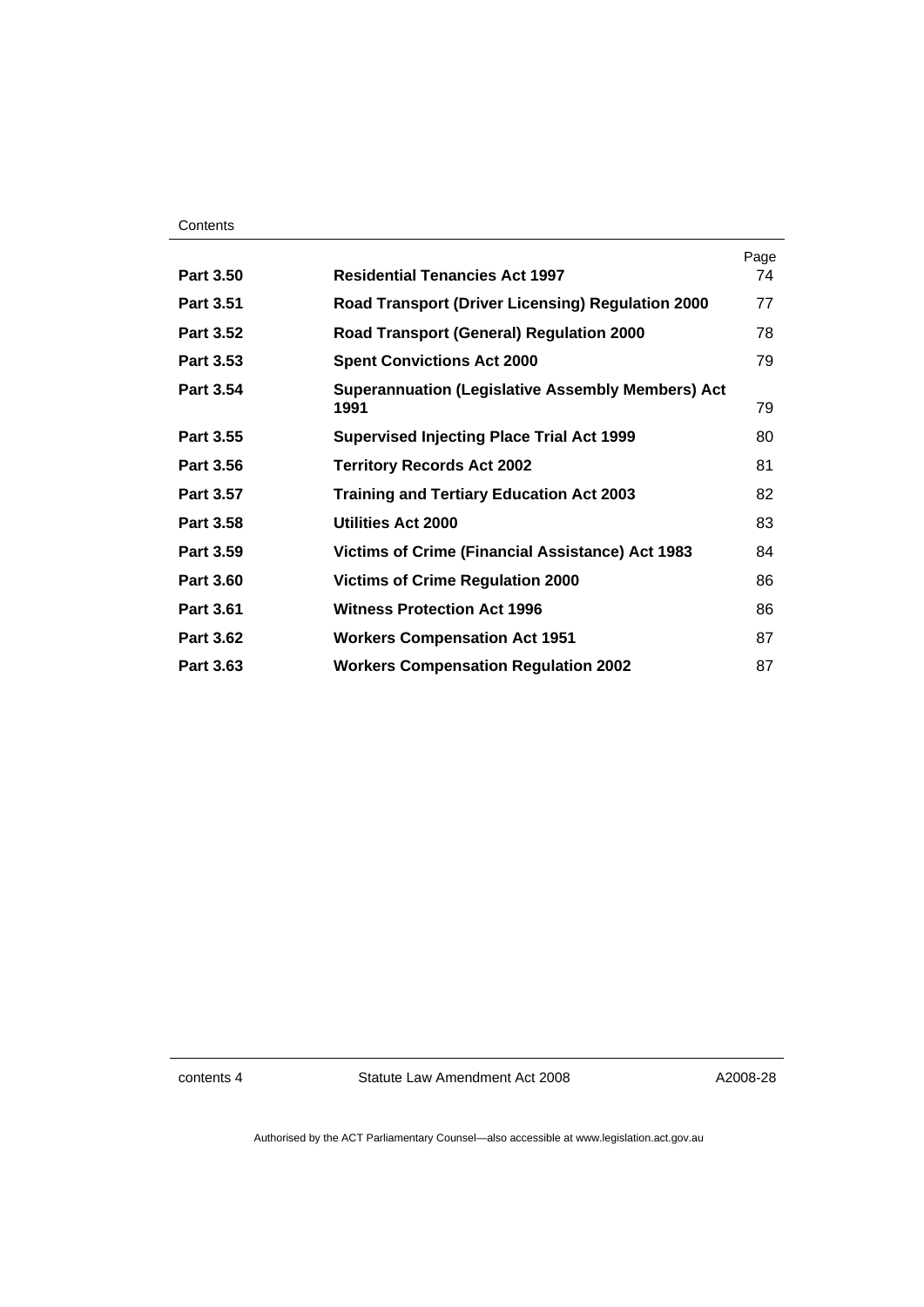<span id="page-4-0"></span>

# **Statute Law Amendment Act 2008**

**A2008-28** 

l

An Act to amend certain legislation for the purpose of statute law revision

The Legislative Assembly for the Australian Capital Territory enacts as follows:

J2007-445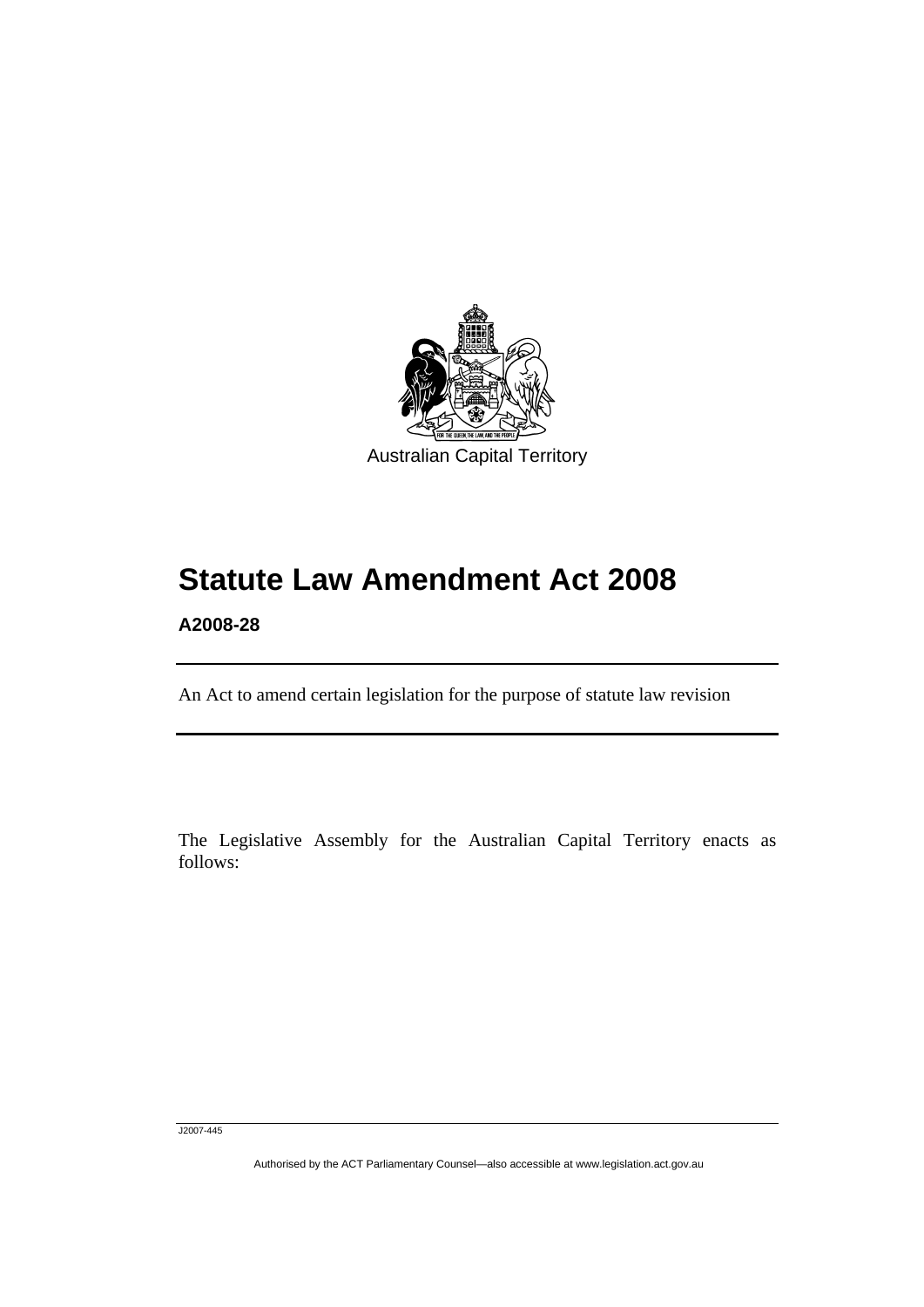# <span id="page-5-0"></span>**1 Name of Act**

This Act is the *Statute Law Amendment Act 2008*.

# **2 Commencement**

This Act commences on the 14th day after its notification day.

*Note* The naming and commencement provisions automatically commence on the notification day (see Legislation Act, s 75 (1)).

# **3 Purpose**

The purpose of this Act is to improve the quality of the statute law of the Territory by amending legislation for the purpose of statute law revision.

# **4 Notes**

A note included in this Act is explanatory and is not part of this Act.

*Note* See the Legislation Act, s 127 (1), (4) and (5) for the legal status of notes.

# **5 Legislation amended—schs 1–3**

This Act amends the legislation mentioned in schedules 1 to 3.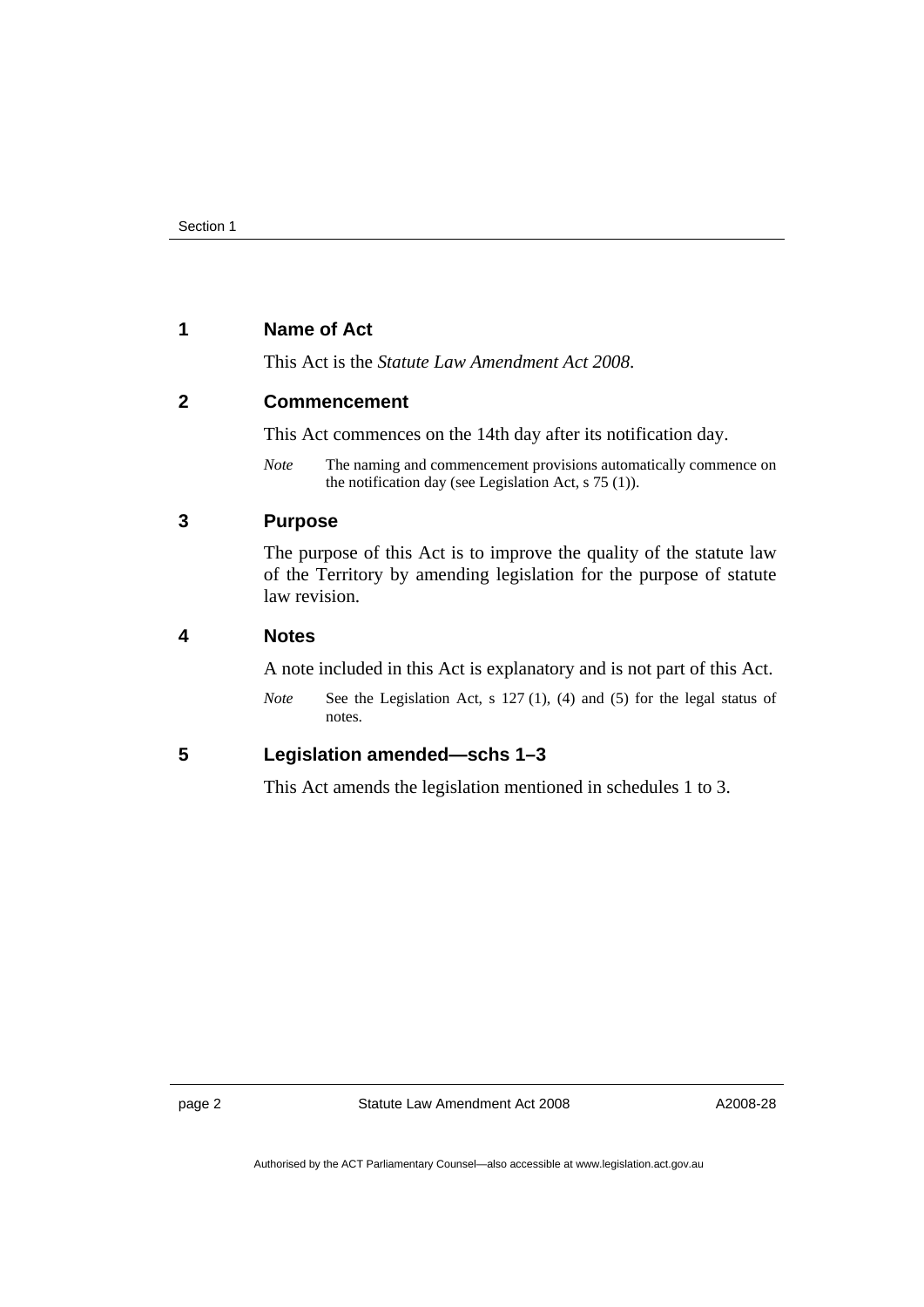# <span id="page-6-0"></span>**Schedule 1 Minor amendments**

 $(see s.5)$ 

# **Part 1.1 Animal Diseases Act 2005**

# **[1.1] Section 21 (e)**

*substitute* 

 (e) if there are restrictions on sale in the ACT of an animal, animal product or other thing that has, at any time during a stated period, been in the area—those restrictions; and

#### **Explanatory note**

Section 21 sets out the matters that must be included in a quarantine declaration under section 19 or section 20. This amendment makes paragraph (e) more precise by ensuring that if there are no restrictions on sale, the declaration does not need to include anything about restrictions on sale.

# **Part 1.2 Cemeteries and Crematoria Act 2003**

# **[1.2] Section 9 (3) (b)**

*substitute* 

(b) any other charitable purpose approved by the Minister.

#### **Explanatory note**

Section 9 (3) establishes a perpetual care trust for the maintenance of cemeteries and crematoria (see section 9 (3) (a)) and for any other purpose approved by the Minister (see section 9 (3) (b)). This amendment confirms that the Minister may approve only charitable purposes.

A2008-28

Statute Law Amendment Act 2008

page 3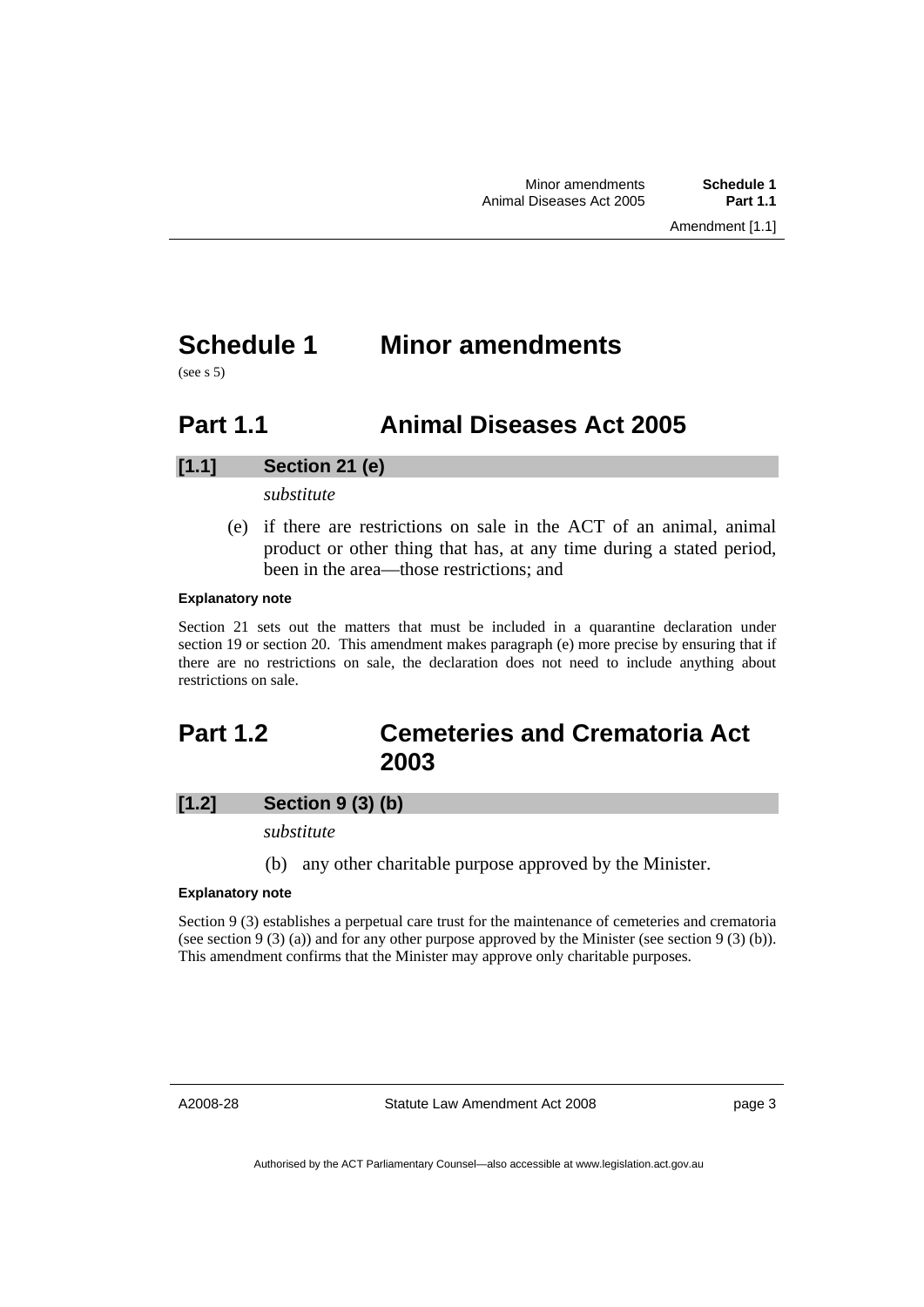<span id="page-7-0"></span>**Schedule 1** Minor amendments<br>**Part 1.3** Government Procur **Part 1.3** Government Procurement Act 2001 Amendment [1.3]

# **[1.3] New section 16C**

*in division 2.2, insert* 

### **16C Dissolution of perpetual care trusts**

- (1) This section applies if a perpetual care trust is dissolved.
- (2) The amount remaining after payment of any debts and expenses of the trust must be transferred to another perpetual care trust, or another fund, that is—
	- (a) established for a charitable purpose; and
	- (b) endorsed as exempt from income tax under the *Income Tax Assessment Act 1997* (Cwlth), subdivision 50-B (Endorsing charitable entities as exempt from income tax).

#### **Explanatory note**

This amendment provides for the distribution of the assets of a perpetual care trust if the trust is dissolved.

# **Part 1.3 Government Procurement Act 2001**



#### **Explanatory note**

This amendment is consequential on another amendment that increases the membership of the Government Procurement Board to 9 members.

page 4 Statute Law Amendment Act 2008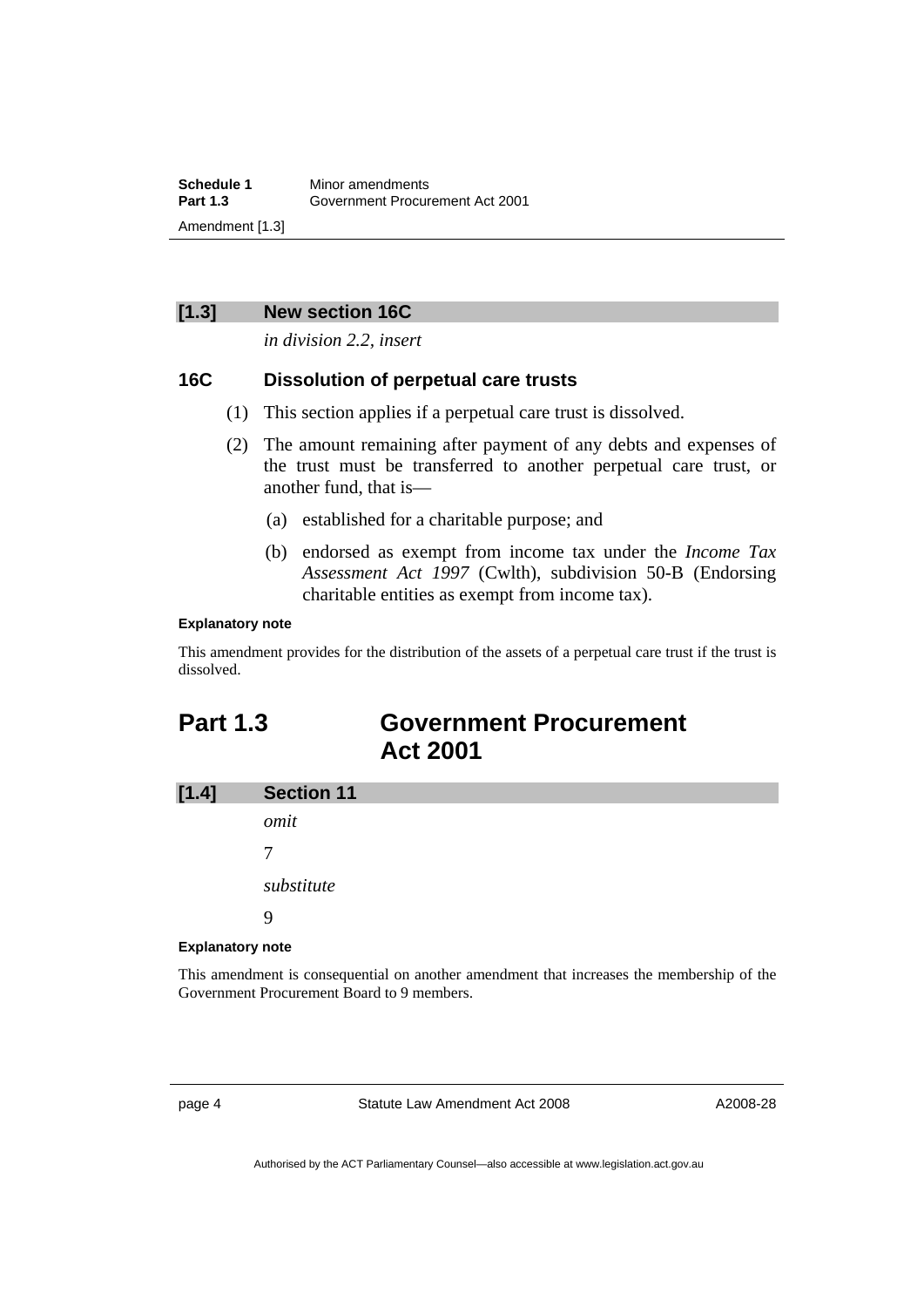# <span id="page-8-0"></span>**[1.5] Section 11 (c) and (d)**

*substitute* 

- (c) 3 public employee members;
- (d) 4 non-public employee members.

#### **Explanatory note**

This amendment increases the membership of the Government Procurement Board to 9 members, comprising 5 public employee members (including the chair and deputy chair) and 4 non-public employee members.

# **Part 1.4 Legal Profession Act 2006**

# **[1.6] Section 249 (1) and (2)**

*substitute* 

- (1) The costs of an examination are payable—
	- (a) for an examination under section 241 (1)—by the law practice that appointed the external examiner; and
	- (b) for an examination under section 241 (2)—out of the fidelity fund.
- (2) However, for an examination under section 241 (2), the licensing body may decide—
	- (a) that all or part of the costs of the examination are payable by the law practice to the licensing body; and

A2008-28

page 5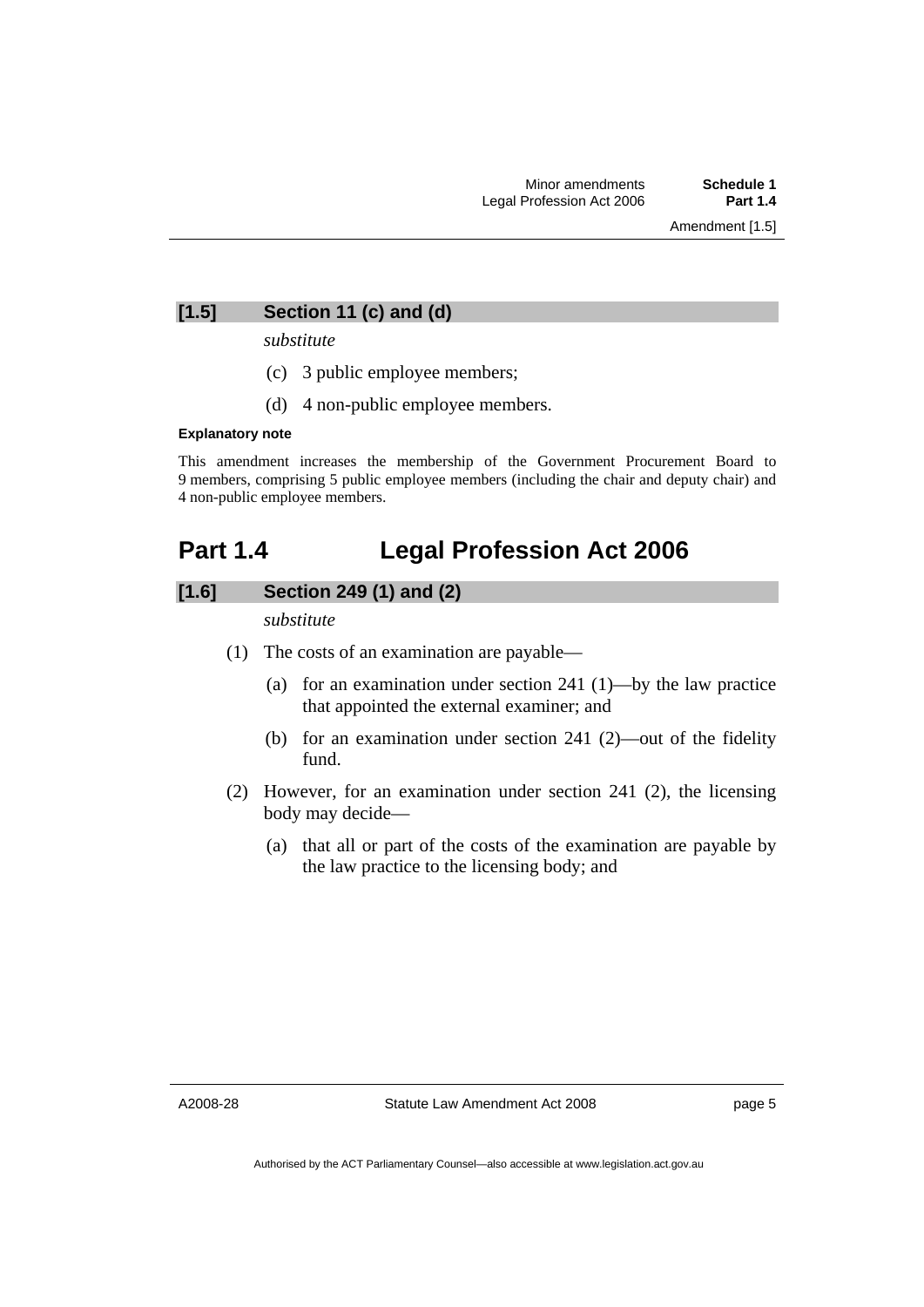**Schedule 1** Minor amendments<br>**Part 1.4** Legal Profession Ad **Legal Profession Act 2006** Amendment [1.6]

### (b) the amount payable.

#### **Explanatory note**

This amendment corrects the *Legal Profession Act 2006*, section 249 (1) in relation to the costs of an external examination under that Act, subdivision 3.1.3.2 (External examinations). If a law practice appoints an external examiner under the *Legal Profession Act 2006*, section 241 (1) to examine its trust records, the law practice must pay the costs of the examination. However, if the licensing body appoints an external examiner under the *Legal Profession Act 2006*, section 241 (2) to examine a law practice's trust records, the costs of the examination are payable out of the fidelity fund. The amount paid out of the fidelity fund is a debt owing to the licensing body by the law practice that has been examined.

The *Legal Profession Regulation 2007* was amended on 1 April 2008 to include a modification of the *Legal Profession Act 2006* to achieve the same effect as proposed section 249 (1). The modification will expire on the commencement of this Act, section 5.

To date, no claims for costs of an examination under section 241 (1) to be paid out of the fidelity fund have been made under section 249 (1).

Section 249 (2) is consequentially amended to make it clear that it applies to an examination under section 241 (2). The amendment also omits the existing note, which is not needed for section 249 (2).

page 6 Statute Law Amendment Act 2008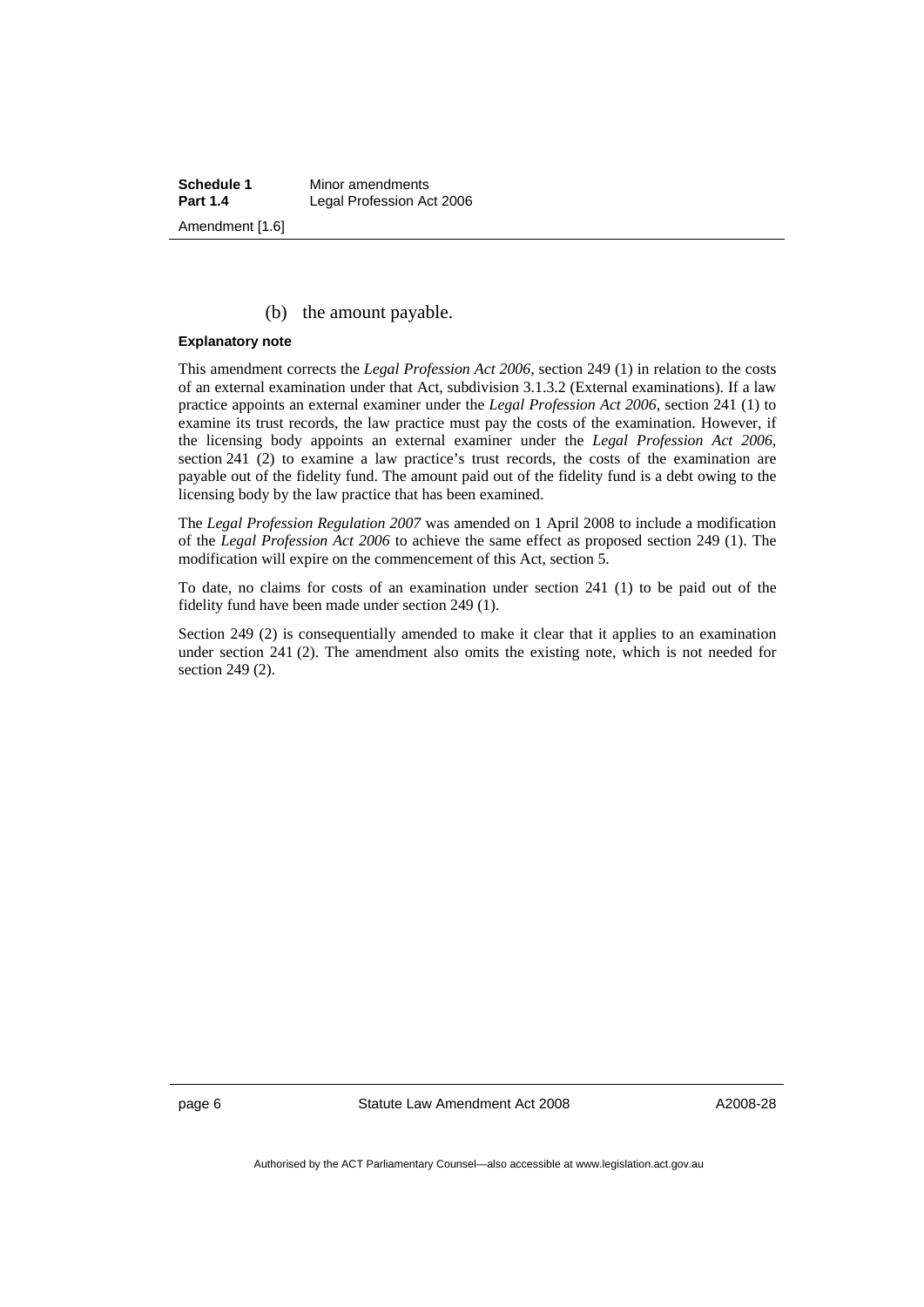# <span id="page-10-0"></span>**Schedule 2 Legislation Act 2001**

(see s 5)

# **[2.1] Dictionary, part 1, definition of** *territory authority*

*substitute* 

*territory authority* means a body established for a public purpose under an Act, but does not include a body declared by regulation not to be a territory authority.

#### **Explanatory note**

This amendment makes clear that, for a body to be a territory authority, it must be established under an Act for a public purpose.

A2008-28

Statute Law Amendment Act 2008

page 7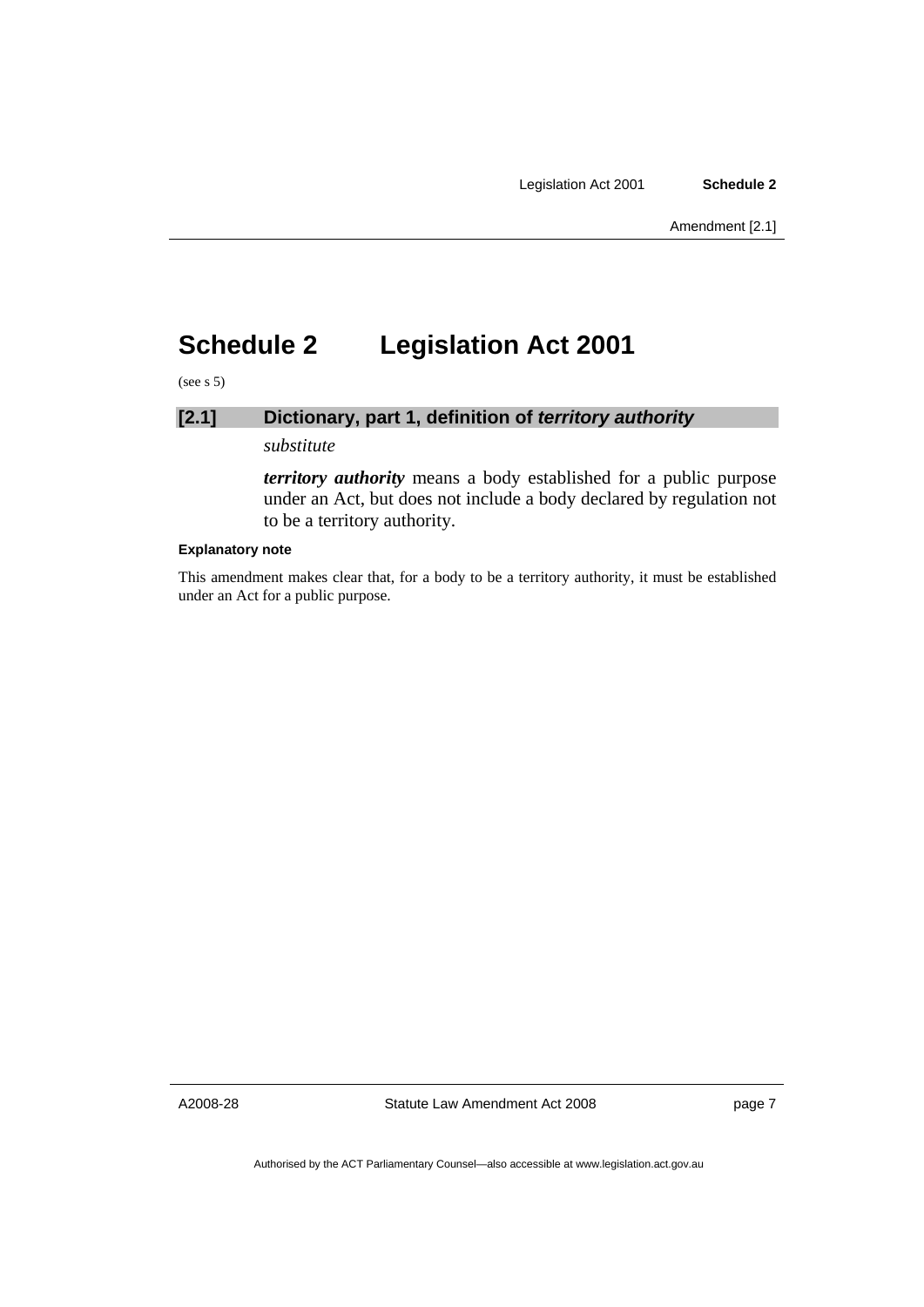<span id="page-11-0"></span>**Schedule 3 Technical amendments**<br>**Part 3.1 Adoption Act 1993 Part 3.1** Adoption Act 1993 Amendment [3.1]

# **Schedule 3 Technical amendments**

(see s 5)

# **Part 3.1 Adoption Act 1993**

# **[3.1] Section 4 (1), definition of** *adoption order*

*substitute* 

*adoption order* means an order for the adoption of a child under section 9.

### **Explanatory note**

This amendment remakes the definition as a consequence of other amendments omitting redundant references to provisions of repealed laws.

# **[3.2] Section 4 (1), definitions of** *charitable organisation***,** *child***,**  *general consent* **and** *instrument of consent*

### *substitute*

*charitable organisation* means a body carried on for a charitable, benevolent, philanthropic or religious purpose, other than a body carried on for the financial benefit of its members.

*child* means an individual who is—

- (a) under 18 years old; or
- (b) 18 years or older but for whom an adoption order is sought or has been made.

*general consent* means a general consent under section 29 (2).

*instrument of consent* means an instrument of consent to an adoption under section 30.

#### **Explanatory note**

This amendment updates language in line with current legislative drafting practice.

page 8 Statute Law Amendment Act 2008

A2008-28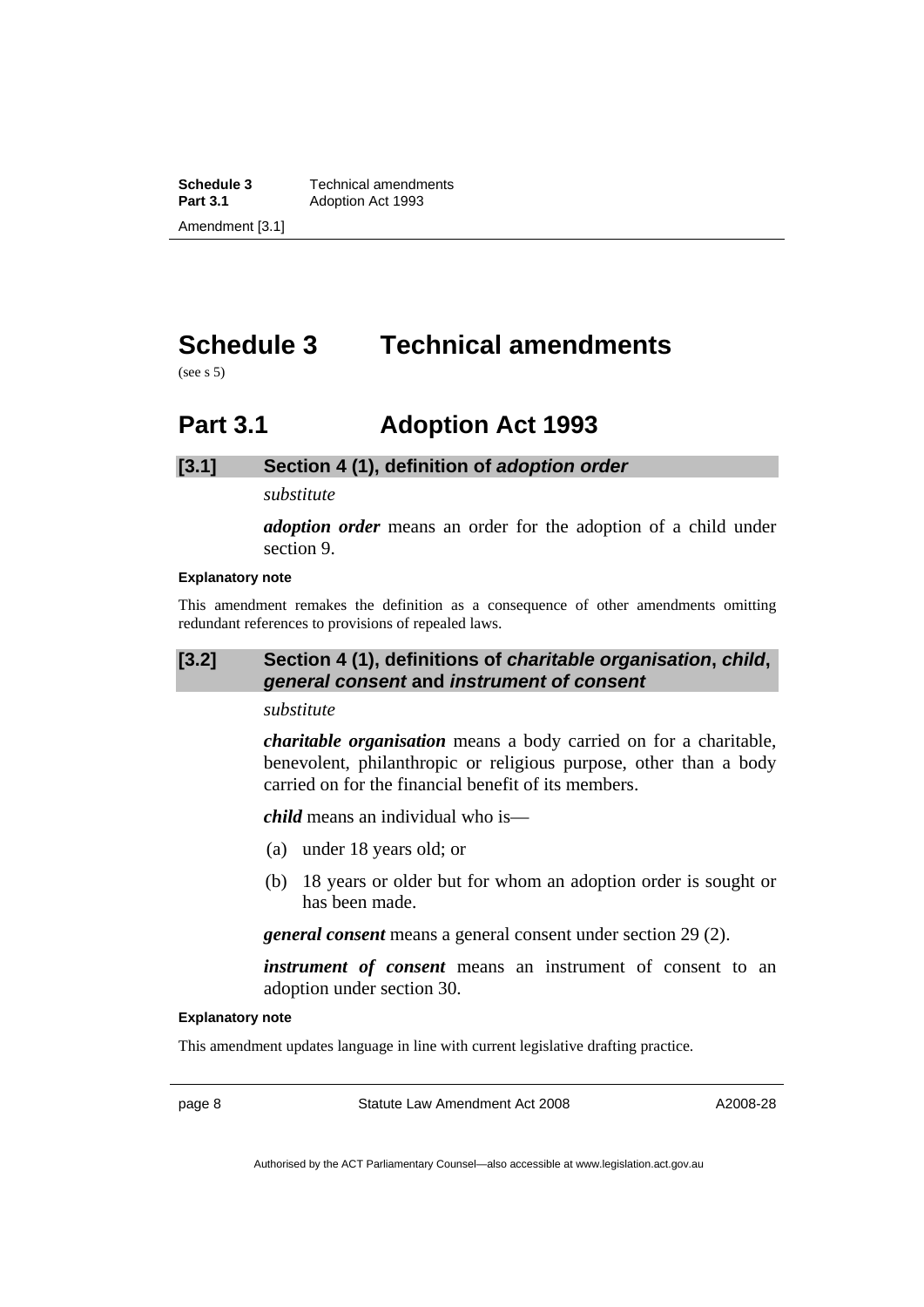# [3.3] Section 4 (1), definition of *interim order*

*substitute* 

*interim order* means an order under section 50.

#### **Explanatory note**

This amendment remakes the definition as a consequence of other amendments omitting redundant references to provisions of repealed laws.

# **[3.4] Section 4 (1), definitions of** *limited consent* **and** *principal officer*

*substitute* 

*limited consent* means a limited consent under section 29 (3).

*principal officer*, for a private adoption agency, means the person stated as its principal officer in—

- (a) its application for approval under section 81; or
- (b) its latest notification to the chief executive under section 83.

### **Explanatory note**

This amendment updates language in line with current legislative drafting practice.

### **[3.5] Section 4 (1), definition of** *relative*

# *substitute*

*relative*, of a child, means a grandparent, brother, sister, uncle or aunt of the child, whether or not the relationship is—

- (a) traced through birth or depends on adoption; or
- (b) for a brother or sister—of the whole blood or half-blood.

### **Explanatory note**

This amendment remakes the definition to incorporate the substance of existing section 4 (2) (which is omitted by another amendment) in an updated form as paragraphs (a) and (b) of the definition.

A2008-28

Statute Law Amendment Act 2008

page 9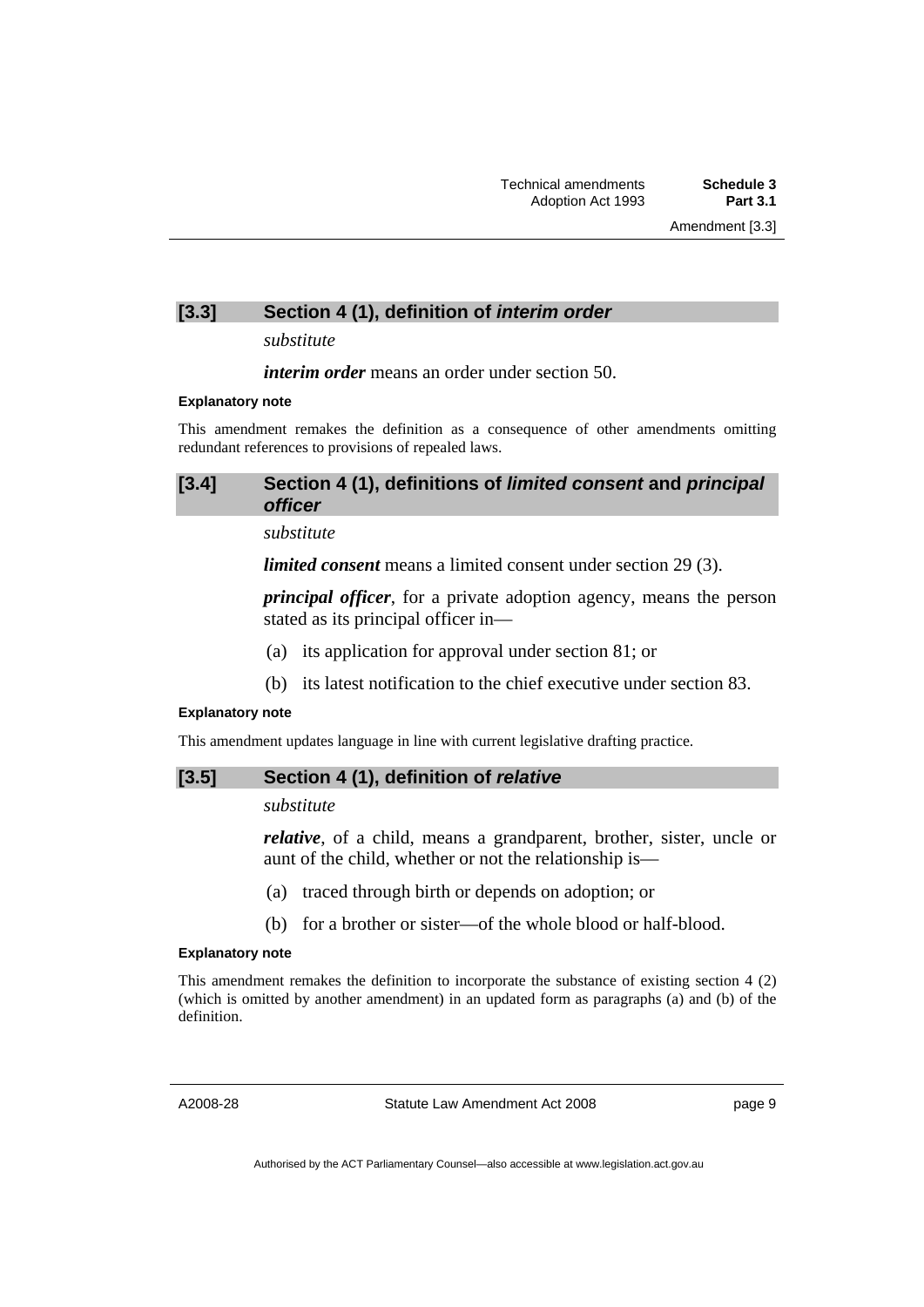**Schedule 3 Technical amendments**<br>**Part 3.1 Adoption Act 1993 Part 3.1** Adoption Act 1993 Amendment [3.6]

# **[3.6] Section 4 (1), definition of** *repealed laws*

*omit* 

#### **Explanatory note**

This amendment is consequential on the omission, by other amendments, of redundant references to repealed laws.

# **[3.7] Section 4 (1), definitions (as amended)**

*relocate to dictionary* 

#### **Explanatory note**

This amendment relocates the definitions to a new dictionary that is inserted by another amendment.

### **[3.8] Section 4, remainder**

*substitute* 

# **2 Dictionary**

The dictionary at the end of this Act is part of this Act.

*Note 1* The dictionary at the end of this Act defines certain terms used in this Act, and includes references (*signpost definitions*) to other terms defined elsewhere in this Act.

> For example, the signpost definition '*adoptive relative*, for part 5 (Access to information)—see section 58.' means that the term 'adoptive relative' is defined in that section.

*Note 2* A definition in the dictionary (including a signpost definition) applies to the entire Act unless the definition, or another provision of the Act, provides otherwise or the contrary intention otherwise appears (see Legislation Act,  $s$  155 and  $s$  156 (1)).

page 10 Statute Law Amendment Act 2008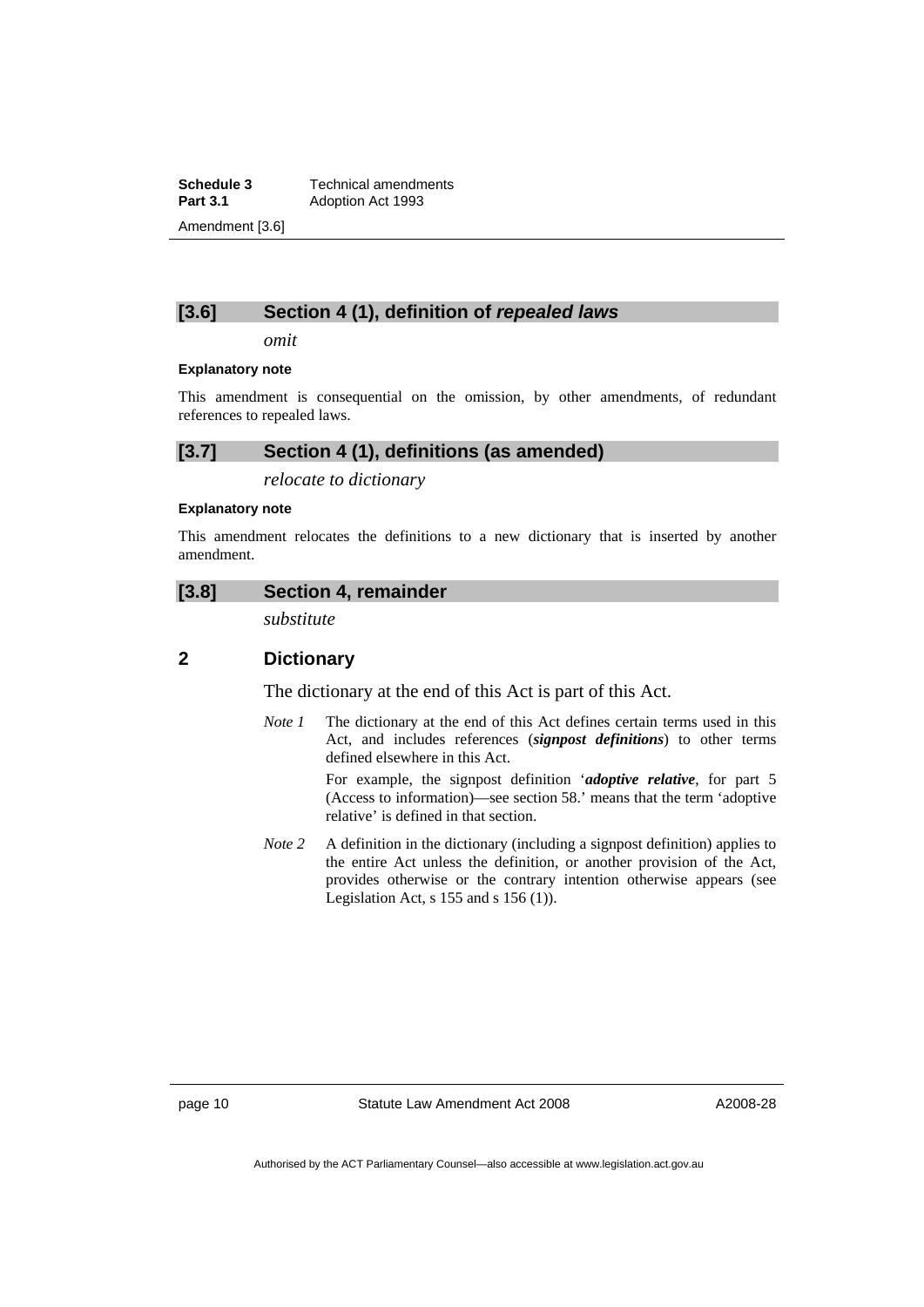Amendment [3.9]

#### **3 Notes**

A note included in this Act is explanatory and is not part of this Act.

*Note* See the Legislation Act, s 127 (1), (4) and (5) for the legal status of notes.

#### **Explanatory note**

This amendment inserts standard dictionary and notes provisions consequent on the insertion of a new dictionary by another amendment.

The definitions in existing section 4 (1) are updated and relocated to the dictionary by other amendments.

Existing section 4 (2) is remade in an updated form as part of the definition of *relative* by another amendment.

Existing section 4 (3) provides that, unless the contrary intention appears, a reference to the birth or adoptive parents of a child, or to applicants, if there is only 1 birth or adoptive parent, or 1 applicant, is a reference to that birth or adoptive parent or that applicant. This provision is unnecessary because the Legislation Act, section 145 provides to the same effect.

#### **[3.9] Section 22 (1), new note**

*insert* 

*Note* See approved form 3.29 (Notice of application for adoption order), approved under the *Court Procedures Act 2004*, s 8.

#### **Explanatory note**

This amendment inserts a note to help users of the legislation find the relevant approved form under the *Court Procedures Act 2004*.

# **[3.10] Section 26 (5), new note**

# *insert*

*Note* See approved form 3.36 (Notice of application for discharge of adoption order), approved under the *Court Procedures Act 2004*, s 8.

#### **Explanatory note**

This amendment inserts a note to help users of the legislation find the relevant approved form under the *Court Procedures Act 2004*.

A2008-28

Statute Law Amendment Act 2008

page 11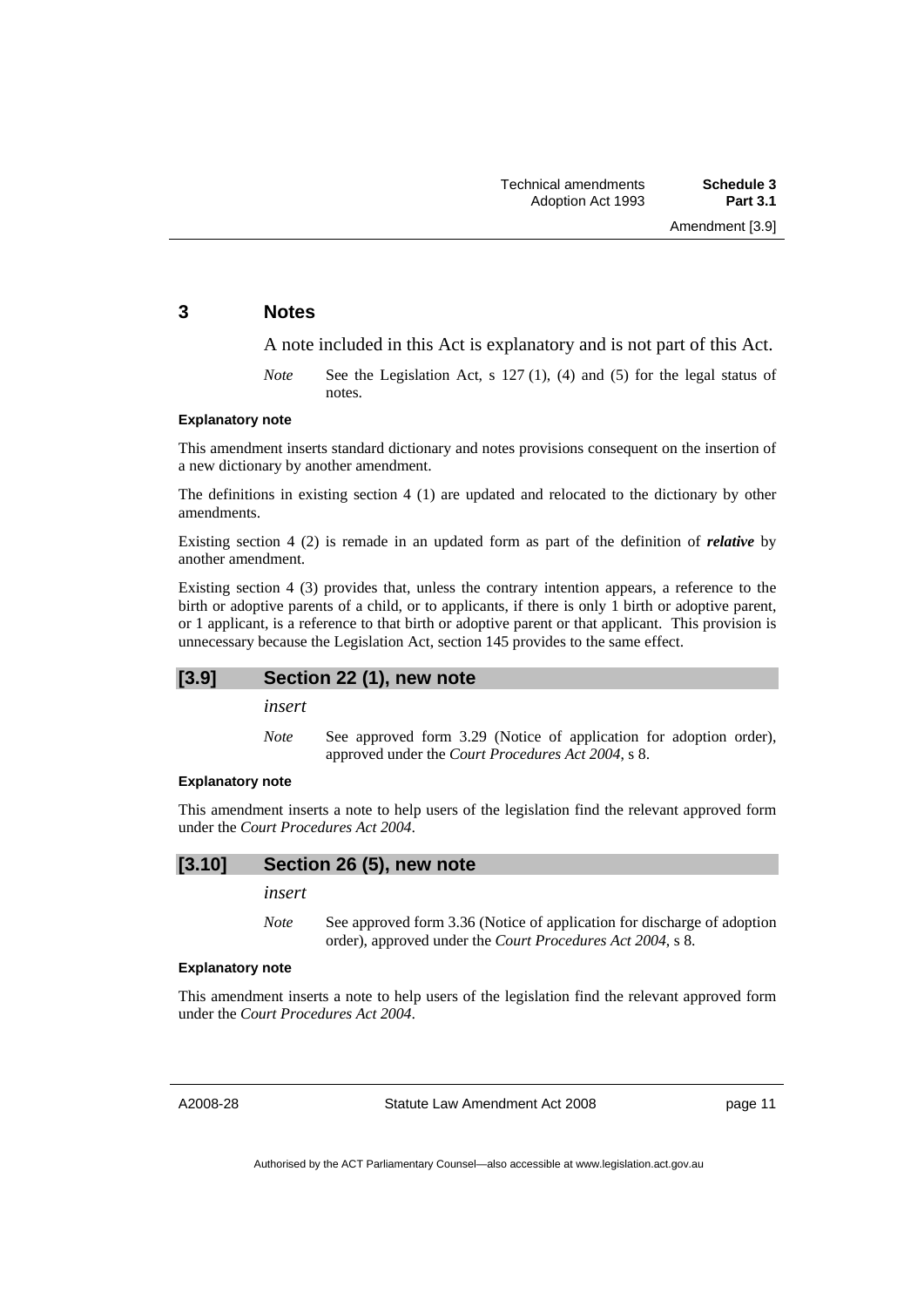**Schedule 3 Technical amendments**<br>**Part 3.1 Adoption Act 1993 Adoption Act 1993** Amendment [3.11]

### **[3.11] Section 35 (1), new note**

*insert* 

*Note* See approved form 3.31 (Application for dispensing with consent to adoption), approved under the *Court Procedures Act 2004*, s 8.

#### **Explanatory note**

This amendment inserts a note to help users of the legislation find the relevant approved form under the *Court Procedures Act 2004*.

| [3.12]<br>New section 44 (6) |
|------------------------------|
|------------------------------|

*insert* 

(6) In this section:

*repealed laws* means the following Acts or the Ordinances repealed by any of the following Acts:

- (a) *Adoption of Children Act 1965*;
- (b) *Adoption of Children Act 1974*;
- (c) *Adoption of Children (Amendment) Act 1979*;
- (d) *Adoption of Children (Amendment) Act 1983*;
- (e) *Adoption of Children (Amendment) Act 1988*;
- (f) *Adoption of Children (Amendment) Act 1991*.

#### **Explanatory note**

This amendment is consequential on the omission, by another amendment, of the definition of *repealed laws* in the general interpretation provision. As a consequence of the omission of redundant references to repealed laws in other amendments, section 44 (4) is the only provision that refers to repealed laws.

page 12 Statute Law Amendment Act 2008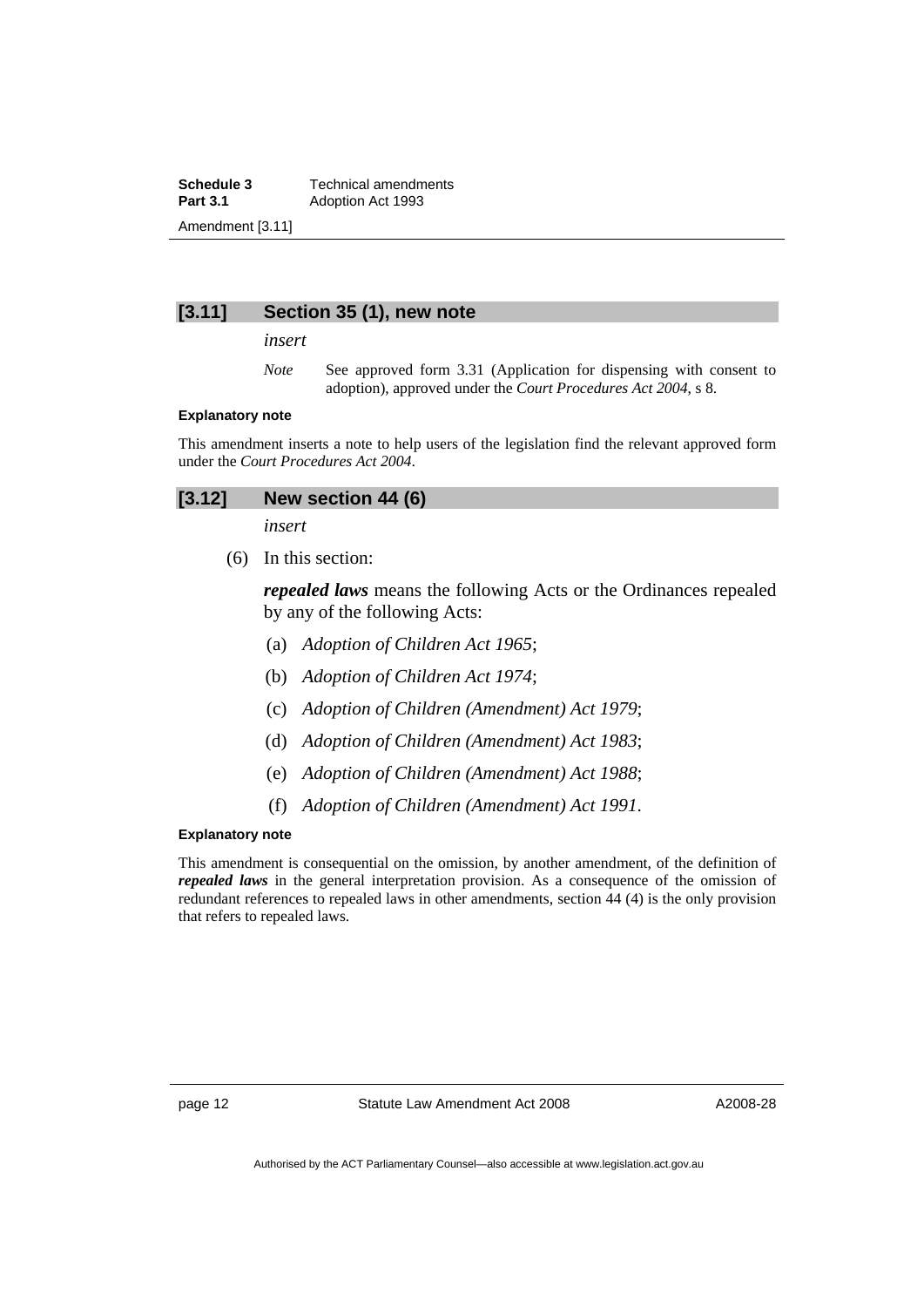### **[3.13] Section 120**

*omit* 

#### **Explanatory note**

This amendment omits a transitional provision which is redundant because of the Legislation Act, section 88 (Repeal does not end effect of transitional laws etc).

Existing section 120 (1) deals with orders and proceedings made or begun before the commencement of the Act.

Existing section 120 (2) deals with consents for adoption given before the commencement of the Act.

Existing section 120 (3) and (4) deals with the application of the Act, section 43 and section 44 to an adoption order made under the repealed laws and the effect of disposition of property in relation to an adoption order made under the repealed laws.

### **[3.14] New dictionary**

*insert* 

# **Dictionary**

(see s 2)

*Note 1* The Legislation Act contains definitions and other provisions relevant to this Act.

*Note 2* For example, the Legislation Act, dict, pt 1, defines the following terms:

- administrative appeals tribunal
- administrative unit
- chief executive (see s 163)
- contravene
- document
- domestic partner (see s 169 (1))
- **Executive**
- file
- function
- instrument (see s 14)
- proceeding

A2008-28

Statute Law Amendment Act 2008

page 13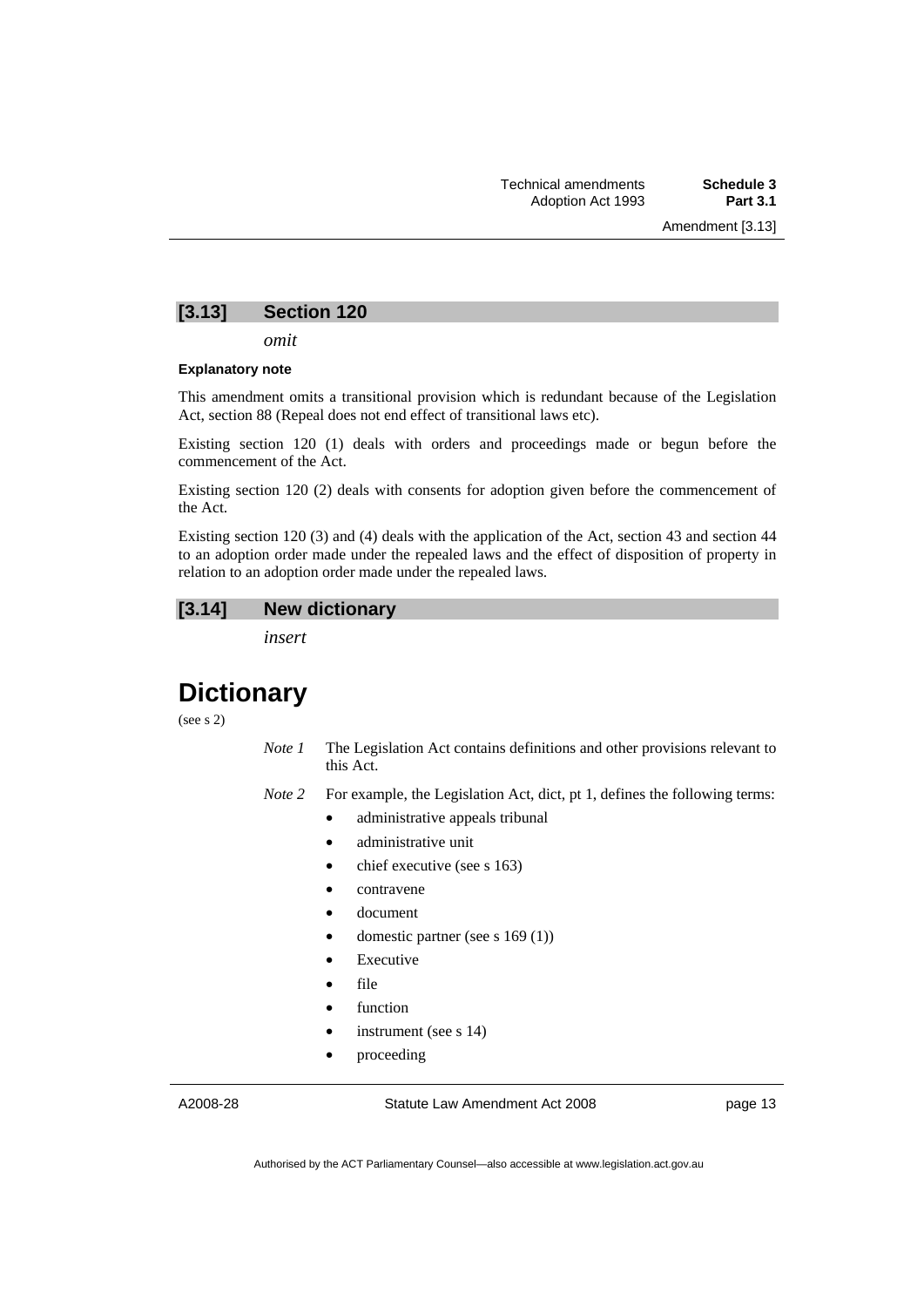• Supreme Court.

<span id="page-17-0"></span>*adoptive relative*, for part 5 (Access to information)—see section 58.

*associated person*, for part 5 (Access to information)—see section 58.

*birth parent*, for part 5 (Access to information)—see section 58.

*birth relative*, for part 5 (Access to information)—see section 58.

*country*, for part 4 (Recognition of adoptions)—see section 53.

*identifying information*, for part 5 (Access to information)—see section 58.

*information*, for part 5 (Access to information)—see section 58.

*relevant authority*, for part 5 (Access to information)—see section 58.

#### **Explanatory note**

This amendment inserts a new dictionary in accordance with current drafting practice. It includes signpost definitions for terms that are not included in the existing interpretation section.

# **Part 3.2 Animal Diseases Regulation 2006**

**[3.15] Section 34 (2) (b)** 

*omit* 

reasonably suspects

*insert* 

suspects on reasonable grounds

#### **Explanatory note**

This amendment updates language in line with current legislative drafting practice.

page 14 Statute Law Amendment Act 2008

A2008-28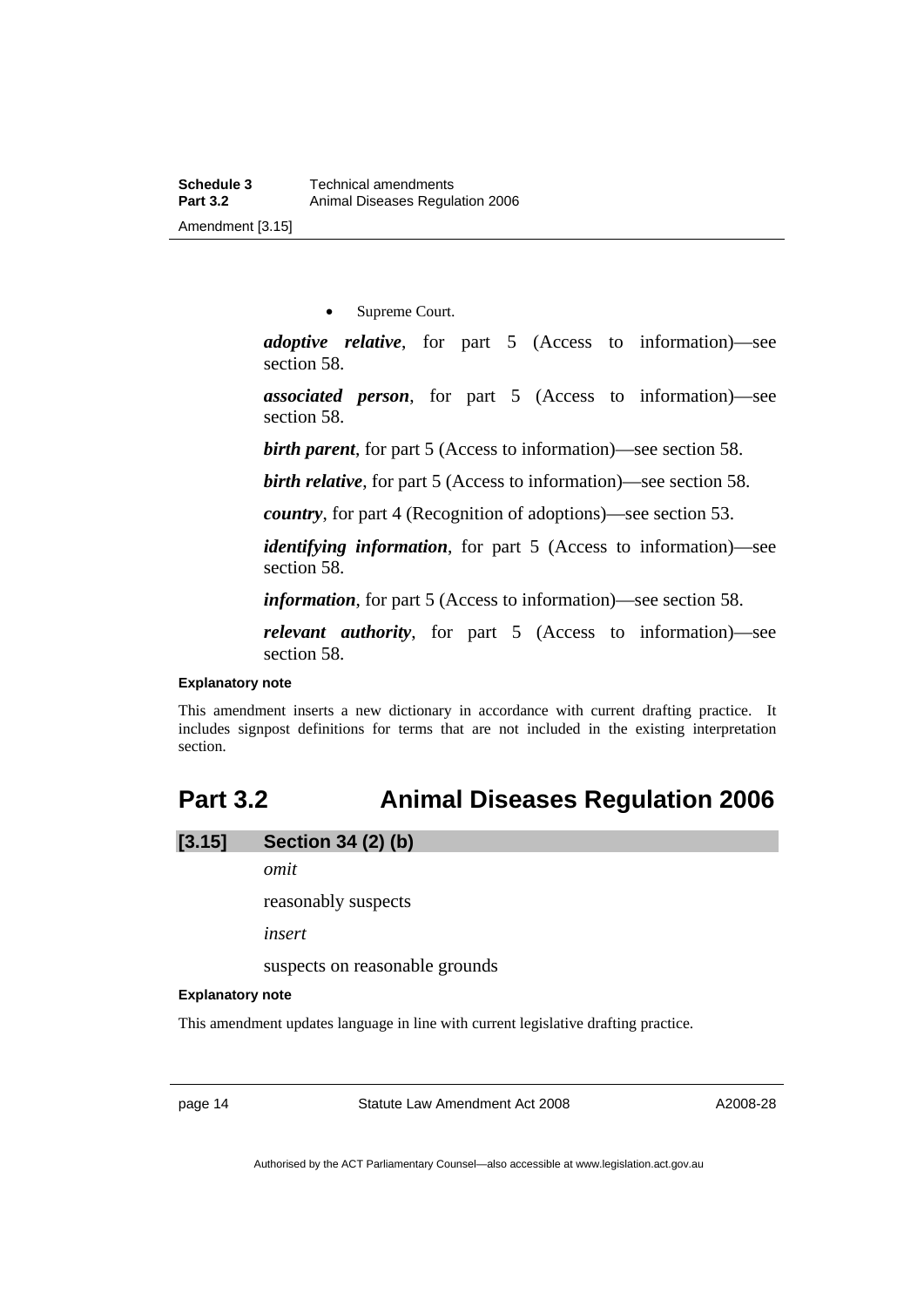Amendment [3.16]

<span id="page-18-0"></span>

| [3.16] | <b>Section 35 (2)</b> |  |  |
|--------|-----------------------|--|--|
|--------|-----------------------|--|--|

*omit* 

reasonably believes

*insert* 

believes on reasonable grounds

#### **Explanatory note**

This amendment updates language in line with current legislative drafting practice.

# **Part 3.3 Animal Welfare Act 1992**

# **[3.17] Section 42 (1)**

*substitute* 

- (1) The animal ethics committee must give a person who holds an authorisation an identity certificate stating the person's name and that the person is an authorisation holder.
	- *Note* If a form is approved under s 110A for an identity certificate, the form must be used.

#### **Explanatory note**

This amendment is consequential on the replacement of *authorised person* with *authorisation holder* by another amendment.

### **[3.18] Section 42 (6)**

# *substitute*

 (6) For this section, if a person holds more than 1 authorisation, the person *stops being an authorisation holder* only if each authorisation that the person holds is suspended or cancelled, or has been surrendered, under this Act.

#### **Explanatory note**

This amendment is consequential on the replacement of *authorised person* with *authorisation holder* by another amendment.

A2008-28

Statute Law Amendment Act 2008

page 15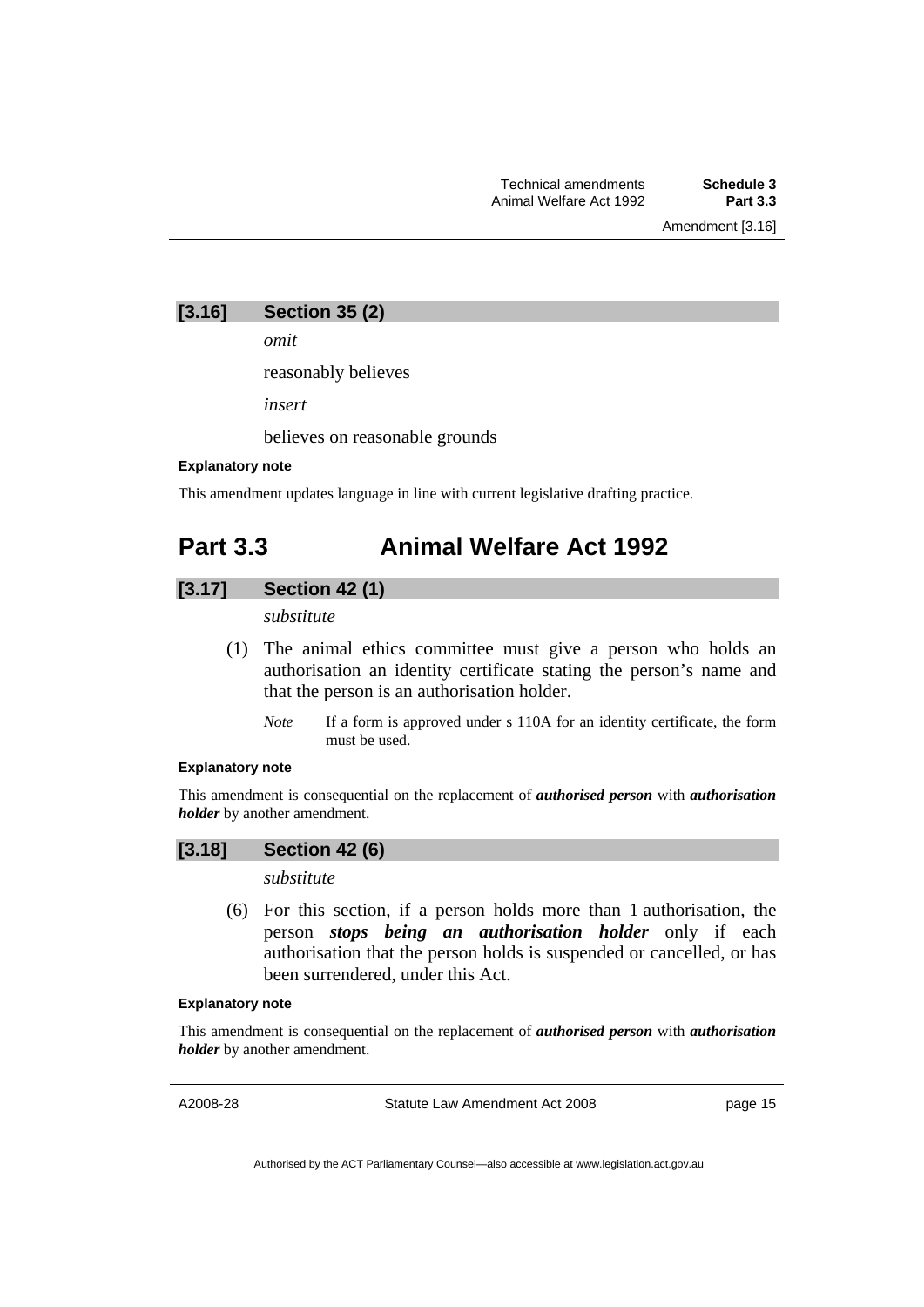**Schedule 3 Technical amendments**<br>**Part 3.3 Animal Welfare Act 199 Part 3.3** Animal Welfare Act 1992 Amendment [3.19]

# **[3.19] Section 75**

*substitute* 

# **75 Protection from liability**

- (1) A person is not personally liable for conduct done honestly and without recklessness—
	- (a) in the exercise of a function under this part; or
	- (b) in the reasonable belief that the conduct was in the exercise of a function under this part.
- (2) Any liability that would, apart from this section, attach to the person attaches instead to the Territory.
- (3) In this section:

*conduct* means an act or an omission to do an act.

#### **Explanatory note**

This amendment replaces the current indemnity provision with a protection from liability provision in line with current legislative drafting practice.

#### **[3.20] New section 78 (1A)**

*before section 78 (1), insert* 

- (1A) This section applies to a person holding any of the following positions:
	- (a) inspector (other than a police officer);
	- (b) authorised officer;
	- (c) the authority;
	- (d) delegate of the authority with any delegated powers of an inspector.

#### **Explanatory note**

This amendment inserts a new provision consequential on the omission of the definition of *authorised person* in section 78 by another amendment.

page 16 Statute Law Amendment Act 2008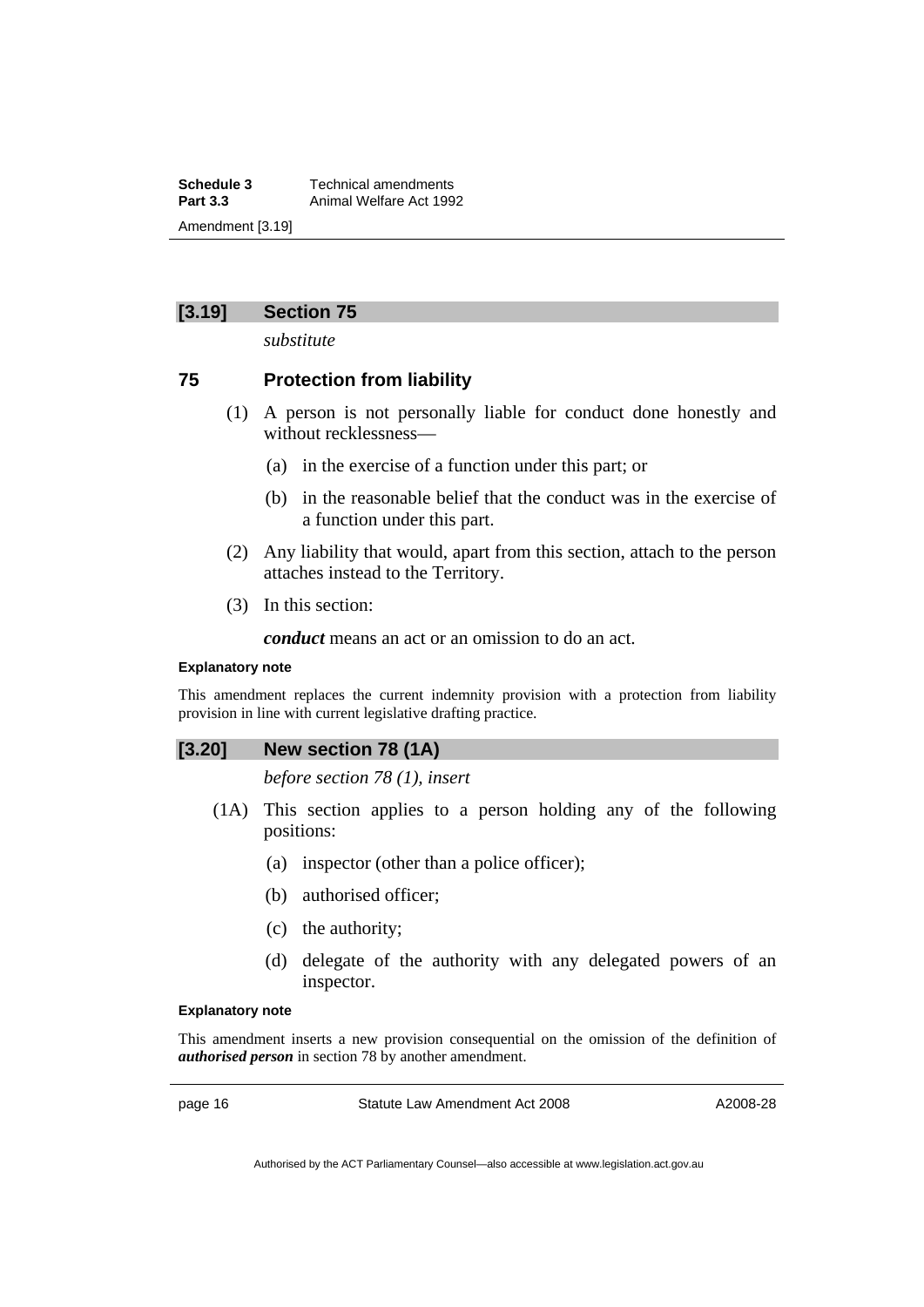Amendment [3.21]

# **[3.21] Section 78 (1)**

*omit* 

an authorised person

*substitute* 

the person

#### **Explanatory note**

This amendment omits the reference to 'authorised person' as a consequence of the omission of the definition of *authorised person* in section 78 by another amendment.

#### **[3.22] Section 78 (3)**

*omit* 

an authorised person

*substitute* 

a person to whom this section applies

#### **Explanatory note**

This amendment omits the reference to 'authorised person' as a consequence of the omission of the definition of *authorised person* in section 78 by another amendment.



*omit* 

### **Explanatory note**

This amendment omits the definition of *authorised person* to help distinguish references to people to whom section 78 applies from references to 'authorised officers' appointed under section 77 and authorisation holders under the Act generally.

A2008-28

Statute Law Amendment Act 2008

page 17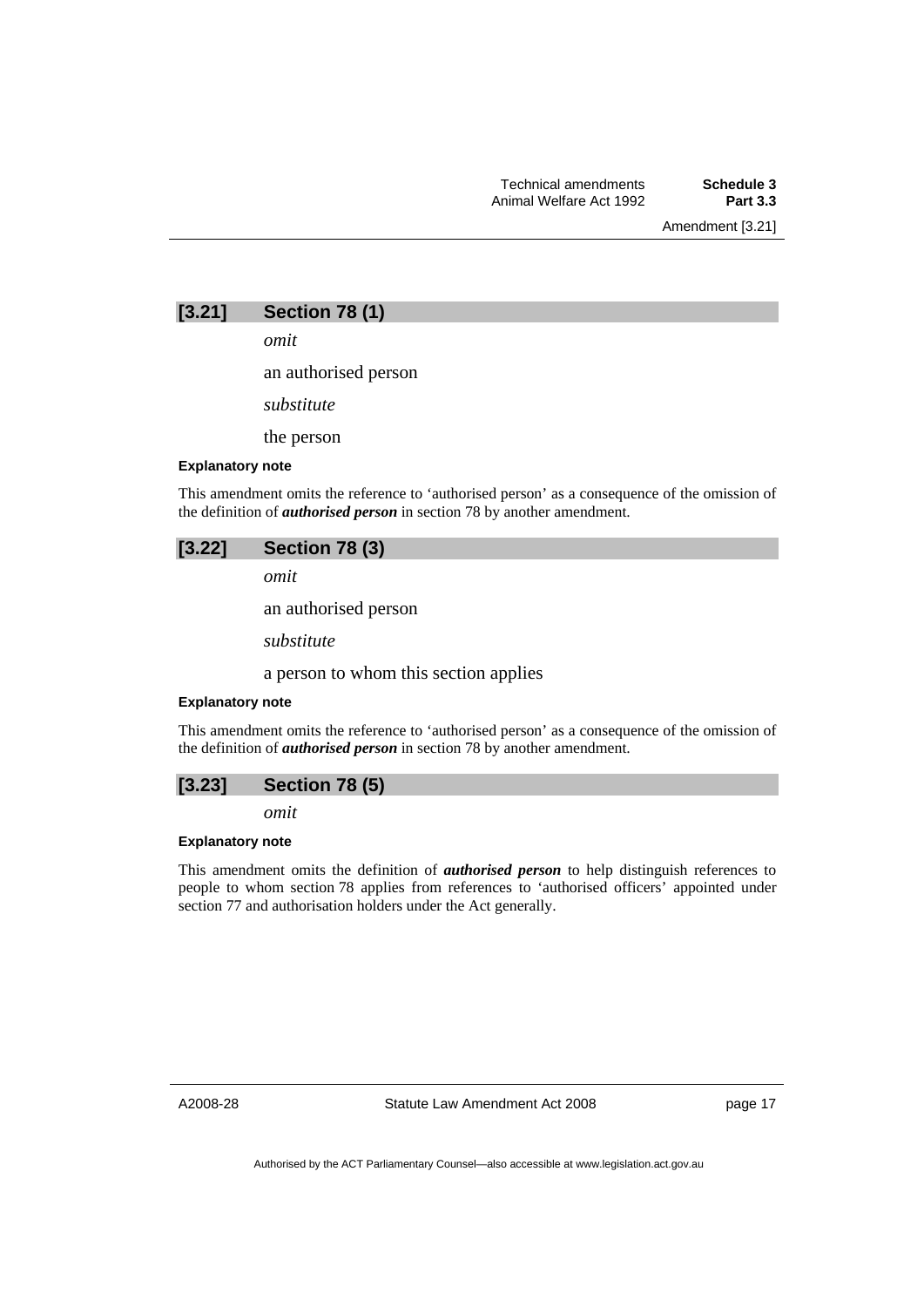**Schedule 3 Technical amendments**<br>**Part 3.3 Animal Welfare Act 199 Part 3.3** Animal Welfare Act 1992 Amendment [3.24]

# **[3.24] Dictionary, new definition of** *authorisation holder*

*insert* 

*authorisation holder* means the holder of an authorisation.

#### **Explanatory note**

This amendment is consequential on the replacement of *authorised person* with *authorisation holder* by another amendment.

# **[3.25] Dictionary, definition of** *authorised person*

*omit* 

### **Explanatory note**

This amendment is consequential on the replacement of *authorised person* with *authorisation holder* by another amendment.

### **[3.26] Further amendments, mentions of** *authorised person* **etc**

| column 1<br>item | column <sub>2</sub><br>provision | column 3<br>omit            | column 4<br>substitute                     |
|------------------|----------------------------------|-----------------------------|--------------------------------------------|
|                  | section $25(2)$                  | authorised person           | authorisation holder                       |
| 2                | section 42 heading               | authorised<br>people        | authorisation<br>holders                   |
| 3                | section 42 $(3)$                 | An authorised<br>person     | A person who is an<br>authorisation holder |
| $\overline{4}$   | section 42 $(4)$                 | authorised person           | authorisation holder                       |
| 5                | section 43 heading               | <b>Authorised</b><br>people | <b>Authorisation</b><br>holders            |
| 6                | section 43                       | authorised person           | authorisation holder                       |
| 7                | section 44 $(1)(a)$              | authorised person           | authorisation holder                       |
| 8                | section 44 $(1)$ $(b)$           | the person's                | the holder's                               |

page 18 Statute Law Amendment Act 2008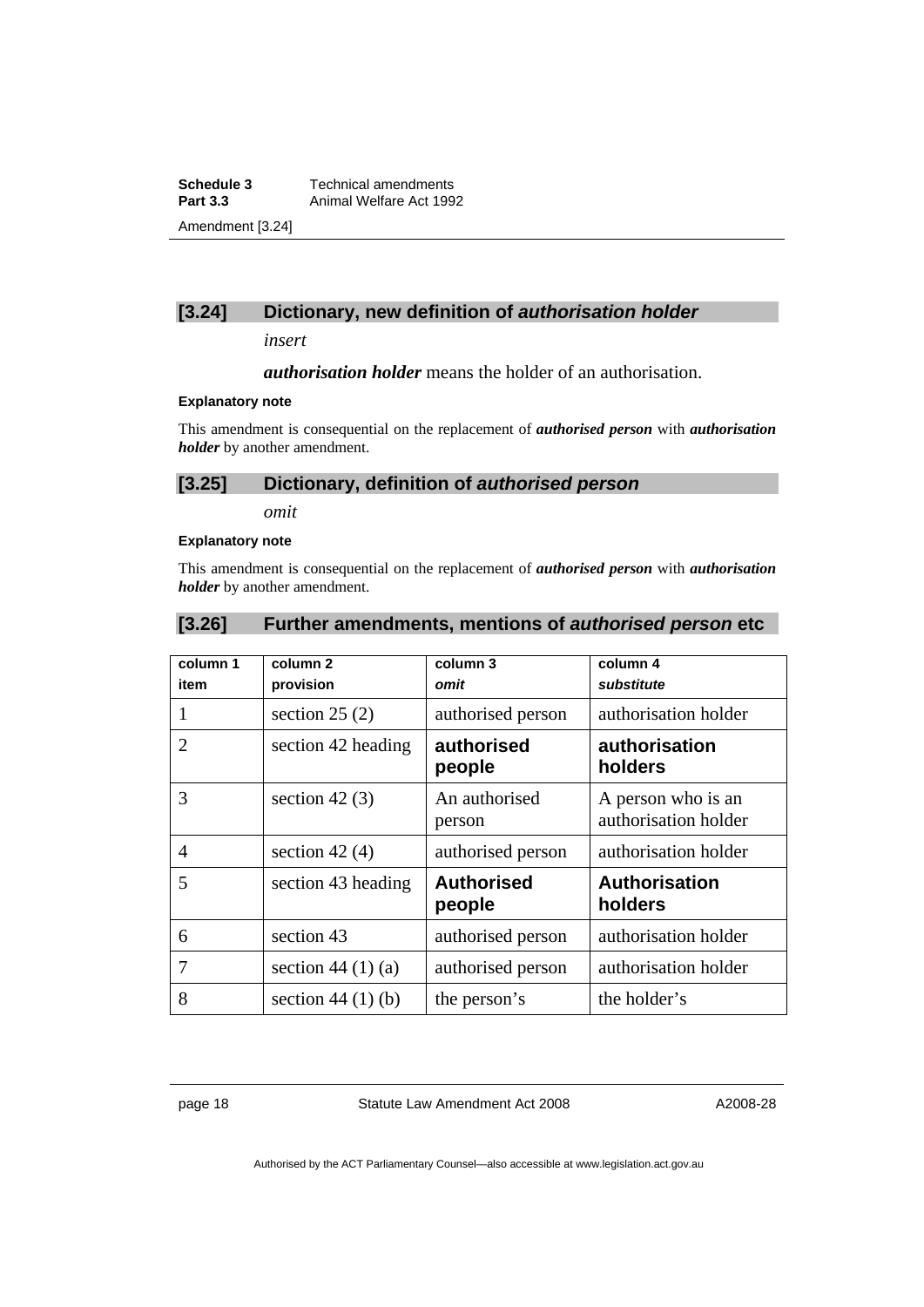| column 1<br>item | column <sub>2</sub><br>provision                                  | column 3<br>omit            | column 4<br>substitute         |
|------------------|-------------------------------------------------------------------|-----------------------------|--------------------------------|
| 9                | section 45 heading                                                | <b>Authorised</b><br>person | <b>Authorisation</b><br>holder |
| 10               | section 45 $(1)$                                                  | authorised person           | authorisation holder           |
| 11               | section 45 $(1)$                                                  | the person's                | the holder's                   |
| 12               | section 45 $(1)$                                                  | the person                  | the authorisation holder       |
| 13               | section 46                                                        | authorised person           | authorisation holder           |
| 14               | section 48 $(1)$                                                  | authorised person           | authorisation holder           |
| 15               | section 73A,<br>definition of<br>regulatory body                  | authorised person           | authorisation holder           |
| 16               | section $73B(2)$ ,<br>definition of<br>relevant provision         | authorised person           | authorisation holder           |
| 17               | section $73B(2)$ ,<br>definition of<br>relevant section           | authorised person           | authorisation holder           |
| 18               | section $73F(2)$                                                  | authorised person's         | authorisation holder's         |
| 19               | dictionary,<br>definition of<br><i>animal ethics</i><br>committee | authorised person           | authorisation holder           |

#### **Explanatory note**

These amendments are to provide for more precise references to the holders of research or teaching authorisations, and to help distinguish them from references to authorised officers appointed under section 77.

Statute Law Amendment Act 2008

page 19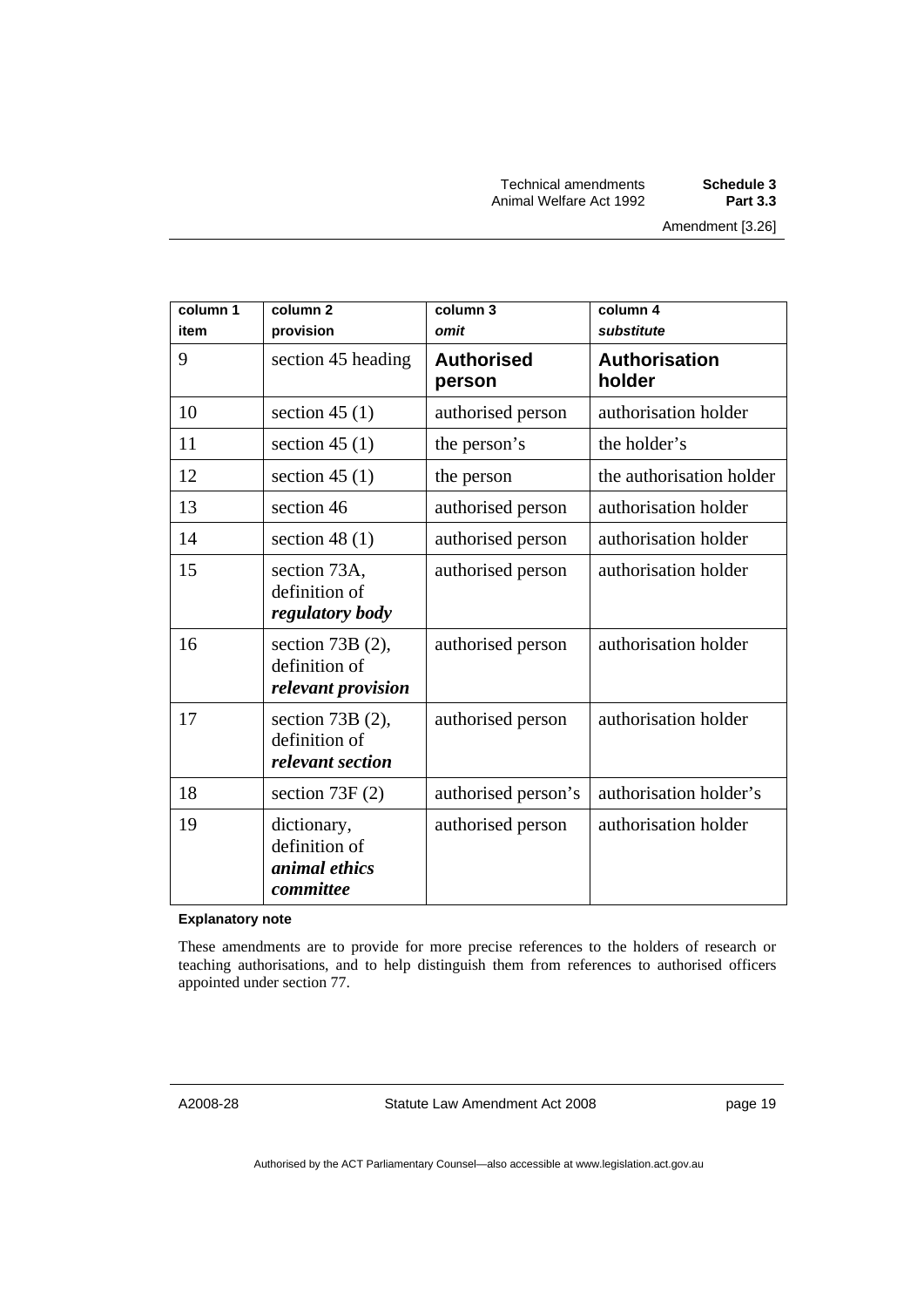<span id="page-23-0"></span>**Schedule 3 Technical amendments**<br>**Part 3.4 Architects Act 2004 Part 3.4** Architects Act 2004 Amendment [3.27]

# **Part 3.4 Architects Act 2004**

### **[3.27] Section 9 (4) (a)**

*substitute* 

 (a) the individual is bankrupt, has executed a personal insolvency agreement or is otherwise applying to take the benefit of any law for the relief of bankrupt or insolvent debtors;

#### **Explanatory note**

This amendment brings the paragraph into line with the concept of personal insolvency agreement under the *Bankruptcy Act 1966* (Cwlth). Under that Act, personal insolvency agreements have replaced the concepts of deed of assignment, deed of arrangement and composition.

# **[3.28] Section 20 (1) (a)**

*substitute* 

 (a) the person becomes bankrupt, executes a personal insolvency agreement or otherwise applies to take the benefit of any law for the relief of bankrupt or insolvent debtors; or

#### **Explanatory note**

This amendment brings the paragraph into line with the concept of personal insolvency agreement under the *Bankruptcy Act 1966* (Cwlth). Under that Act, personal insolvency agreements have replaced the concepts of deed of assignment, deed of arrangement and composition.

page 20 Statute Law Amendment Act 2008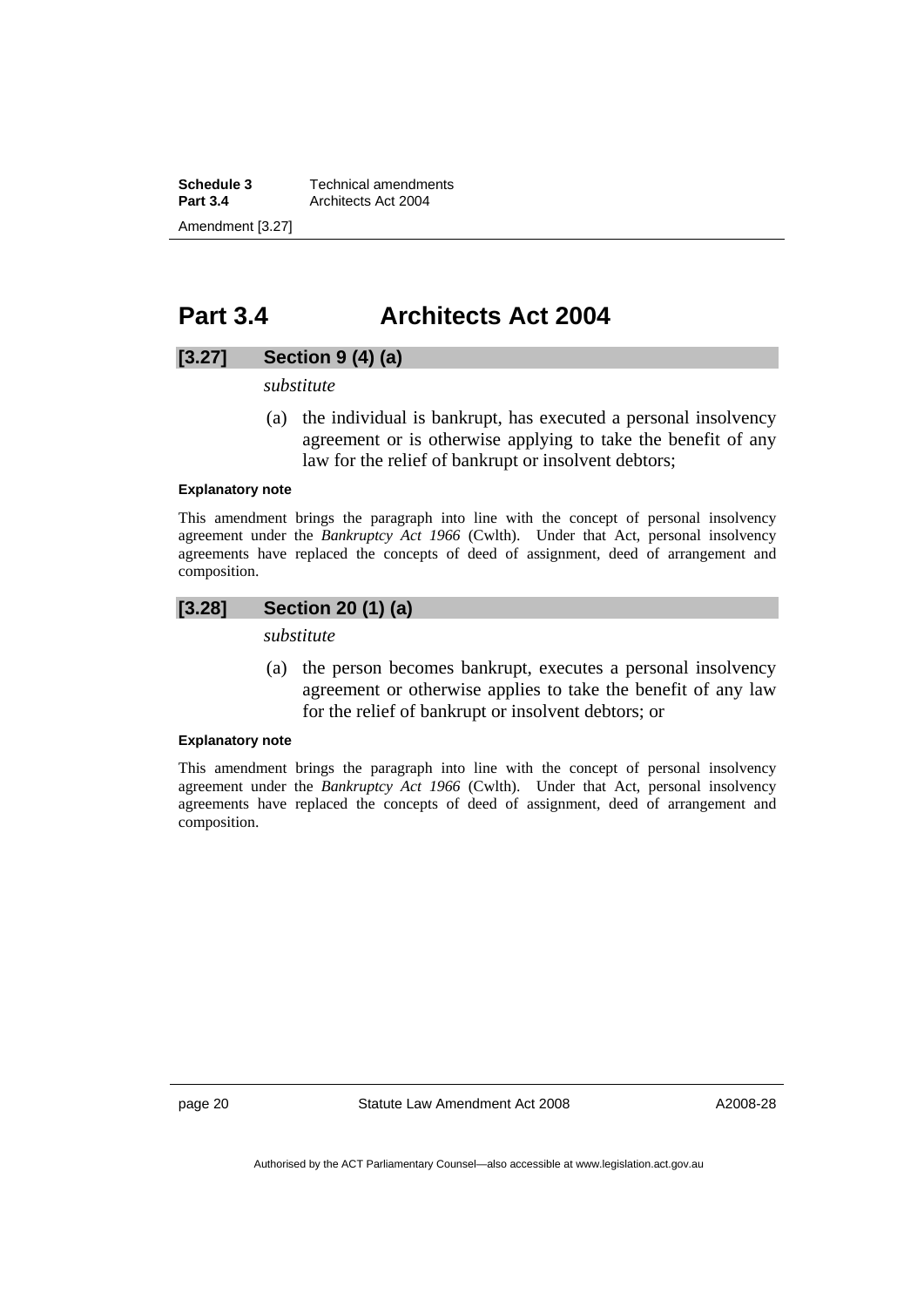# <span id="page-24-0"></span>**[3.29] Section 74 (2) (d)**

*substitute* 

 (d) if the member becomes bankrupt, executes a personal insolvency agreement or otherwise applies to take the benefit of any law for the relief of bankrupt or insolvent debtors.

#### **Explanatory note**

This amendment brings the paragraph into line with the concept of personal insolvency agreement under the *Bankruptcy Act 1966* (Cwlth). Under that Act, personal insolvency agreements have replaced the concepts of deed of assignment, deed of arrangement and composition.

# **Part 3.5 Associations Incorporation Regulation 1991**

# **[3.30] Schedule 1, section 20 (3) and (4)**

*omit* 

#### **Explanatory note**

These provisions are redundant. The Legislation Act, section 199 (5) provides that the exercise of a function of a body is not affected only because of vacancies in the body's membership. The Legislation Act, section 212 provides that an appointment, or anything done under an appointment, is not invalid only because of a defect or irregularity in the appointment.

A2008-28

Statute Law Amendment Act 2008

page 21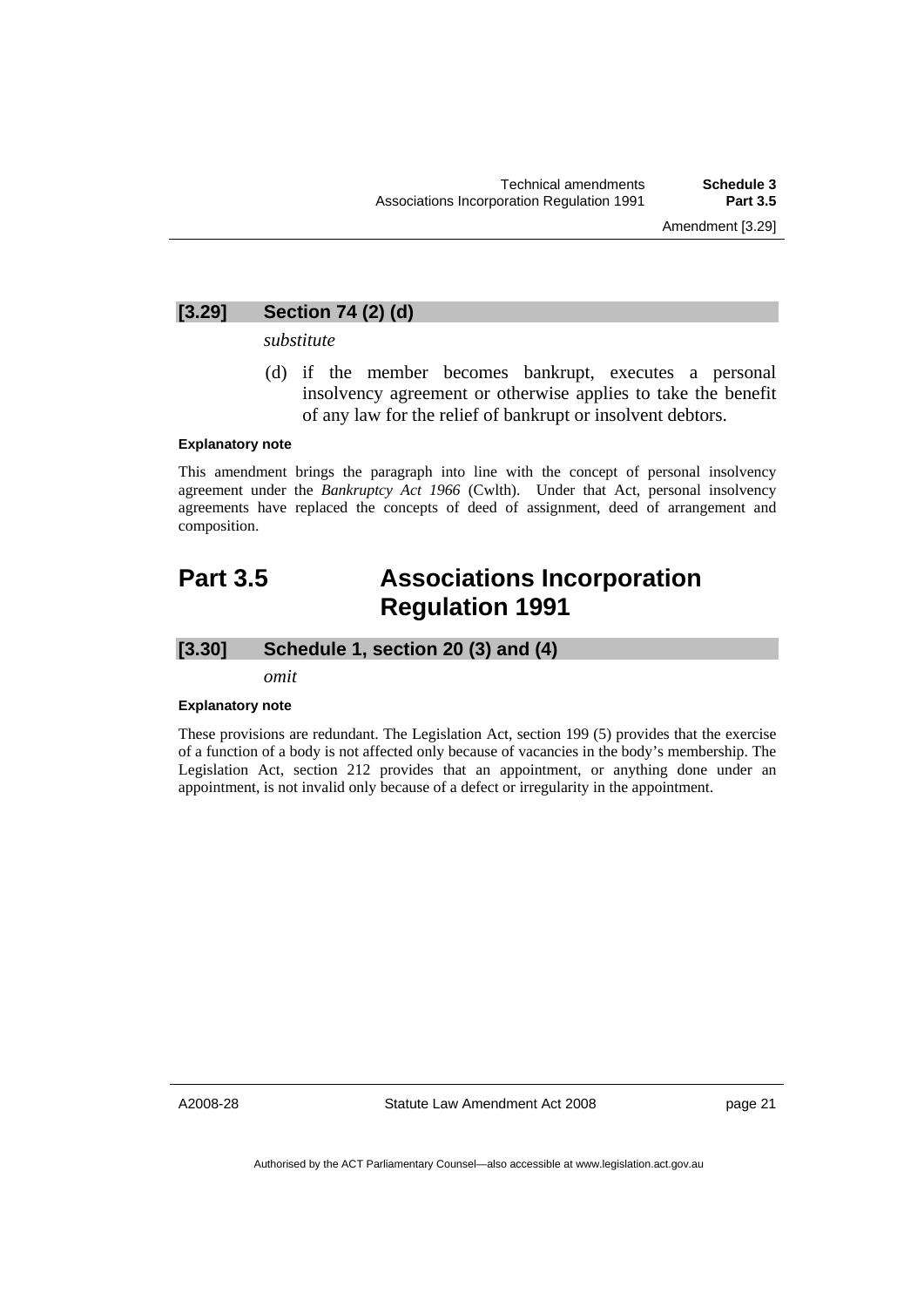<span id="page-25-0"></span>**Schedule 3 Technical amendments**<br>**Part 3.6 Auditor-General Act 199 Part 3.6** Auditor-General Act 1996 Amendment [3.31]

### **[3.31] Schedule 1, section 37**

*substitute* 

# **37 Service of notice**

For these rules, the association may serve a notice on a member by sending it by post to the member at the member's address shown in the register of members.

*Note* For how documents may be served, see the Legislation Act, pt 19.5.

#### **Explanatory note**

This amendment brings the section into line with current legislative drafting practice. In particular, it omits subsection (2), which dealt with how a document under subsection (1) may be served, and replaces it with a standard note about service of documents.

# **Part 3.6 Auditor-General Act 1996**

# **[3.32] Section 37**

*substitute* 

# **37 Protection of auditor-general etc from liability**

- (1) A protected person is not personally liable for conduct done honestly and without recklessness—
	- (a) in the exercise of a function under this Act or another law; or
	- (b) in the reasonable belief that the conduct was in the exercise of a function under this Act or another law.
- (2) Any liability that would, apart from this section, attach to the protected person attaches instead to the Territory.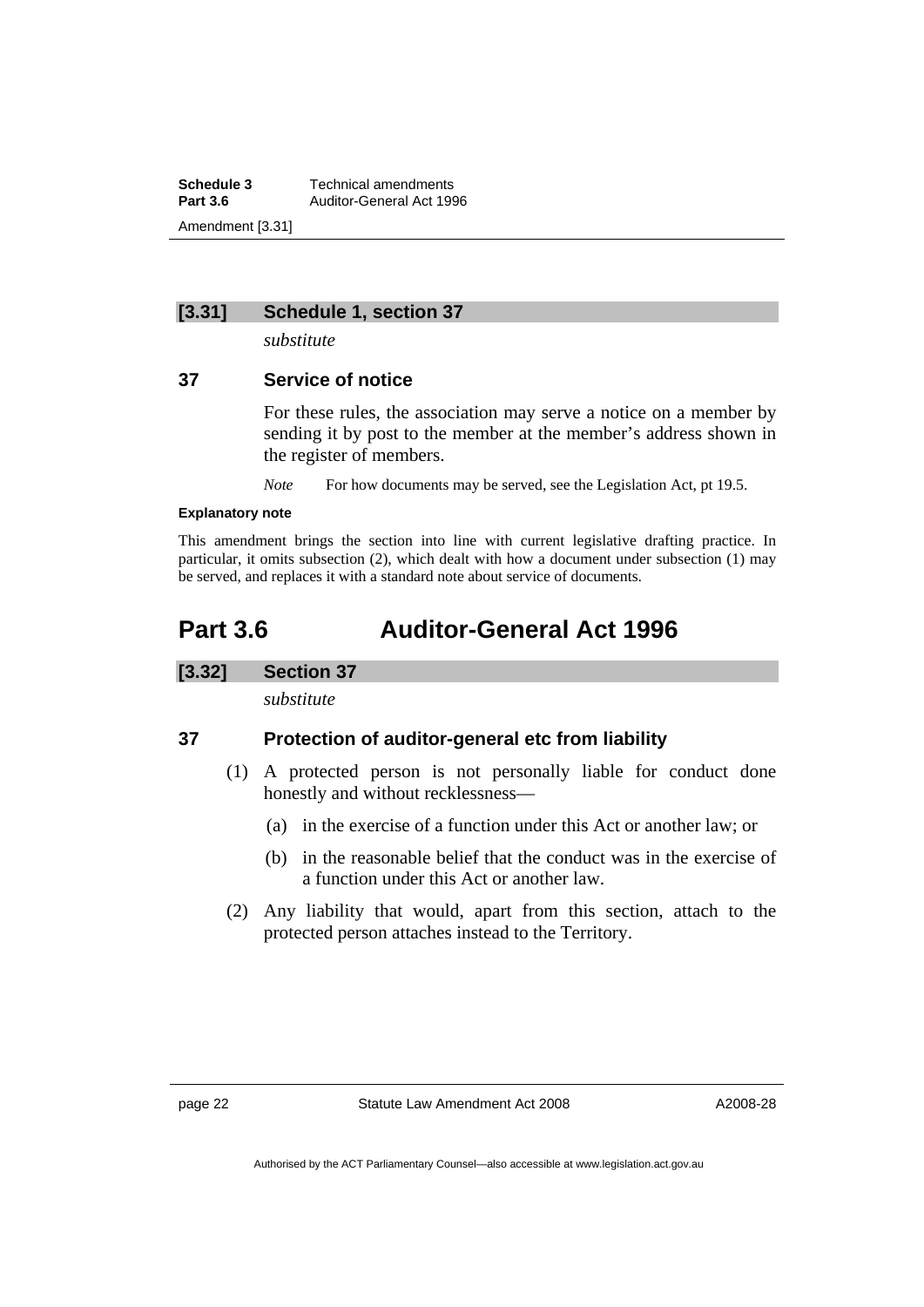Amendment [3.33]

(3) In this section:

*conduct* means an act or an omission to do an act.

*protected person* means a person who is or has been—

- (a) the auditor-general; or
- (b) a member of the staff of the auditor-general.

#### **Explanatory note**

This amendment replaces the current indemnity provision with a protection from liability provision in line with current legislative drafting practice.

# **[3.33] Schedule 1, section 5 (2)**

*substitute* 

 (2) The Executive must remove the auditor-general from office if the auditor-general becomes bankrupt, executes a personal insolvency agreement or otherwise applies to take the benefit of any law for the relief of bankrupt or insolvent debtors.

#### **Explanatory note**

This amendment brings the paragraph into line with the concept of personal insolvency agreement under the *Bankruptcy Act 1966* (Cwlth). Under that Act, personal insolvency agreements have replaced the concepts of deed of assignment, deed of arrangement and composition.

### **[3.34] Further amendments, mentions of** *shall*

*omit* 

shall

*substitute* 

must

*in* 

- section 4
- section 6

A2008-28

Statute Law Amendment Act 2008

page 23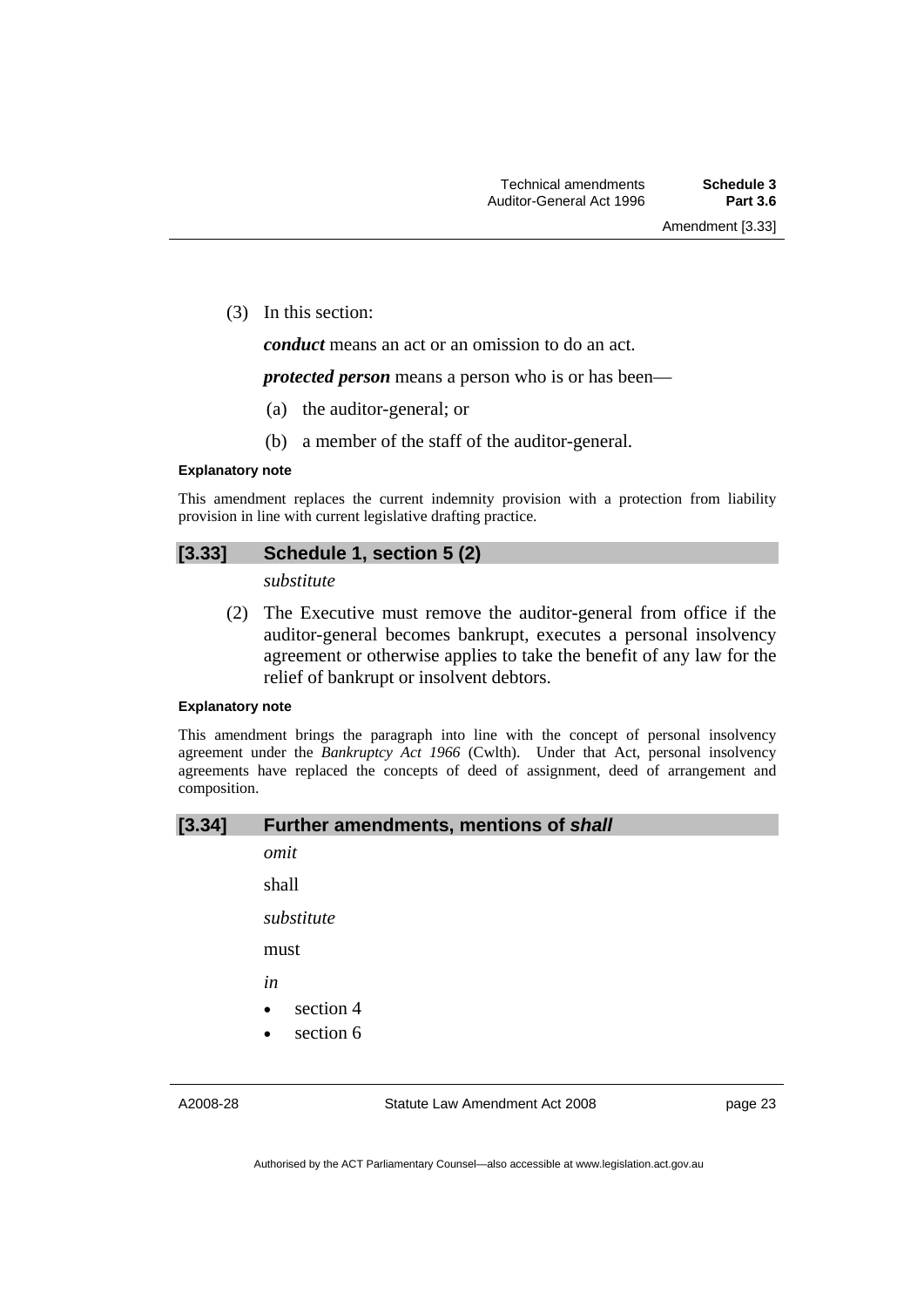**Schedule 3 Technical amendments**<br>**Part 3.6 Auditor-General Act 199 Part 3.6** Auditor-General Act 1996 Amendment [3.35]

- section 8 (first mention)
- section 11
- section 13
- section 18
- section 23
- sections 29 to 31
- schedule 1, section 1
- schedule 1, section 5

#### **Explanatory note**

This amendment updates language in line with current legislative drafting practice.

| [3.35] |  | Further amendments, mentions of shall |  |  |  |
|--------|--|---------------------------------------|--|--|--|
|--------|--|---------------------------------------|--|--|--|

*omit*  shall

*substitute* 

may

*in* 

- section 8 (2nd mention)
- section 12
- section 22

#### **Explanatory note**

This amendment updates language in line with current legislative drafting practice.

page 24 Statute Law Amendment Act 2008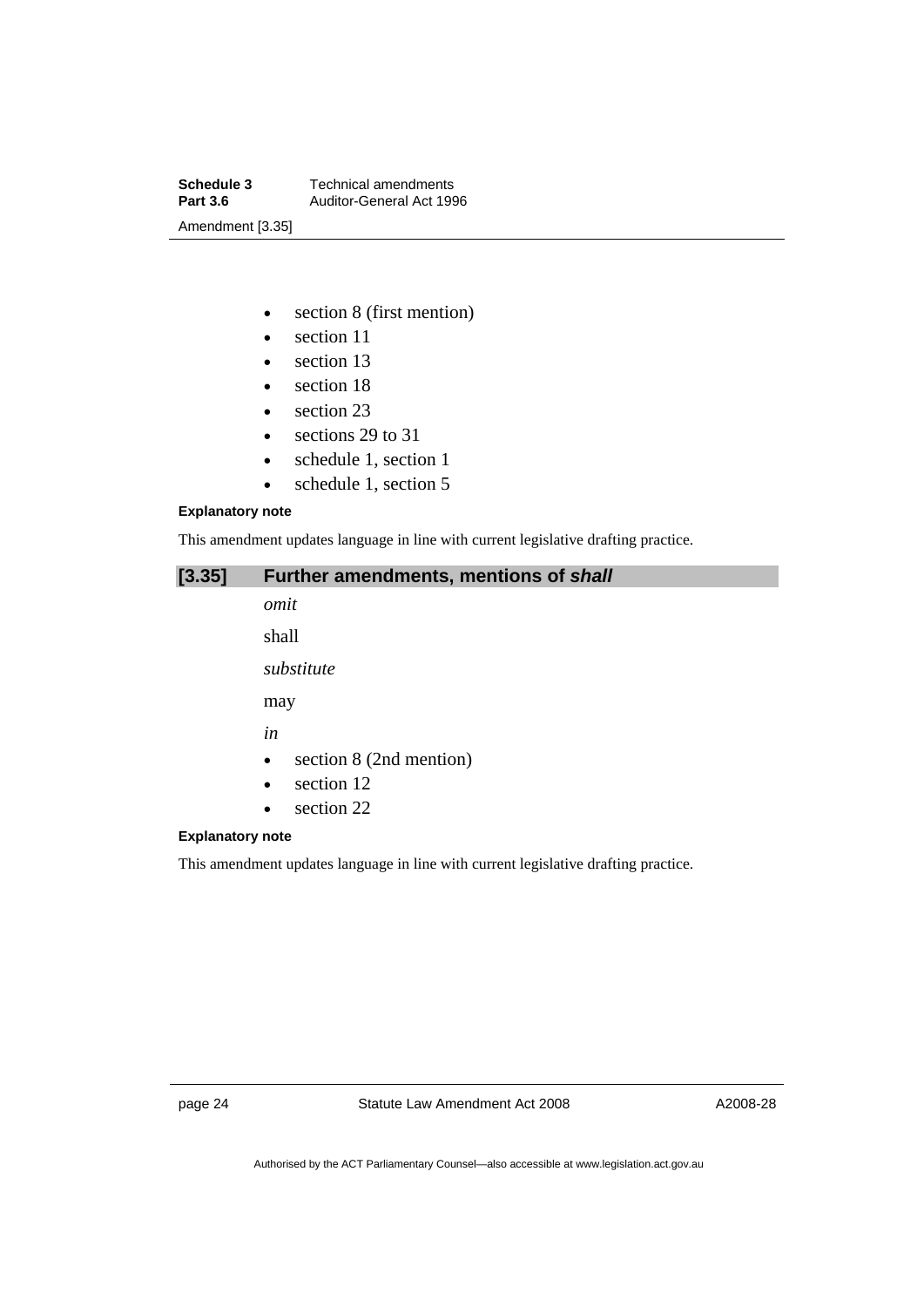Amendment [3.36]

# <span id="page-28-0"></span>**Part 3.7 Board of Senior Secondary Studies Act 1997**

# **[3.36] Section 17 (2), new examples**

*insert* 

#### **Examples**

a phone link, a satellite link, an internet or intranet link

*Note* An example is part of the Act, is not exhaustive and may extend, but does not limit, the meaning of the provision in which it appears (see Legislation Act, s 126 and s 132).

#### **Explanatory note**

This amendment updates examples in line with current legislative drafting practice.

# **Part 3.8 Boxing Control Act 1993**

#### **[3.37] Section 8 (5)**

*substitute* 

 (5) Compliance with the code of practice (if any) is a condition of an approval.

#### **Explanatory note**

This amendment updates language in line with current legislative drafting practice.

$$
[3.38] \qquad Section 18 (1) (c)
$$

*omit* 

#### **Explanatory note**

This amendment omits a reference to a decision that the Minister cannot make under the Act, section 8 (1).

A2008-28

Statute Law Amendment Act 2008

page 25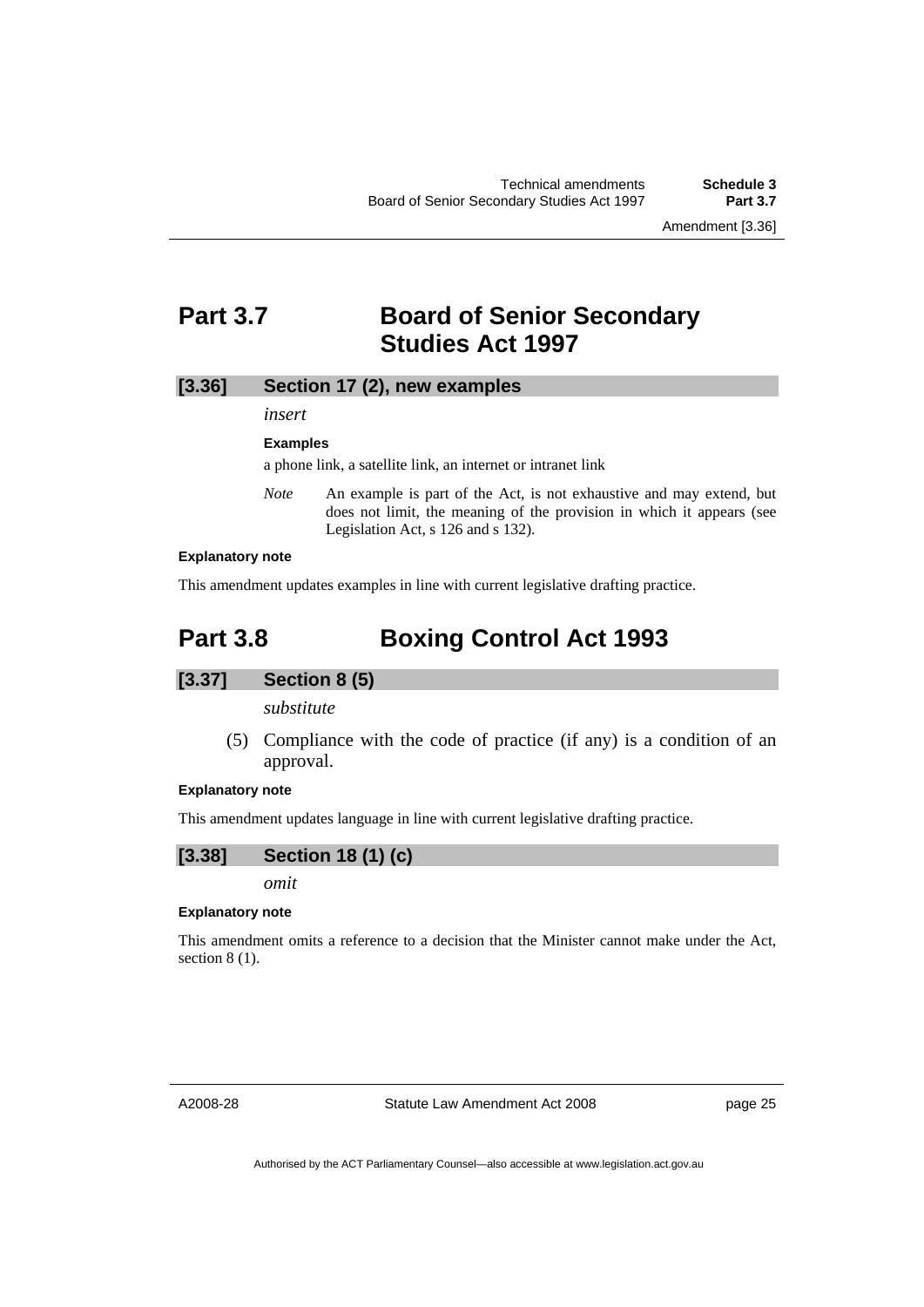# <span id="page-29-0"></span>**Part 3.9 Canberra Institute of Technology Act 1987**

# **[3.39] Section 44 (2), examples**

*substitute* 

#### **Examples**

a phone link, a satellite link, an internet or intranet link

*Note* An example is part of the Act, is not exhaustive and may extend, but does not limit, the meaning of the provision in which it appears (see Legislation Act, s 126 and s 132).

#### **Explanatory note**

This amendment updates examples in line with current legislative drafting practice.

# **Part 3.10 Cemeteries and Crematoria Act 2003**

| [3.40] | Section 29, new note |
|--------|----------------------|
|        | insert               |

*Note* An appointment of a governing board member is an appointment under this section (see *Financial Management Act 1996*, s 78 (5) (b)).

#### **Explanatory note**

This amendment inserts a standard note to assist users of legislation.

page 26 Statute Law Amendment Act 2008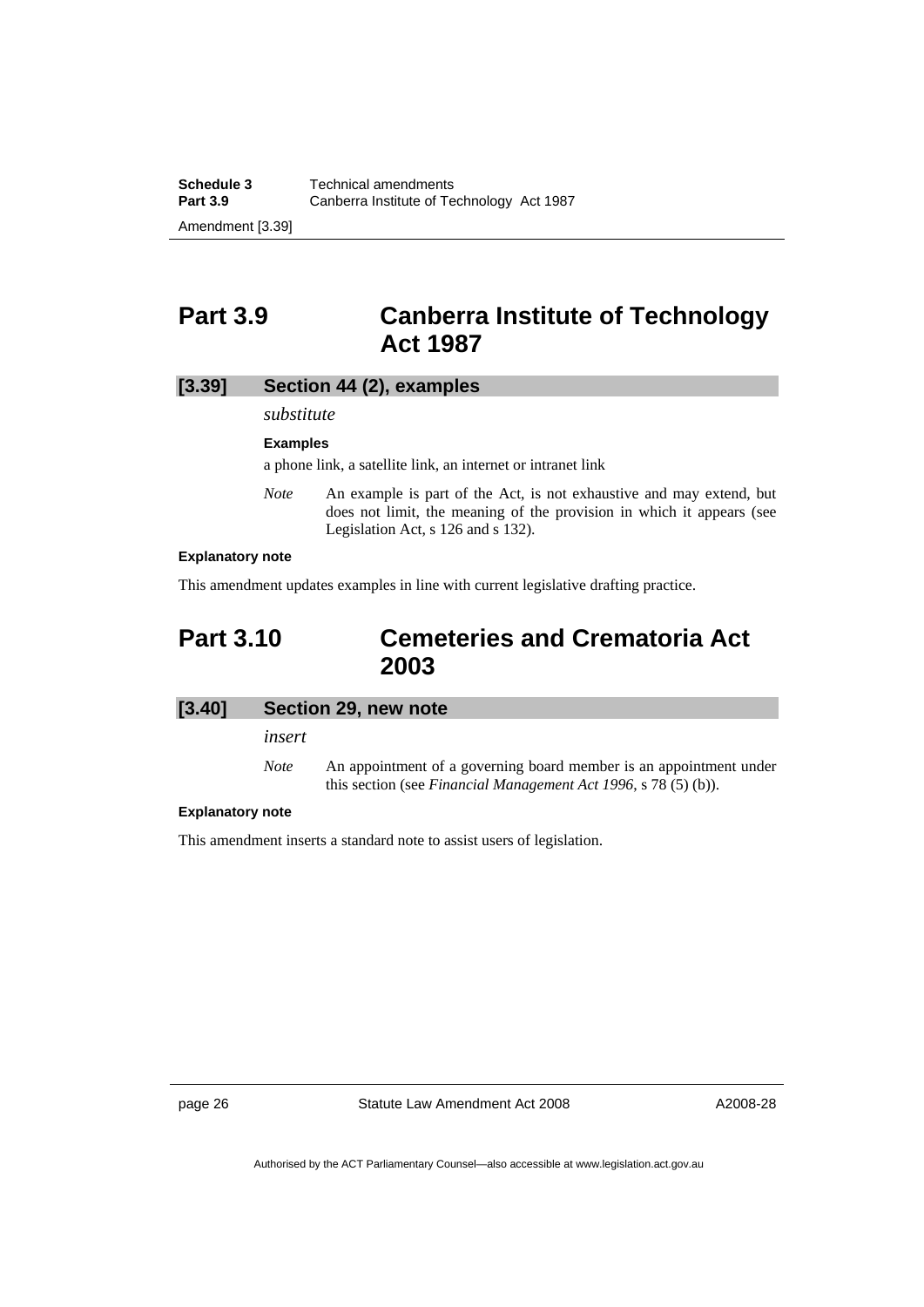Amendment [3.41]

# <span id="page-30-0"></span>**Part 3.11 Civil Law (Sale of Residential Property) Act 2003**

### **[3.41] Section 19 (1) (c) and (2)**

*omit* 

the report

*substitute* 

the statement or report

#### **Explanatory note**

This amendment makes the terminology of section 19 (1) (c) and (2) consistent with section 19 (1) (b), which refers to a statement or report under section 9 (1) (h) (ii), (iii) or (iv).

# **Part 3.12 Civil Law (Wrongs) Act 2002**

#### **[3.42] Schedule 4, section 4.43 (1) (e)**

*substitute* 

 (e) becomes bankrupt, executes a personal insolvency agreement or otherwise applies to take the benefit of any law for the relief of bankrupt or insolvent debtors; or

#### **Explanatory note**

This amendment brings the paragraph into line with the concept of personal insolvency agreement under the *Bankruptcy Act 1966* (Cwlth). Under that Act, personal insolvency agreements have replaced the concepts of deed of assignment, deed of arrangement and composition.

A2008-28

Statute Law Amendment Act 2008

page 27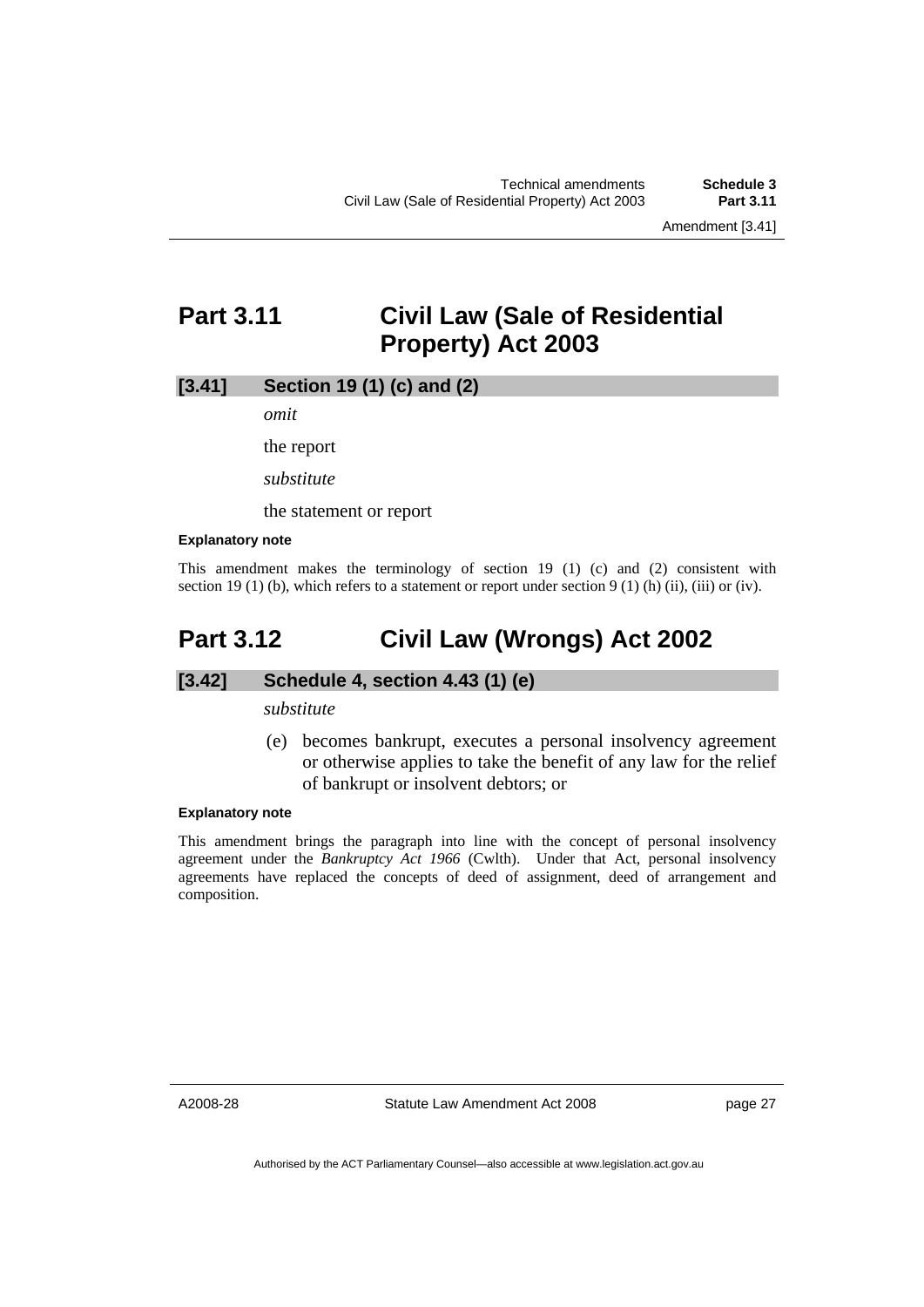<span id="page-31-0"></span>**Schedule 3 Technical amendments**<br>**Part 3.13 Clinical Waste Act 1990 Part 3.13** Clinical Waste Act 1990 Amendment [3.43]

# **Part 3.13 Clinical Waste Act 1990**

### **[3.43] Section 22 (1)**

*omit* 

subject to section 24,

#### **Explanatory note**

This amendment restructures the section to bring it more closely into line with current legislative drafting practice.

# **[3.44] New section 22 (3A)**

*insert* 

(3A) This section is subject to section 24.

#### **Explanatory note**

This amendment inserts a subsection to bring the section more closely into line with current legislative drafting practice.

### **[3.45] Section 23**

*substitute* 

# **23 Suspension or cancellation**

- (1) This section applies if a licensee—
	- (a) is found guilty of an offence against this Act; or
	- (b) contravenes a condition of the licence; or
	- (c) contravenes a requirement in the manual.
- (2) If the controller believes on reasonable grounds that it is necessary to do so in the interests of the health or safety of any person affected by the licensee's activities, the controller may, by written notice to the licensee—

page 28 Statute Law Amendment Act 2008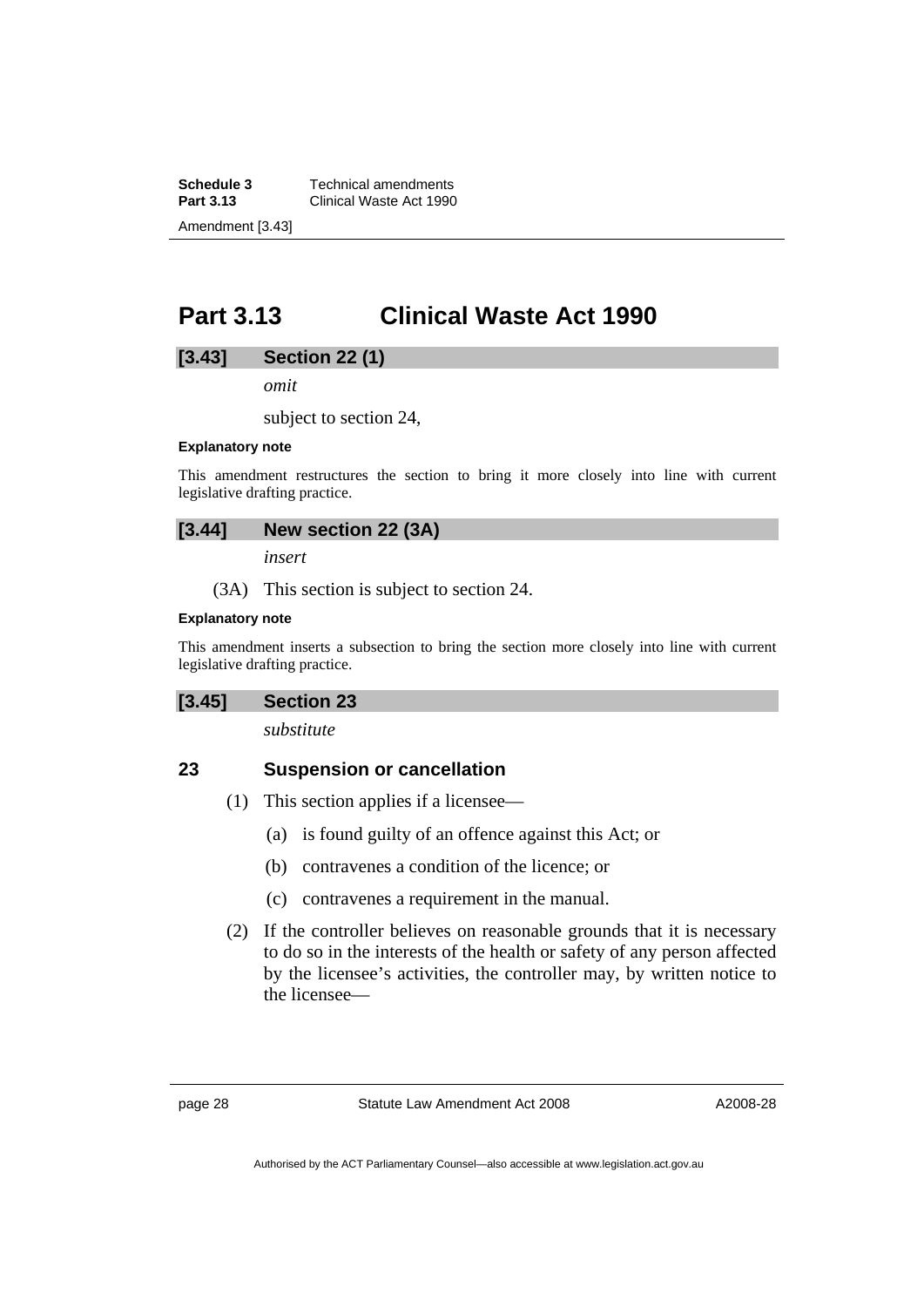- (a) suspend the licence for a stated period of not longer than 6 months; or
- (b) cancel the licence.
- (3) The suspension or cancellation of the licence takes effect—
	- (a) on the day the notice of the suspension or cancellation is given to the licensee; or
	- (b) if a later day is stated in the notice—the later day.
- (4) This section is subject to section 24.

#### **Explanatory note**

This amendment restructures the section to bring it more closely into line with current legislative drafting practice.

**[3.46] Section 25** 

*substitute* 

# **25 Emergency suspension**

- (1) This section applies if—
	- (a) a licensee—
		- (i) is found guilty of an offence under this Act; or
		- (ii) contravenes a condition of the licence; or
		- (iii) contravenes a requirement in the manual; and
	- (b) the controller believes on reasonable grounds that it is necessary, to prevent or remove an imminent risk of death, serious illness or serious injury to a person (whether identified or not), to suspend the licence.

A2008-28

page 29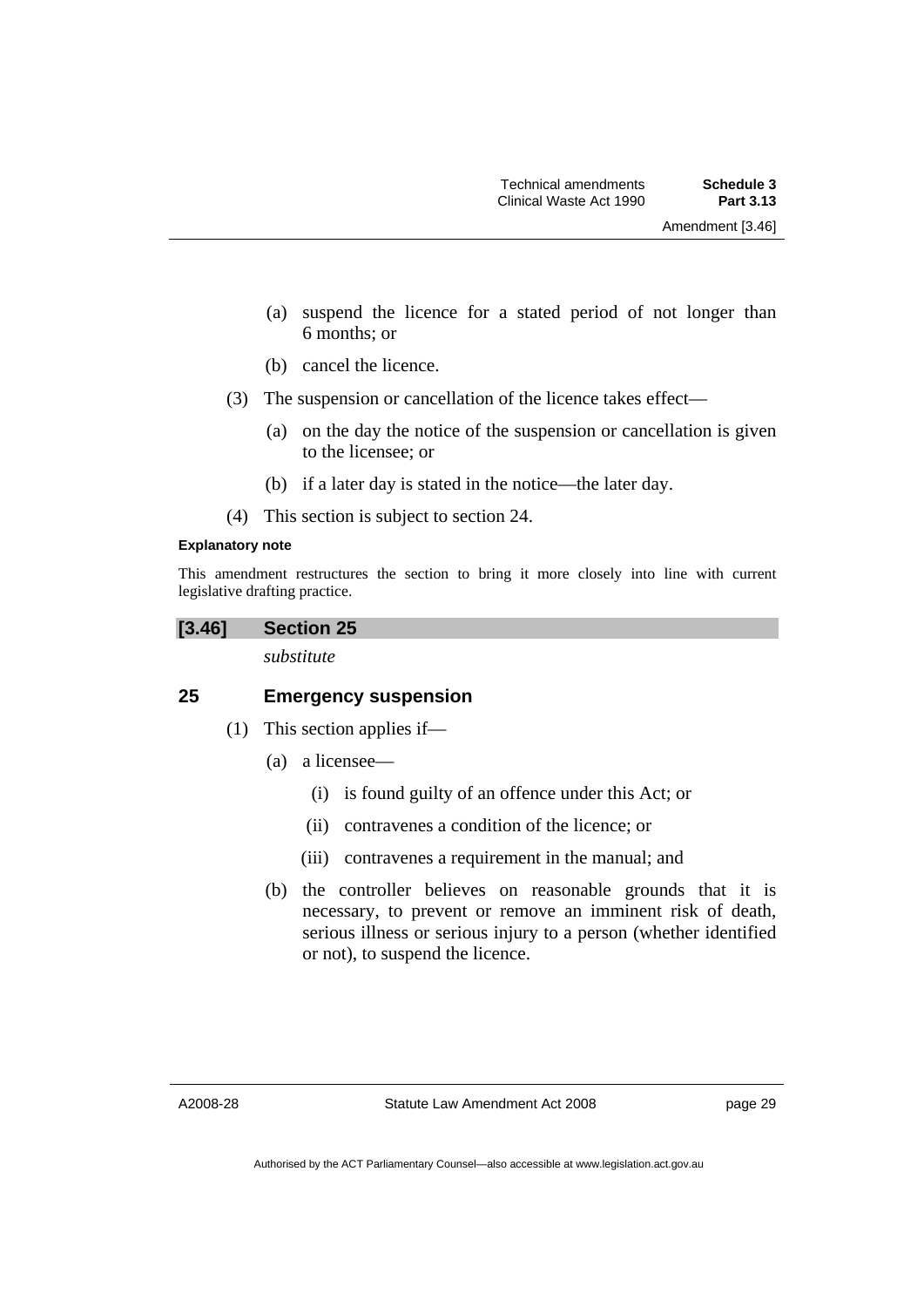**Schedule 3 Technical amendments**<br>**Part 3.13 Clinical Waste Act 1990 Part 3.13** Clinical Waste Act 1990 Amendment [3.47]

- (2) The controller may, by written notice to the licensee, suspend the licence for a stated period of not longer than 6 months.
- (3) The suspension takes effect on the day the notice is given to the licensee.

#### **Explanatory note**

This amendment restructures the section to bring it more closely into line with current legislative drafting practice.

# **[3.47] Section 27 (1) (d) and (e)**

*substitute* 

- (d) under section 23 (2) (a) or section 25 (2) to suspend a licence; or
- (e) under section 23 (2) (b) to cancel a licence.

#### **Explanatory note**

This amendment is consequential on other amendments.

# **[3.48] Section 37 (1)**

#### *omit*

with such assistance and by such force as is necessary and reasonable

# *substitute*

with any assistance and force that is necessary and reasonable

#### **Explanatory note**

This amendment brings the section more closely into line with current legislative drafting practice.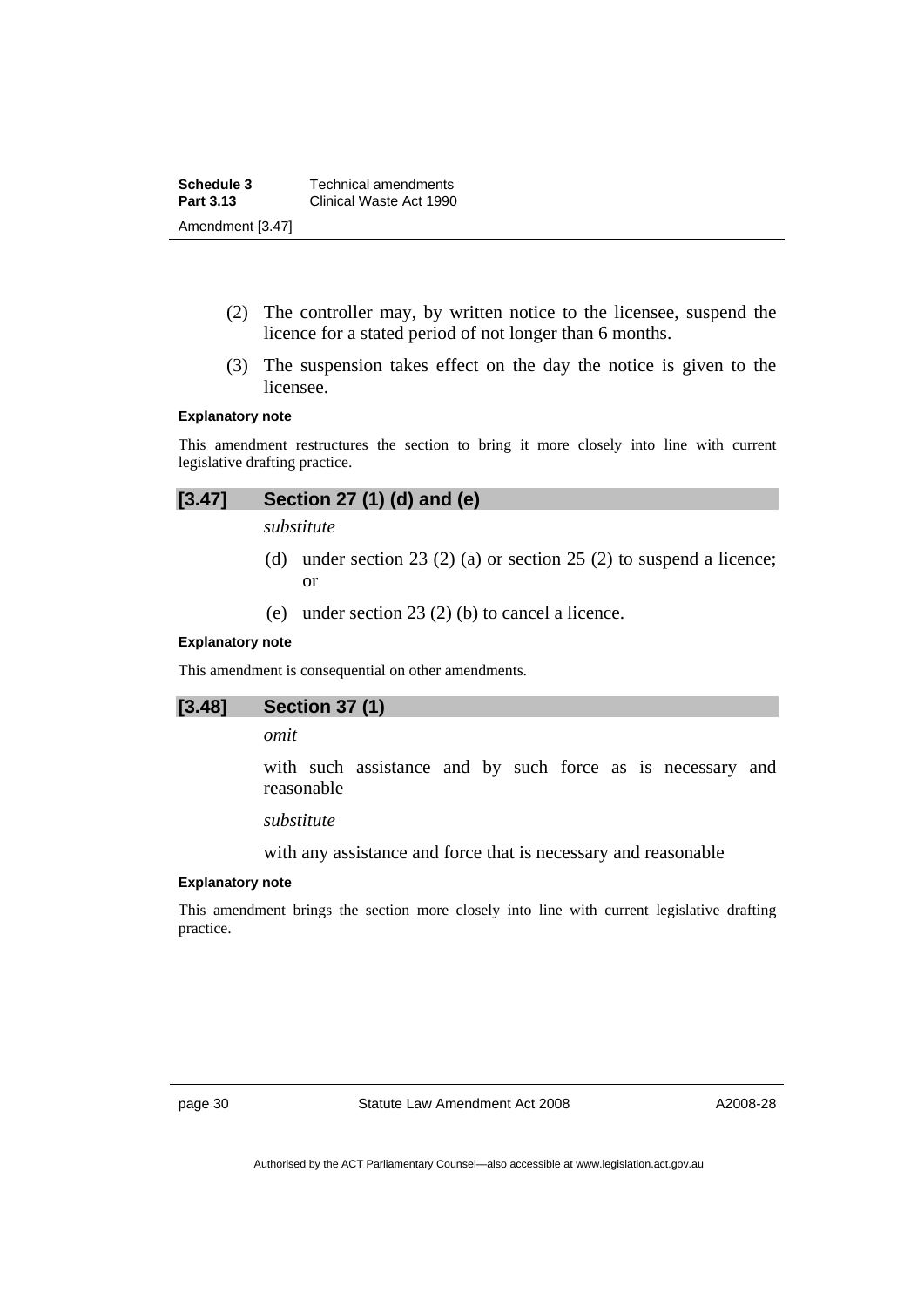# **[3.49] Dictionary, definition of** *clinical waste*

#### *substitute*

*clinical waste* means any of the following, other than waste the treatment of which is completed in accordance with the manual:

- (a) waste consisting of a catheter, hypodermic needle, intravenous set, pipette or scalpel;
- (b) waste consisting of any other instrument or object that has been used in the taking of blood, the testing, processing or handling of blood or blood products, the investigation of human or animal diseases or in analysis or research that involves the use of tissue or fluid specimens, whether human or animal;
- (c) sanitary waste that originates from or has been in contact with a person who has a transmissible notifiable condition within the meaning of the *Public Health Act 1997*;
- (d) waste resulting from the investigation or analysis of tissue or fluid specimens, whether human or animal;
- (e) biological or chemical waste resulting from the investigation of human or animal diseases;
- (f) waste derived from a prescribed activity, being waste that includes or included human blood, or animal blood in any form other than food waste;
- (g) human or animal tissue or body fluids, removed during surgery or an autopsy;
- (h) waste consisting of a cytotoxic substance or waste that is, or is likely to be, contaminated by a cytotoxic substance;
- (i) waste consisting of anything that has been in contact with waste mentioned in a previous paragraph;
- (j) waste derived from the preparation of a human body for burial or cremation;

A2008-28

Statute Law Amendment Act 2008

page 31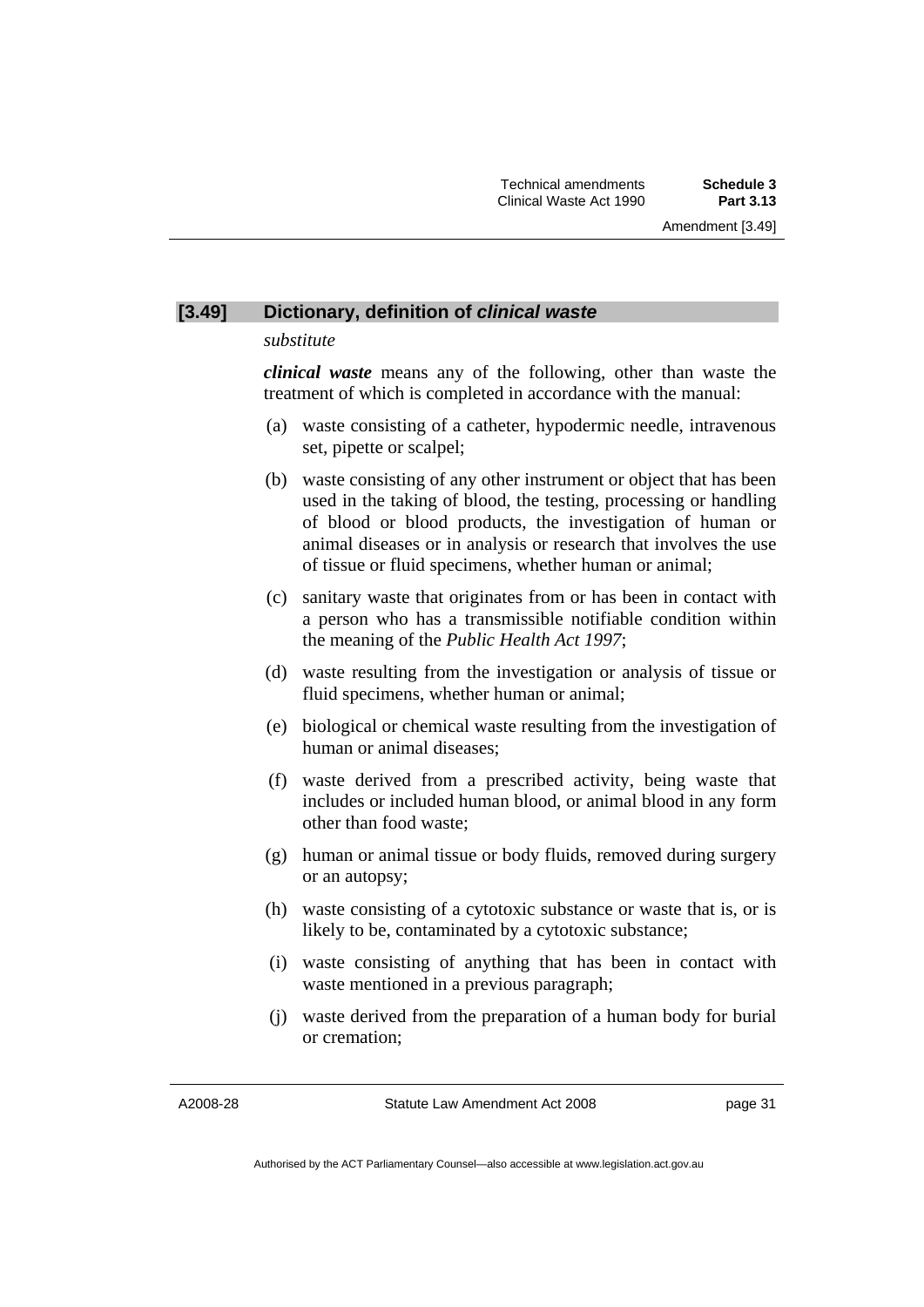(k) waste declared by the Minister under section 3 (Declarations of clinical waste and prescribed activity) to be clinical waste.

#### <span id="page-35-0"></span>**Explanatory note**

This amendment restructures the definition to bring it more closely into line with current legislative drafting practice.

# **Part 3.14 Commercial Arbitration Act 1986**

# **[3.50] Section 12 (1)**

*omit* 

shall do so forthwith

*substitute* 

must do so

#### **Explanatory note**

This amendment updates language in line with current legislative drafting practice and the Legislation Act, section 151B (Doing things for which no time is fixed).

| [3.51] | <b>Section 16 (1)</b> |  |  |  |
|--------|-----------------------|--|--|--|
|--------|-----------------------|--|--|--|

*omit* 

forthwith

#### **Explanatory note**

This amendment updates language in line with current legislative drafting practice and the Legislation Act, section 151B (Doing things for which no time is fixed).

### **[3.52] Section 18 (1)**

*substitute* 

 (1) Unless a contrary intention is expressed in an arbitration agreement, a party to the agreement, or the arbitrator or umpire, may apply to the court for an order under this section against a person who—

page 32 Statute Law Amendment Act 2008

A2008-28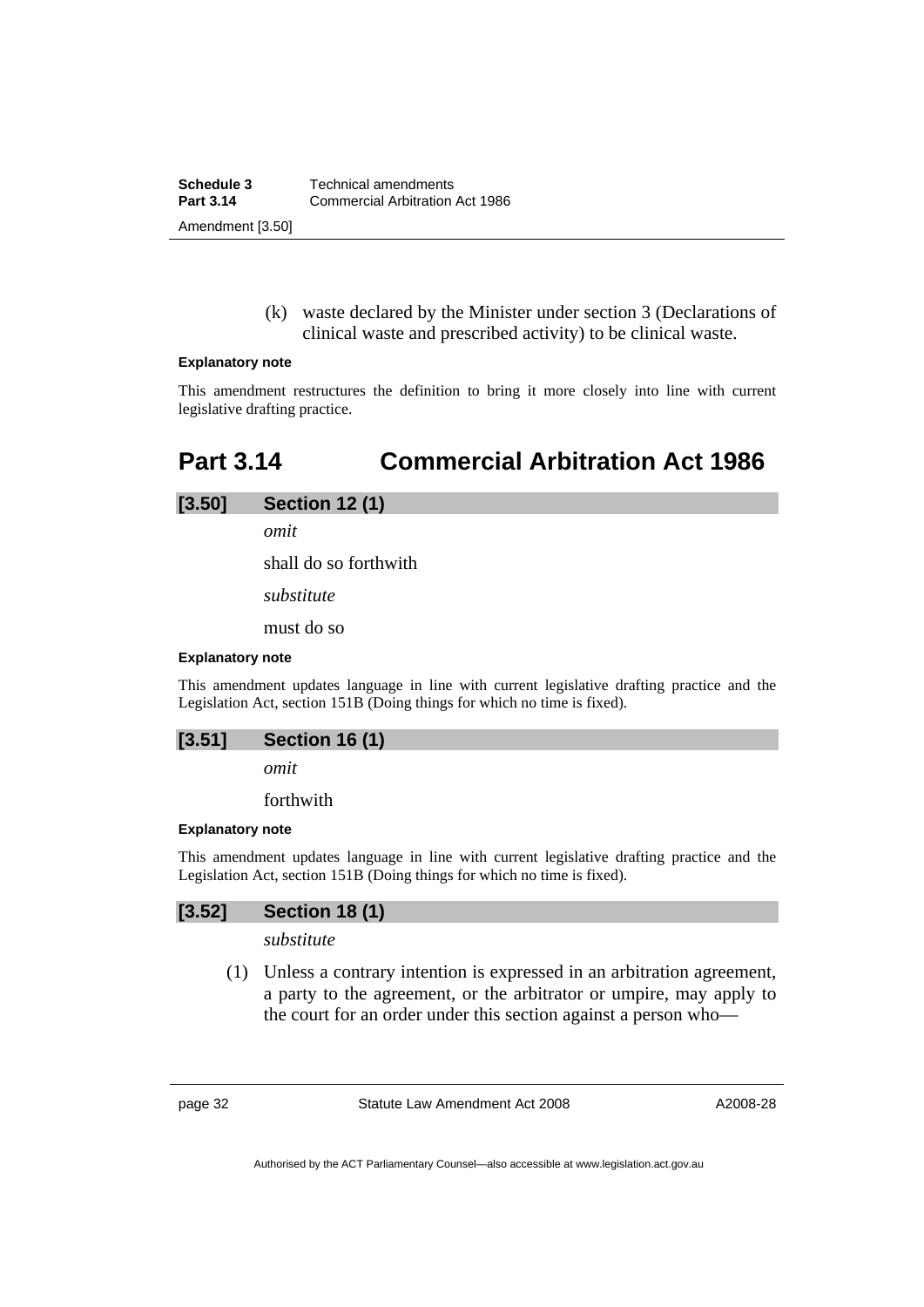- (a) fails to appear before the arbitrator or umpire when required by subpoena or the arbitrator or umpire; or
- (b) as a witness, fails to do any of the following when required by the arbitrator or umpire:
	- (i) take an oath;
	- (ii) make an affidavit;
	- (iii) answer a question;
	- (iv) produce a document or thing;
	- (v) any other thing.
- (1A) On the hearing of the application, the court may order the person to attend before the court—
	- (a) for examination; or
	- (b) to produce the document or thing; or
	- (c) to do the relevant thing.

### **Explanatory note**

This amendment restructures the provision to bring it more closely into line with current legislative drafting practice.

| [3.53]                  | <b>Section 18 (2)</b> |
|-------------------------|-----------------------|
|                         | omit                  |
|                         | subsection $(1)$      |
|                         | insert                |
|                         | subsection $(1A)$     |
| <b>Explanatory note</b> |                       |

This amendment updates a cross-reference, consequential on the insertion of a new subsection by another amendment.

A2008-28

Statute Law Amendment Act 2008

page 33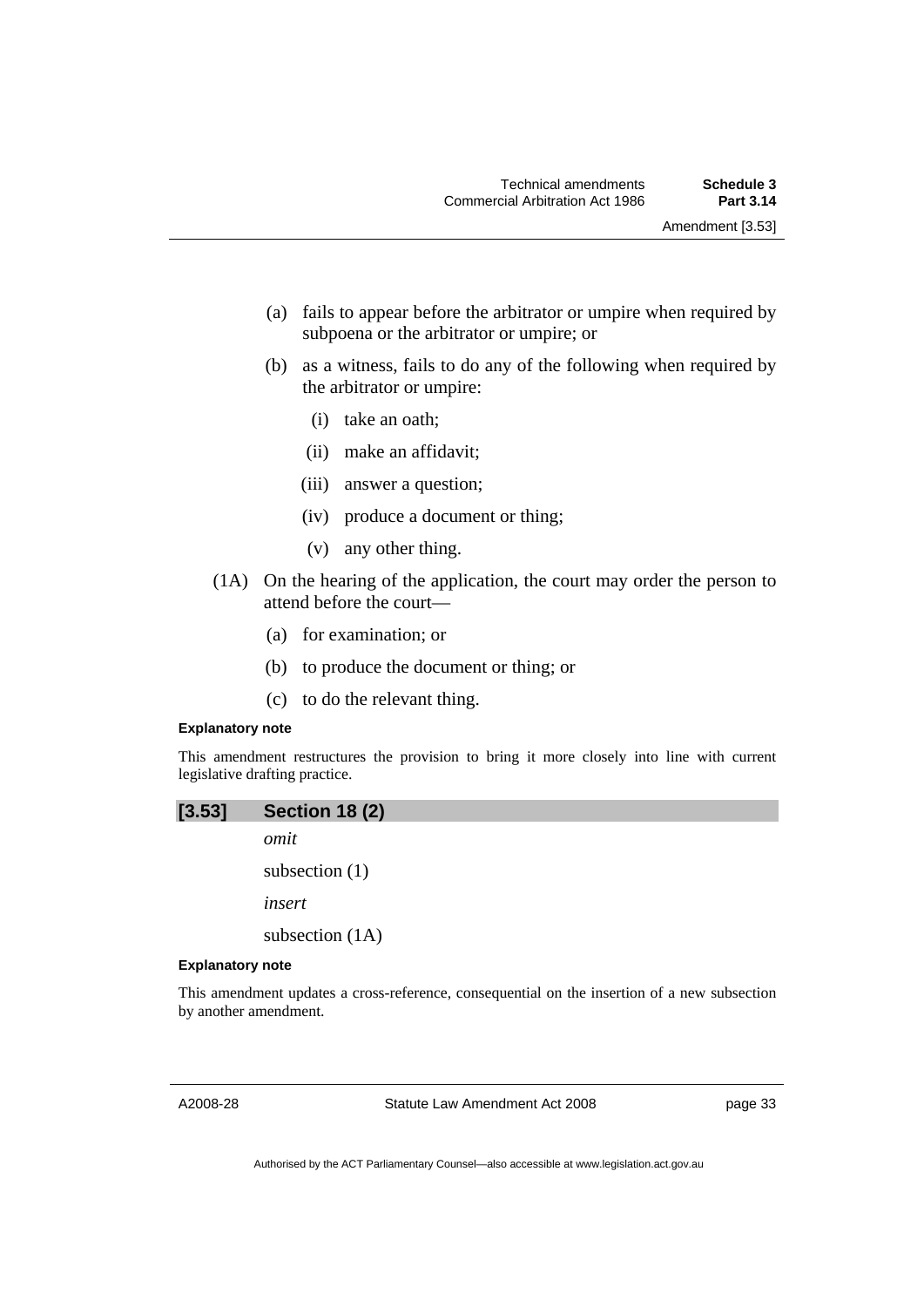# **[3.54] Section 18 (3)**

*substitute* 

- (3) Subsection (4) applies if a party to an arbitration agreement—
	- (a) fails to attend before the umpire or arbitrator for examination when required by subpoena or the arbitrator or umpire; or
	- (b) fails to comply with a requirement of the arbitrator or umpire within a stated time or, if no time is stated, a reasonable time.
- (4) The umpire or arbitrator may continue an arbitration proceeding in a case mentioned in subsection (3) if, in a similar default in a proceeding before the Supreme Court, the court could continue the proceeding.

### **Explanatory note**

This amendment restructures the provision to bring it more closely into line with current legislative drafting practice.

## **[3.55] Section 34 (4)**

*omit* 

thereupon the arbitrator or umpire shall

*substitute* 

on receiving the application, the arbitrator or umpire must

## **Explanatory note**

This amendment updates language in line with current legislative drafting practice.

# **[3.56] Dictionary, note 2, new dot point**

*insert* 

• oath

#### **Explanatory note**

This amendment inserts a new term to assist users. Dictionary note 2 is an aid to users which lists examples of terms used in the Act that are defined in the Legislation Act, dictionary, part 1.

page 34 Statute Law Amendment Act 2008

A2008-28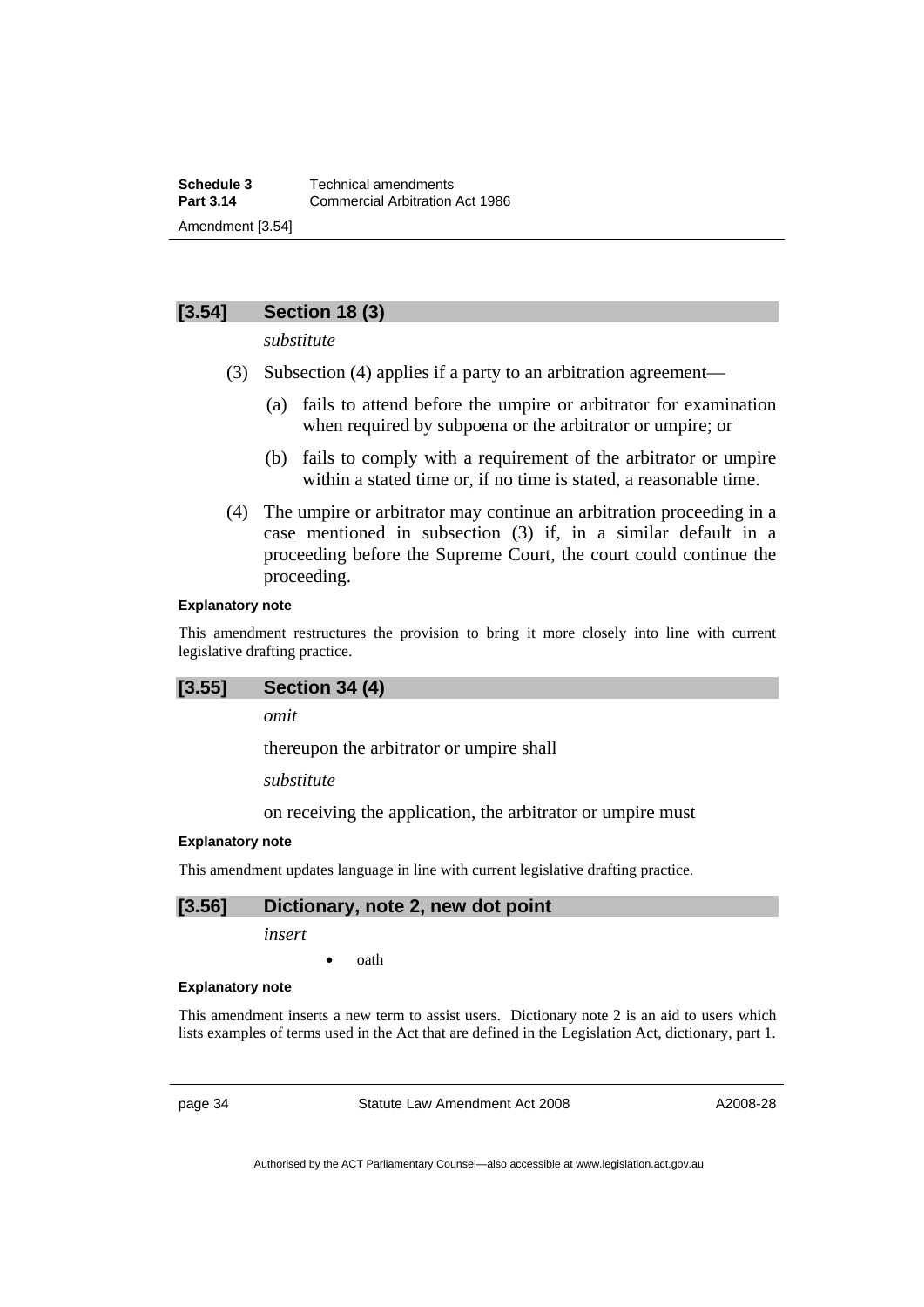# **Part 3.15 Community Title Act 2001**

# **[3.57] Section 8 (5)**

*substitute* 

 (5) The documents that comprise the scheme must comply with any requirement prescribed by regulation.

### **Explanatory note**

This amendment brings the subsection into line with current legislative drafting practice.

## **[3.58] Dictionary, definition of** *scheme*

*substitute* 

*scheme*—

- (a) for this Act generally—means a community title scheme; and
- (b) for division 12.2—see section 88.

### **Explanatory note**

This amendment brings the structure of the definition into line with current legislative drafting practice.

# **Part 3.16 Construction Occupations (Licensing) Act 2004**

# **[3.59] Section 54 (1) (d)**

## *substitute*

 (d) if the licensee is an individual—the licensee has executed a personal insolvency agreement;

#### **Explanatory note**

This amendment brings the paragraph into line with the concept of personal insolvency agreement under the *Bankruptcy Act 1966* (Cwlth). Under that Act, personal insolvency agreements have replaced the concepts of deed of assignment, deed of arrangement and composition.

A2008-28

Statute Law Amendment Act 2008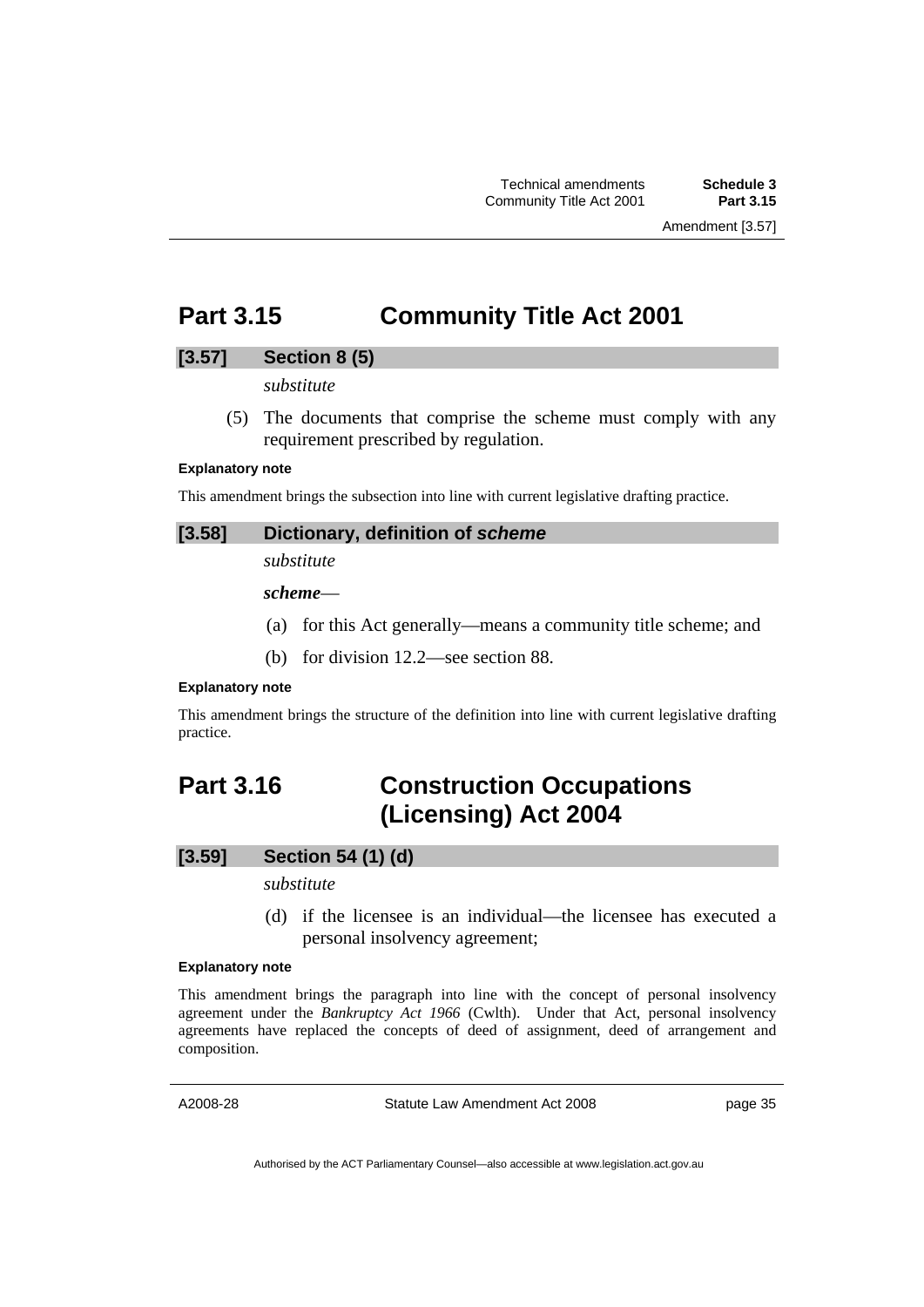# **Part 3.17 Consumer Credit (Administration) Act 1996**

## **[3.60] Section 20 (1) (a)**

*substitute* 

 (a) becomes bankrupt, executes a personal insolvency agreement or otherwise applies to take the benefit of any law for the relief of bankrupt or insolvent debtors; or

## **Explanatory note**

This amendment brings the paragraph into line with the concept of personal insolvency agreement under the *Bankruptcy Act 1966* (Cwlth). Under that Act, personal insolvency agreements have replaced the concepts of deed of assignment, deed of arrangement and composition.

$$
[3.61] \qquad Section 20 (2) (b)
$$

*omit* 

or under the corresponding law of a State or of another Territory

#### **Explanatory note**

This amendment omits a redundant cross-reference to a law of a State or Territory corresponding to the Corporations Act.

*omit* 

or under the corresponding law of a State or of another Territory

### **Explanatory note**

This amendment omits a redundant cross-reference to a law of a State or Territory corresponding to the Corporations Act.

page 36 Statute Law Amendment Act 2008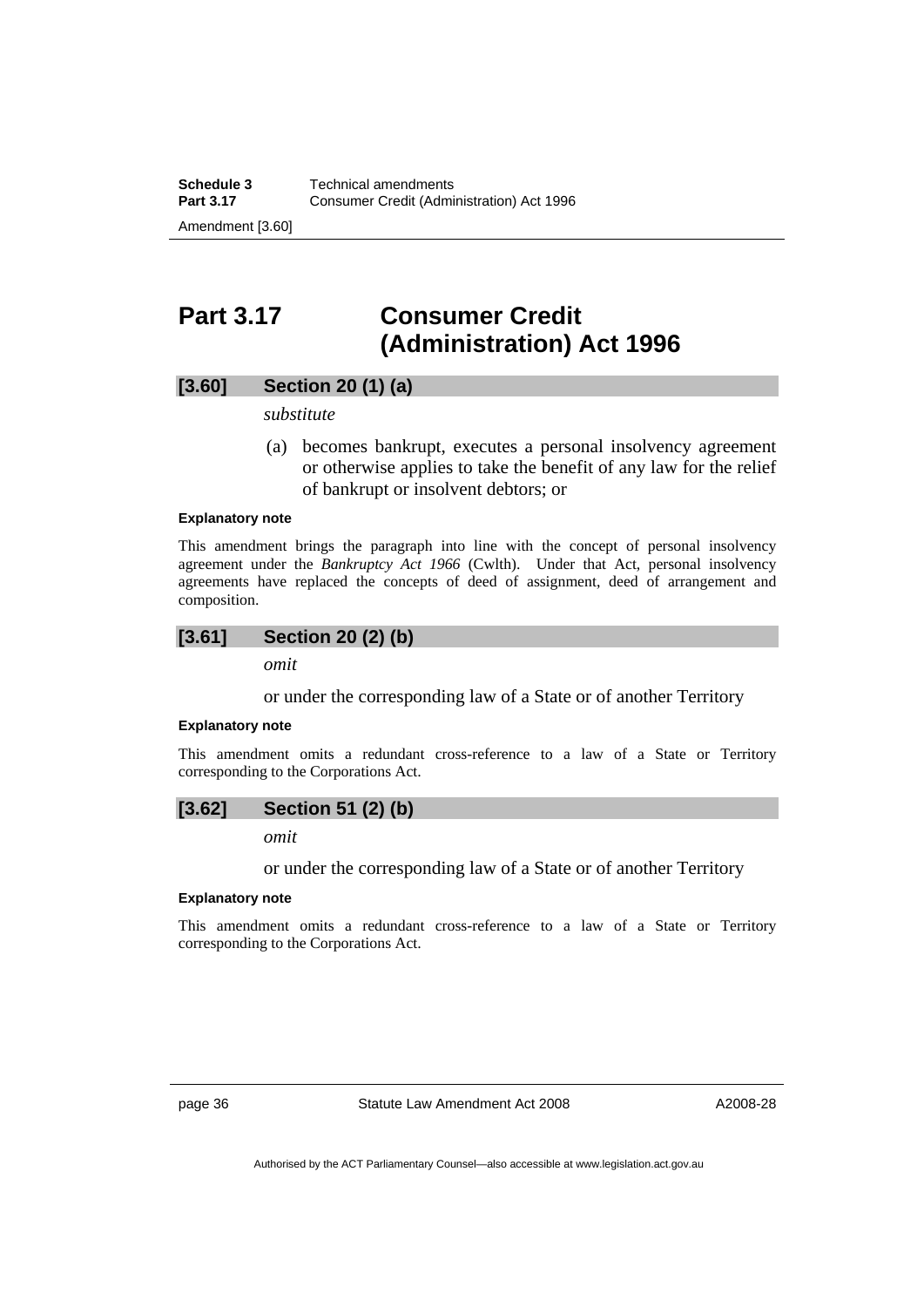# **[3.63] Dictionary, note 2, new dot point**

*insert* 

• lawyer

## **Explanatory note**

This amendment is consequential on other amendments in this part. Dictionary note 2 is an aid to users that lists examples of terms used in the Act that are defined in the Legislation Act, dictionary, part 1.

# **[3.64] Further amendments, references to** *legal practitioner*

*omit* 

legal practitioner

*substitute* 

lawyer

*in* 

- $\bullet$  section 29 (c)
- section 83
- section  $98(2)$
- section  $111(2)$  (b)
- section  $113(3)$  (b)
- section  $114 (3) (b) (ii)$

## **Explanatory note**

This amendment updates language in line with current legislative drafting practice.

A2008-28

Statute Law Amendment Act 2008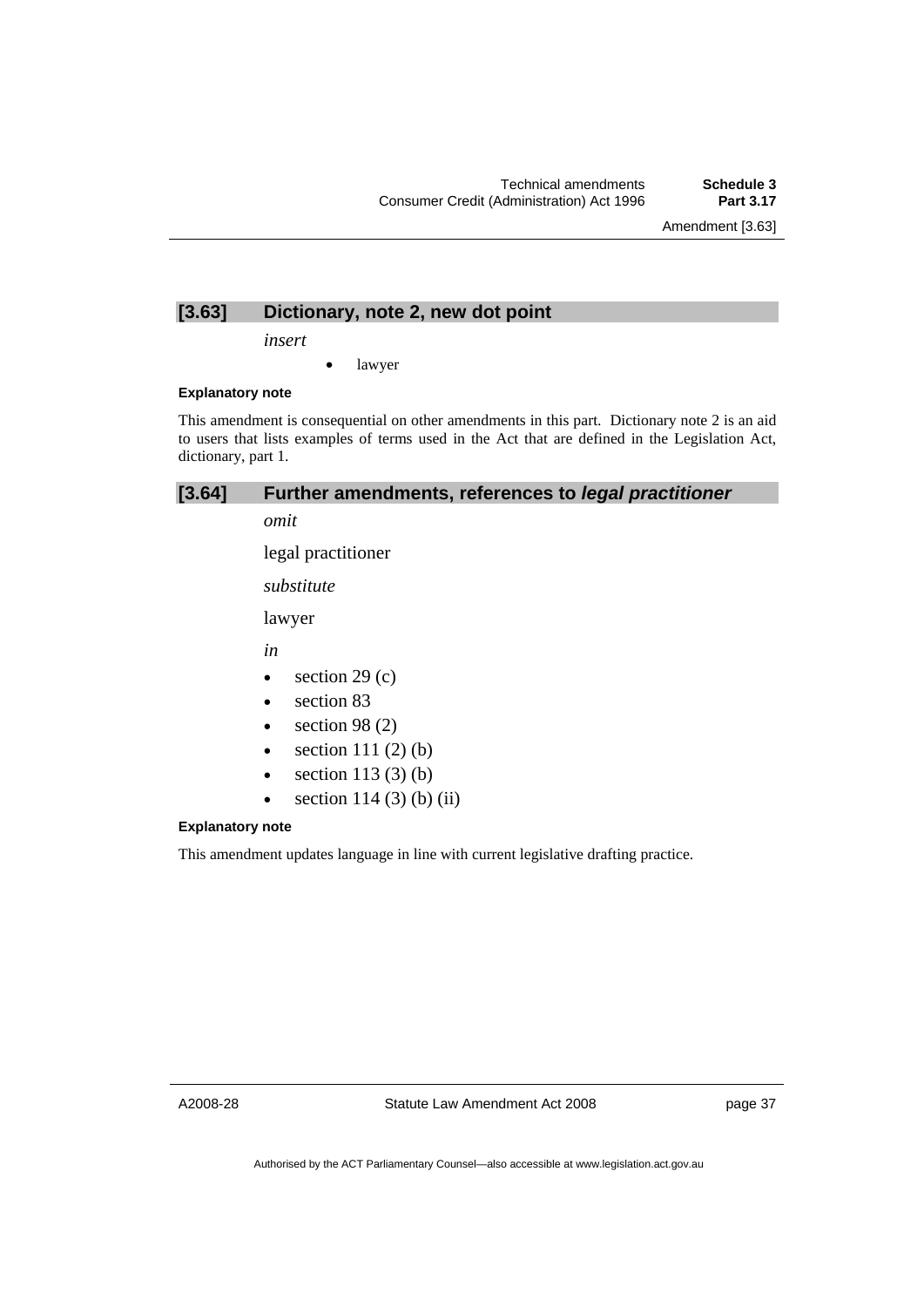**Schedule 3 Technical amendments**<br>**Part 3.18 Contractors Debts Act 1 Part 3.18** Contractors Debts Act 1897 Amendment [3.65]

# **Part 3.18 Contractors Debts Act 1897**

## **[3.65] Section 3 (3)**

*omit* 

chattel

*substitute* 

article of property

#### **Explanatory note**

This amendment updates language in line with current legislative drafting practice.

# **[3.66] Section 4 (1)**

*substitute* 

- (1) This section applies if—
	- (a) a court has given a certificate under section 3 to a plaintiff (the *worker or tradesperson*) in relation to an amount; and
	- (b) the amount is, or may become, payable to the defendant (the *contractor*) by a third person (the *contractee*) under a contract with the contractee for all or part of the work done, or materials supplied, by the worker or tradesperson.
- (1A) The worker or tradesperson may claim the amount mentioned in the certificate from the contractee by serving on the contractee—
	- (a) a written notice of the debt; and
	- (b) a copy of the certificate.
	- *Note 1* If a form is approved under s 15 for this provision, the form must be used.
	- *Note 2* For how documents may be served, see the Legislation Act, pt 19.5.

## **Explanatory note**

This amendment restructures the subsection to bring it more closely into line with current legislative drafting practice.

page 38 Statute Law Amendment Act 2008

A2008-28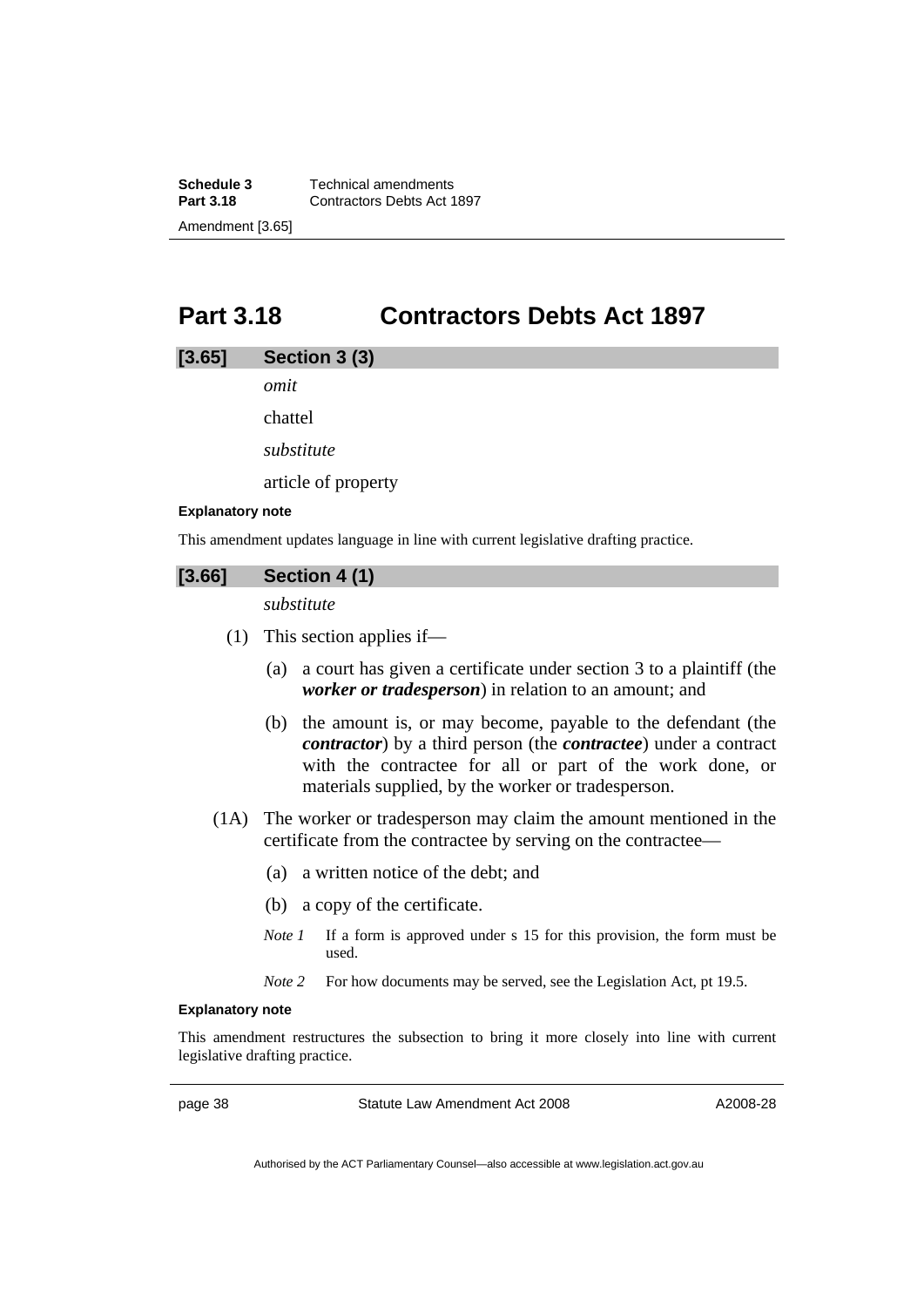Amendment [3.67]

# **[3.67] Section 5 (1)**

*omit* 

at the time of service of the notice of debt

*substitute* 

when the notice of debt is served

## **Explanatory note**

This amendment brings the subsection into line with current legislative drafting practice.

## **[3.68] Section 9 heading**

*substitute* 

# **9 Attachment after notice of proceeding**

## **Explanatory note**

This amendment updates language in line with current legislative drafting practice.

## **[3.69] Section 9 (1)**

*omit* 

issues an originating process

*substitute* 

starts a proceeding

## **Explanatory note**

This amendment updates language in line with current legislative drafting practice.

A2008-28

Statute Law Amendment Act 2008

page 39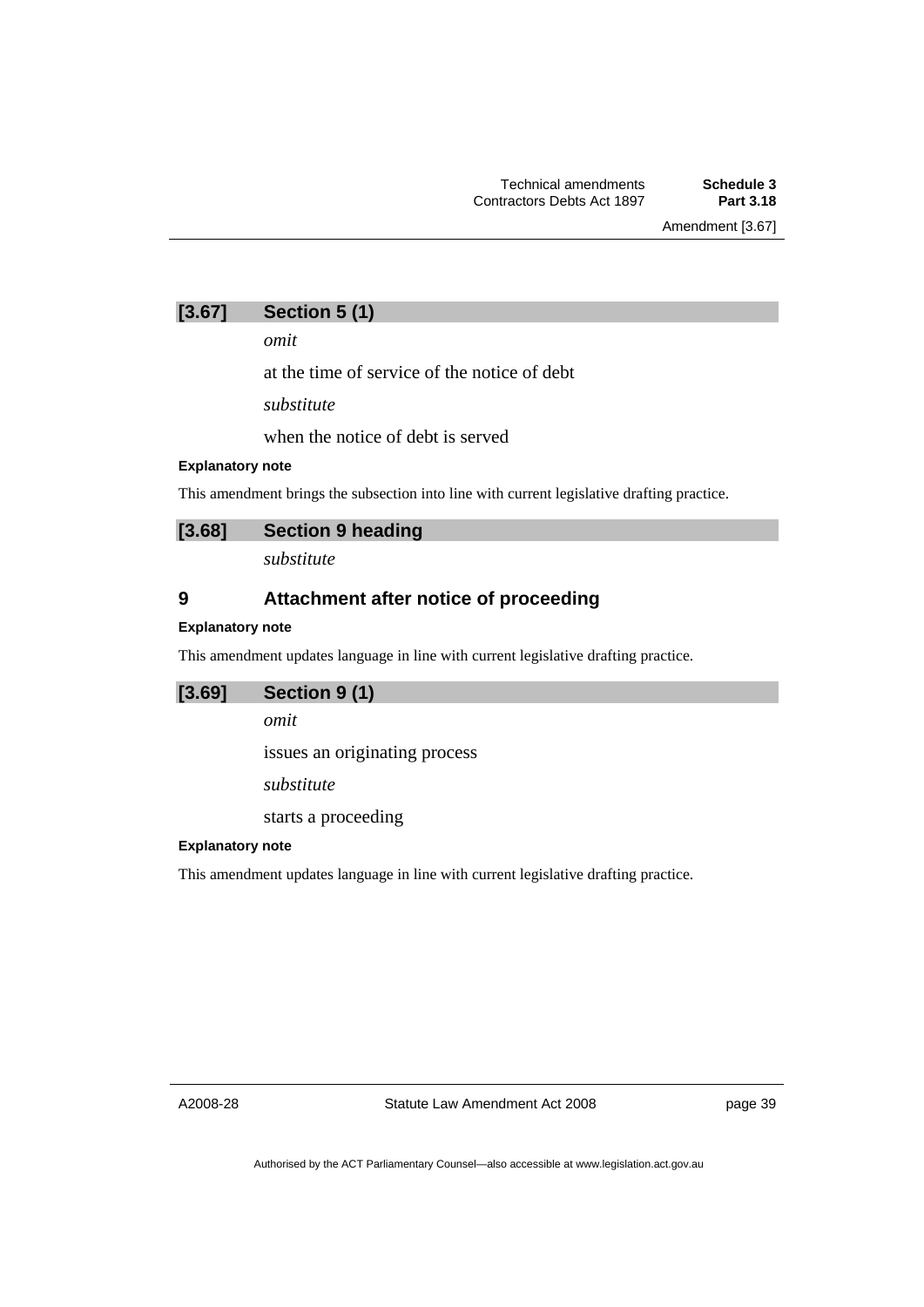**Schedule 3 Technical amendments**<br>**Part 3.18 Contractors Debts Act 1 Part 3.18** Contractors Debts Act 1897 Amendment [3.70]

# **[3.70] Section 9**

*omit* 

action

*substitute* 

proceeding

## **Explanatory note**

This amendment updates language in line with current legislative drafting practice.

# **[3.71] Section 10 heading**

*substitute* 

# **10 Application for leave to serve notice of proceeding**

### **Explanatory note**

This amendment updates language in line with current legislative drafting practice.

| $[3.72]$         | <b>Section 10 (1)</b> |
|------------------|-----------------------|
|                  | omit                  |
|                  | action                |
|                  | substitute            |
|                  | proceeding            |
| Evnlanatory note |                       |

## **Explanatory note**

This amendment updates language in line with current legislative drafting practice.

# **[3.73] Dictionary, definition of** *amount of the debt*

*omit* 

#### **Explanatory note**

This amendment is consequential on the remaking of section 4 (1) by another amendment.

page 40 Statute Law Amendment Act 2008

A2008-28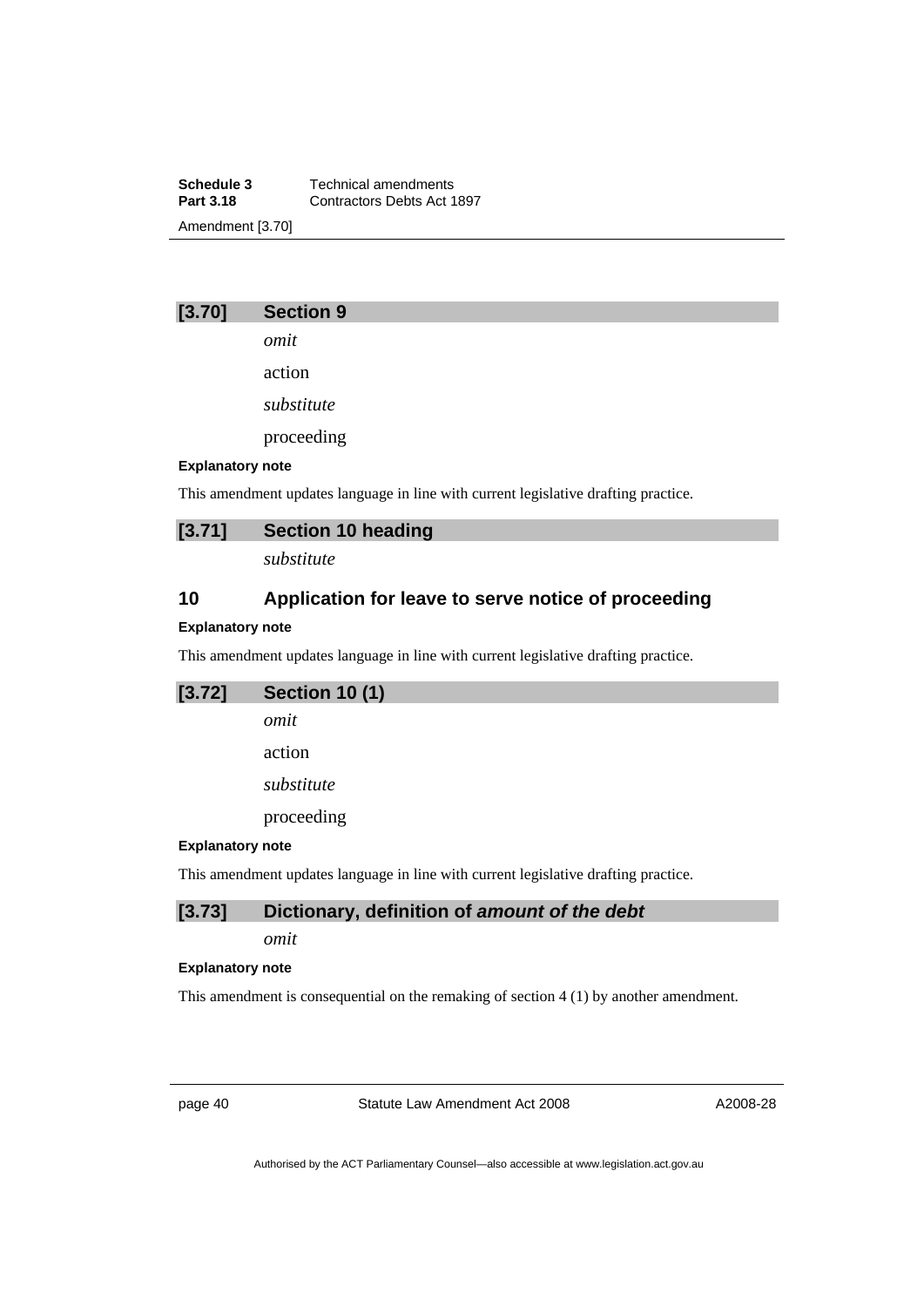# **Part 3.19 Crimes (Child Sex Offenders) Act 2005**

## **[3.74] Section 75 (1) (b)**

*omit* 

reasonably satisfied

*substitute* 

satisfied on reasonable grounds

### **Explanatory note**

This amendment updates language in line with current legislative drafting practice.

# **Part 3.20 Crimes (Sentence Administration) Act 2005**

# **[3.75] Section 187 (3), examples**

*substitute* 

#### **Examples**

a phone link, a satellite link, an internet or intranet link

*Note* An example is part of the Act, is not exhaustive and may extend, but does not limit, the meaning of the provision in which it appears (see Legislation Act, s 126 and s 132).

#### **Explanatory note**

This amendment updates examples in line with current legislative drafting practice.

A2008-28

Statute Law Amendment Act 2008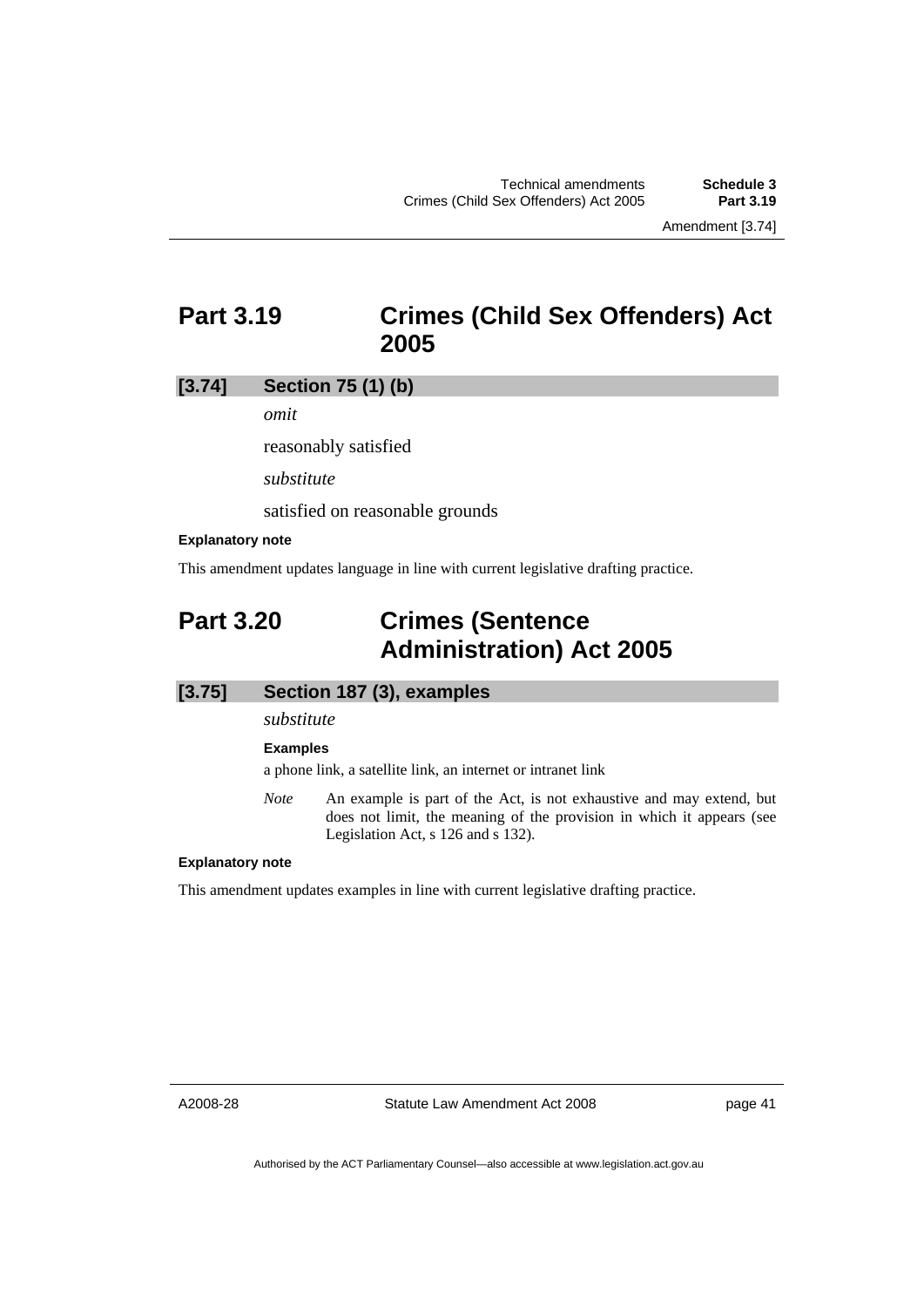# **Part 3.21 Cultural Facilities Corporation Act 1997**

## **[3.76] Section 9, new note**

*insert* 

*Note* An appointment of a governing board member is an appointment under this section (see *Financial Management Act 1996*, s 78 (5) (b)).

#### **Explanatory note**

This amendment inserts a standard note to assist users of legislation.

# **Part 3.22 Dangerous Substances Act 2004**

# **[3.77] Section 138 (3)**

*substitute* 

- (3) If a sample of a substance taken by an inspector is in the form of separate or severable objects, the inspector may—
	- (a) take a number of the objects; and
	- (b) divide them into 3 parts each consisting of 1 or more of the objects, or of the severable parts of the objects, and mark and either seal or fasten each part; and
	- (c) deal with the sample under subsection (2) (b) to (d).

### **Explanatory note**

This amendment restructures the subsection so that the introductory words clearly apply to all 3 paragraphs.

page 42 Statute Law Amendment Act 2008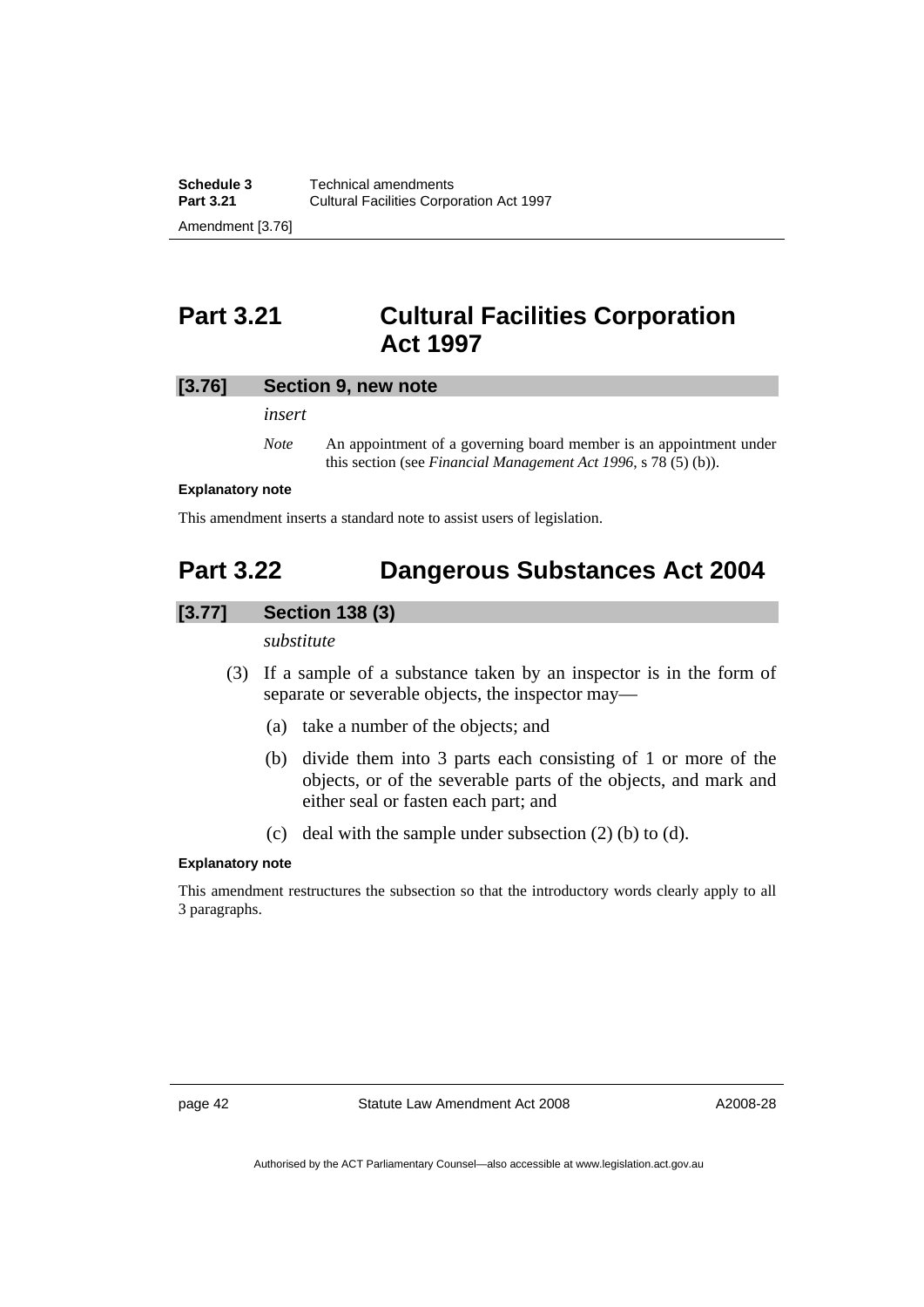# **Part 3.23 Duties Act 1999**

## **[3.78] Section 52 (1) (c) and (3), definition of** *R*

*omit* 

section 299

*substitute* 

section 300

#### **Explanatory note**

This amendment is consequential on the reordering of the *Planning and Development Act 2007*, sections 299 and 300 by other amendments.

## **[3.79] Part 3.6 heading**

*substitute* 

# **Part 3.6 Voluntary transfers under Financial Sector (Business Transfer and Group Restructure) Act 1999 (Cwlth)**

### **Explanatory note**

This amendment is consequential on the renaming of the *Financial Sector (Transfers of Business) Act 1999* (Cwlth) as the *Financial Sector (Business Transfer and Group Restructure) Act 1999* (Cwlth) by the *Financial Sector Legislation Amendment (Restructures) Act 2007* (Cwlth), schedule 3, item 3.

A2008-28

Statute Law Amendment Act 2008

page 43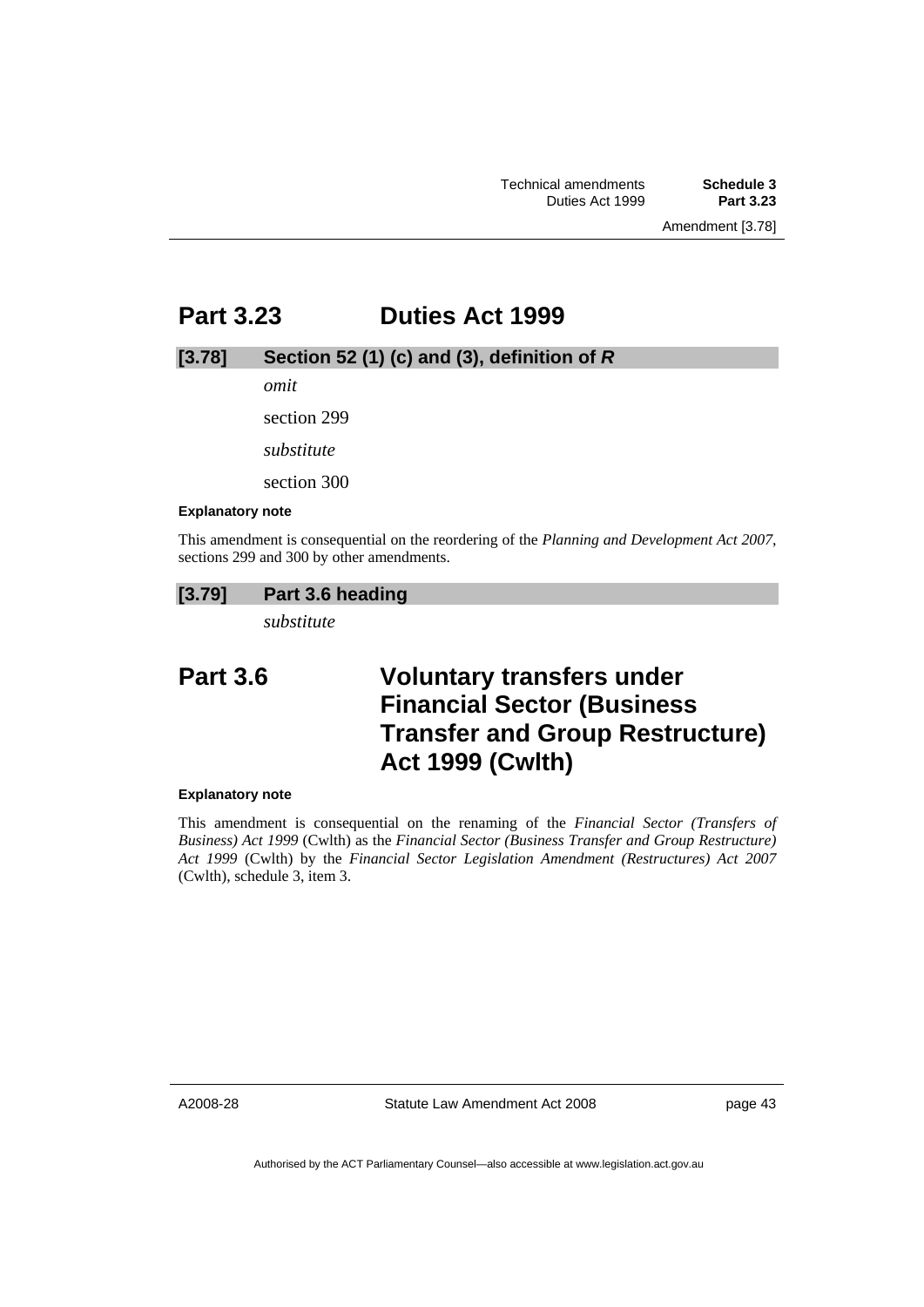**Schedule 3 Technical amendments**<br>**Part 3.23 Duties Act 1999 Part 3.23** Duties Act 1999 Amendment [3.80]

# **[3.80] Section 115A, definition of** *FS (TB) Act*

*substitute* 

*FS (BTGR) Act* means the *Financial Sector (Business Transfer and Group Restructure) Act 1999* (Cwlth).

### **Explanatory note**

amendment.

This amendment is consequential on the renaming of the *Financial Sector (Transfers of Business) Act 1999* (Cwlth) as the *Financial Sector (Business Transfer and Group Restructure) Act 1999* (Cwlth) by the *Financial Sector Legislation Amendment (Restructures) Act 2007* (Cwlth), schedule 3, item 3.

| [3.81]                  | <b>Section 115A</b>                                                                           |
|-------------------------|-----------------------------------------------------------------------------------------------|
|                         | omit                                                                                          |
|                         | FS (TB) Act                                                                                   |
|                         | insert                                                                                        |
|                         | FS (BTGR) Act                                                                                 |
| <b>Explanatory note</b> |                                                                                               |
|                         | This amendment is consequential on the substitution of a new definition of the Act by another |

| [3.82]                  | <b>Section 115B</b>                                                                           |
|-------------------------|-----------------------------------------------------------------------------------------------|
|                         | omit                                                                                          |
|                         | FS (TB) Act                                                                                   |
|                         | insert                                                                                        |
|                         | FS (BTGR) Act                                                                                 |
| <b>Explanatory note</b> |                                                                                               |
| amendment.              | This amendment is consequential on the substitution of a new definition of the Act by another |

page 44 Statute Law Amendment Act 2008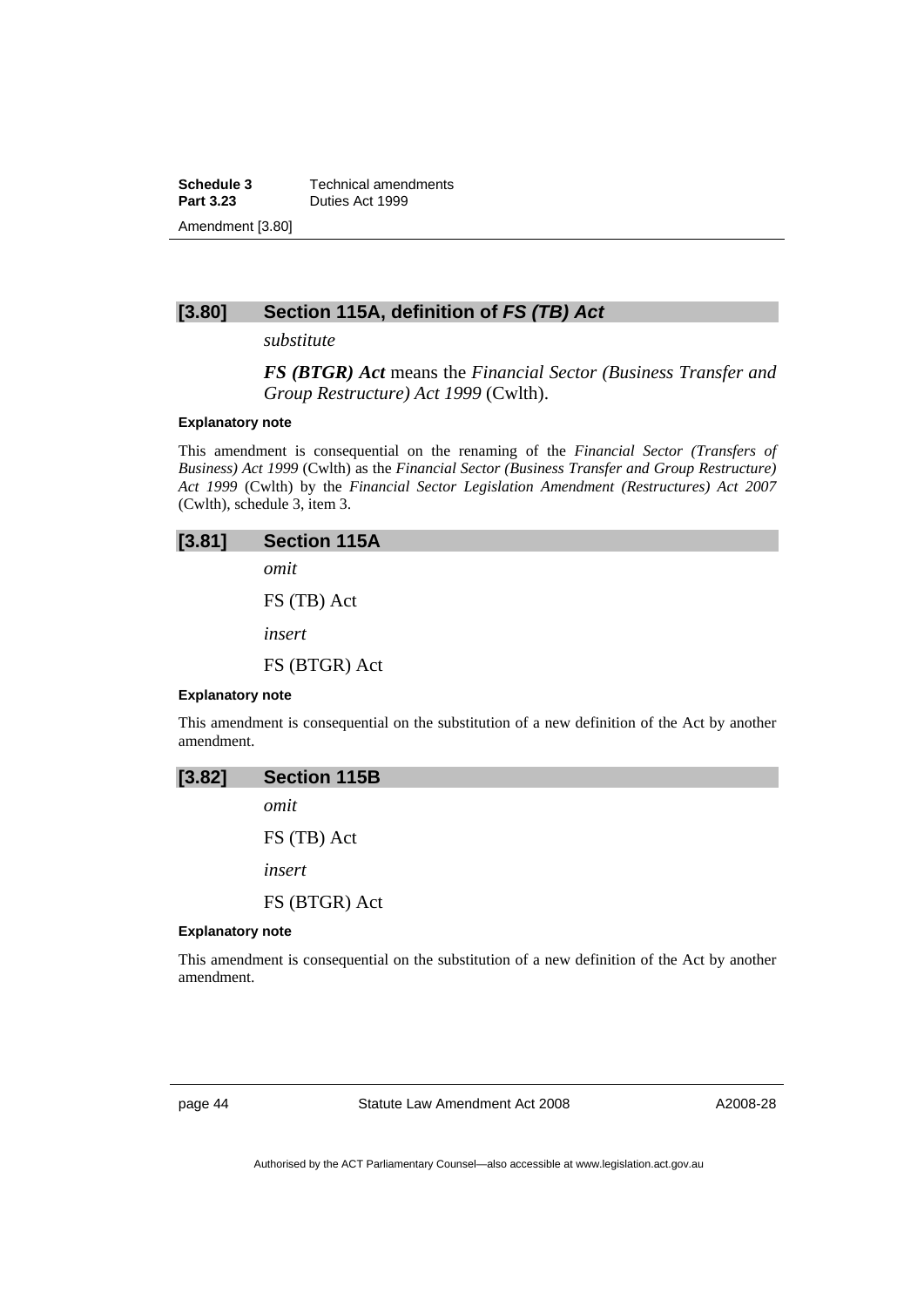# **[3.83] Dictionary, definition of** *FS (TB) Act*

*substitute* 

*FS (BTGR) Act*, for part 3.6 (Voluntary transfers under Financial Sector (Business Transfer and Group Restructure) Act 1999 (Cwlth))—see section 115A.

#### **Explanatory note**

This amendment is consequential on the substitution of a new definition of the Act by another amendment.

# **[3.84] Further amendments, references to Financial Sector (Transfers of Business) Act 1999 (Cwlth)**

*omit* 

*Financial Sector (Transfers of Business) Act 1999* (Cwlth)

*substitute* 

*Financial Sector (Business Transfer and Group Restructure) Act 1999* (Cwlth)

*in* 

- dictionary, definition of *asset*
- dictionary, definition of *business*
- dictionary, definition of *receiving body*
- dictionary, definition of *voluntary transfer*

### **Explanatory note**

This amendment is consequential on the substitution of a new definition of the Act by another amendment.

A2008-28

Statute Law Amendment Act 2008

page 45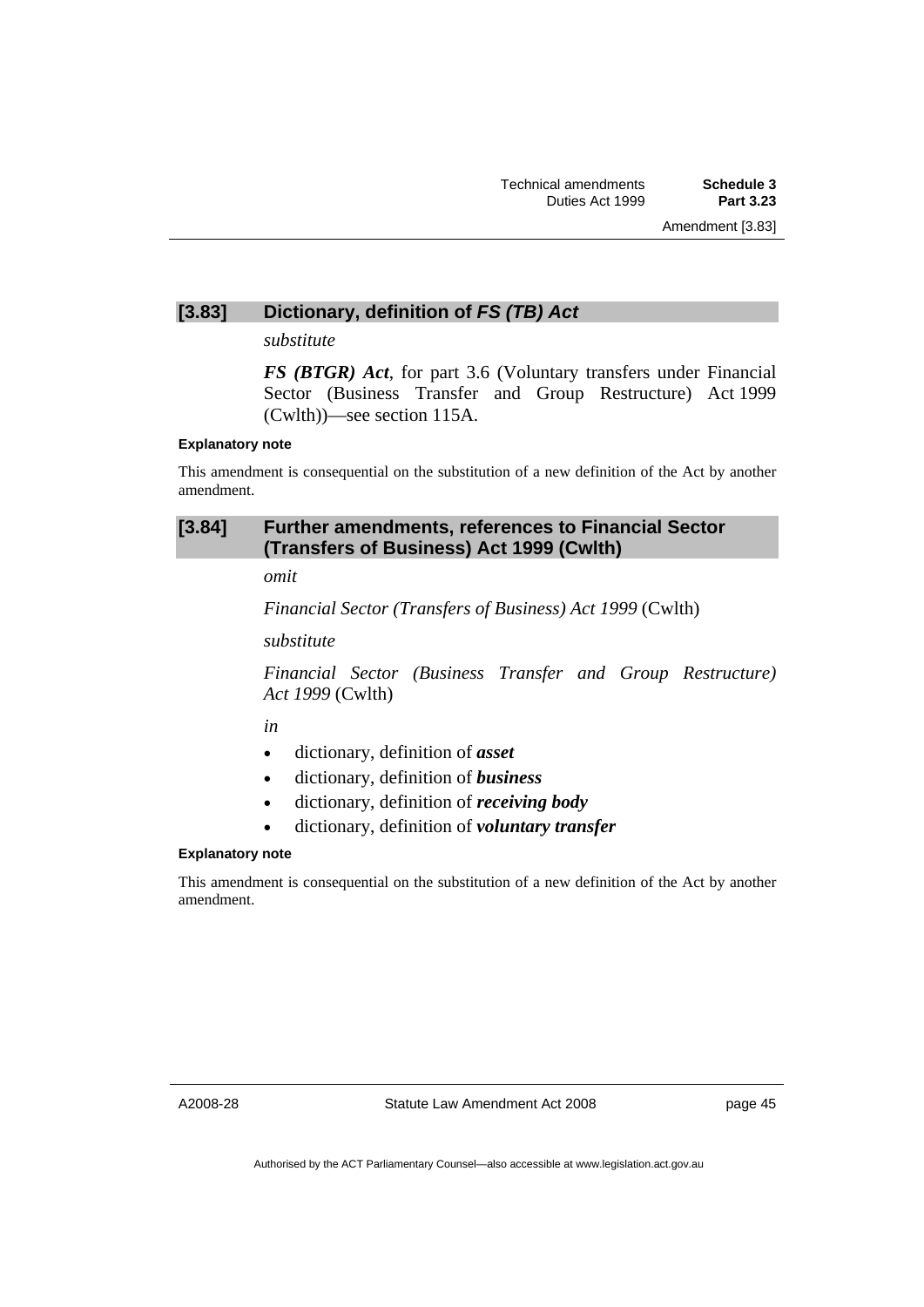**Schedule 3 Technical amendments**<br>**Part 3.24 Emergencies Act 2004 Emergencies Act 2004** Amendment [3.85]

# **Part 3.24 Emergencies Act 2004**

## **[3.85] Section 134 (3), new examples**

*insert* 

**Examples** 

a phone link, a satellite link, an internet or intranet link

*Note* An example is part of the Act, is not exhaustive and may extend, but does not limit, the meaning of the provision in which it appears (see Legislation Act, s 126 and s 132).

#### **Explanatory note**

This amendment updates examples in line with current legislative drafting practice.

## **[3.86] Section 145 (5), new examples**

*insert* 

#### **Examples**

a phone link, a satellite link, an internet or intranet link

*Note* An example is part of the Act, is not exhaustive and may extend, but does not limit, the meaning of the provision in which it appears (see Legislation Act, s 126 and s 132).

#### **Explanatory note**

This amendment updates examples in line with current legislative drafting practice.

## **[3.87] Section 161 (6), new examples**

### *insert*

#### **Examples**

a phone link, a satellite link, an internet or intranet link

*Note* An example is part of the Act, is not exhaustive and may extend, but does not limit, the meaning of the provision in which it appears (see Legislation Act, s 126 and s 132).

#### **Explanatory note**

This amendment updates examples in line with current legislative drafting practice.

page 46 Statute Law Amendment Act 2008

A2008-28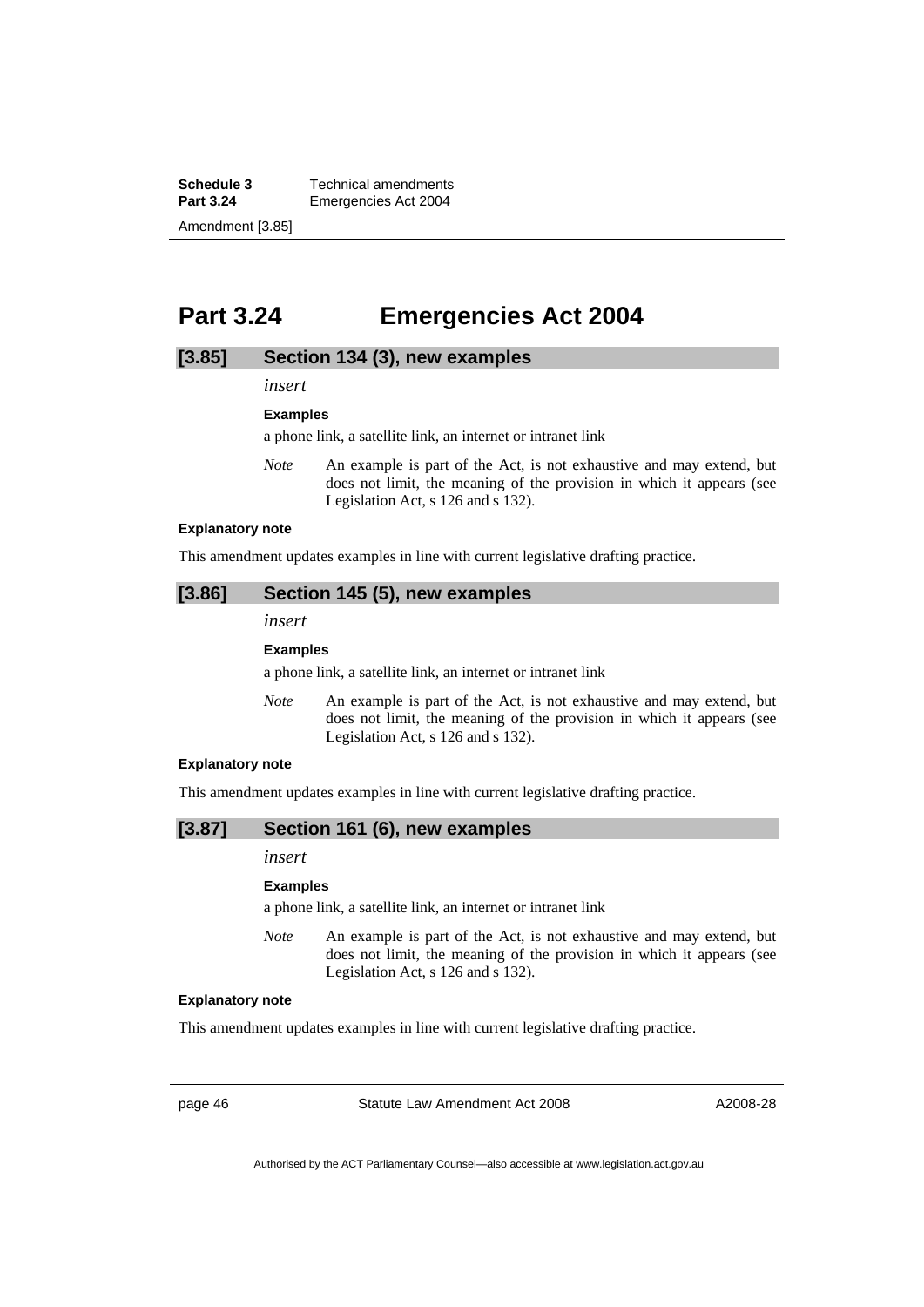Amendment [3.88]

# **Part 3.25 Exhibition Park Corporation Act 1976**

## **[3.88] Section 8, new note**

*insert* 

*Note* An appointment of a governing board member is an appointment under this section (see *Financial Management Act 1996*, s 78 (5) (b)).

### **Explanatory note**

This amendment inserts a standard note to assist users of legislation.

## **[3.89] Section 12 heading**

*substitute* 

## **12 Profits of corporation**

### **Explanatory note**

This amendment omits a redundant cross-reference to 'trust' and replaces it with 'corporation'. The Act (formerly the *National Exhibition Centre Trust Act 1976*) was amended by the *Financial Management Legislation Amendment Act 2005* to establish the Exhibition Park Corporation and to make consequential changes, including to the name of the Act.

# **Part 3.26 Financial Management Act 1996**

# **[3.90] Section 97 (2), examples**

## *substitute*

#### **Examples**

a phone link, a satellite link, an internet or intranet link

*Note* An example is part of the Act, is not exhaustive and may extend, but does not limit, the meaning of the provision in which it appears (see Legislation Act, s 126 and s 132).

#### **Explanatory note**

This amendment updates examples in line with current legislative drafting practice.

A2008-28

Statute Law Amendment Act 2008

page 47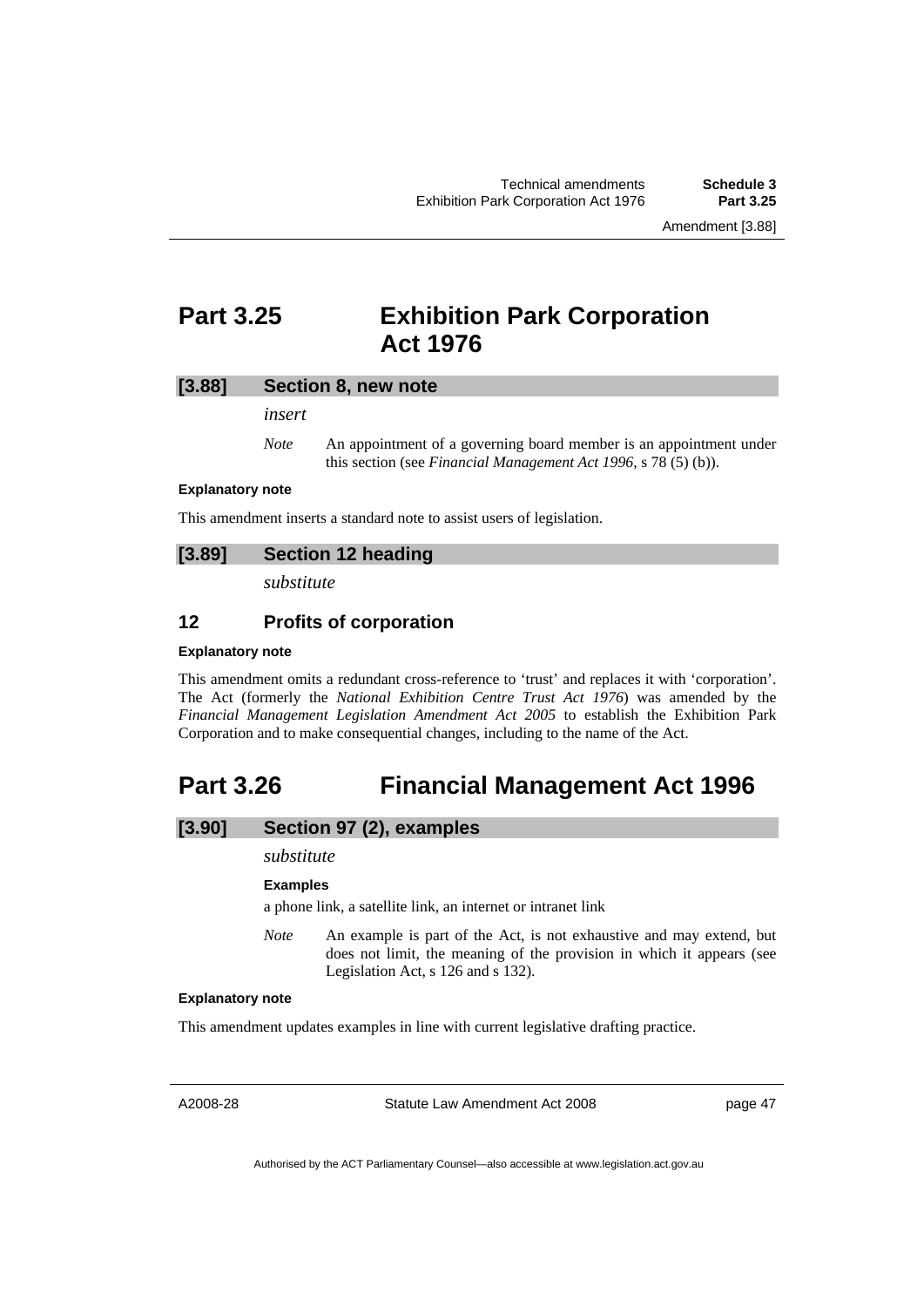**Schedule 3 Technical amendments**<br>**Part 3.27 Food Act 2001 Part 3.27** Food Act 2001 Amendment [3.91]

# **Part 3.27 Food Act 2001**

# **[3.91] Section 76 (3)**

*substitute* 

- (3) If a sample of food taken by an authorised officer is in the form of separate or severable objects, the authorised officer may—
	- (a) take a number of the objects; and
	- (b) divide them into 3 parts each consisting of 1 or more of the objects, or of the severable parts of the objects, and mark and either seal or fasten each part; and
	- (c) deal with the sample under subsection (2) (b) to (d).

### **Explanatory note**

This amendment restructures the subsection so that the introductory words apply to all 3 paragraphs.

# **Part 3.28 Gambling and Racing Control Act 1999**

## **[3.92] Section 11, new note**

*insert* 

*Note* An appointment of a governing board member is an appointment under this section (see *Financial Management Act 1996*, s 78 (5) (b)).

## **Explanatory note**

This amendment inserts a standard note to assist users of legislation.

page 48 Statute Law Amendment Act 2008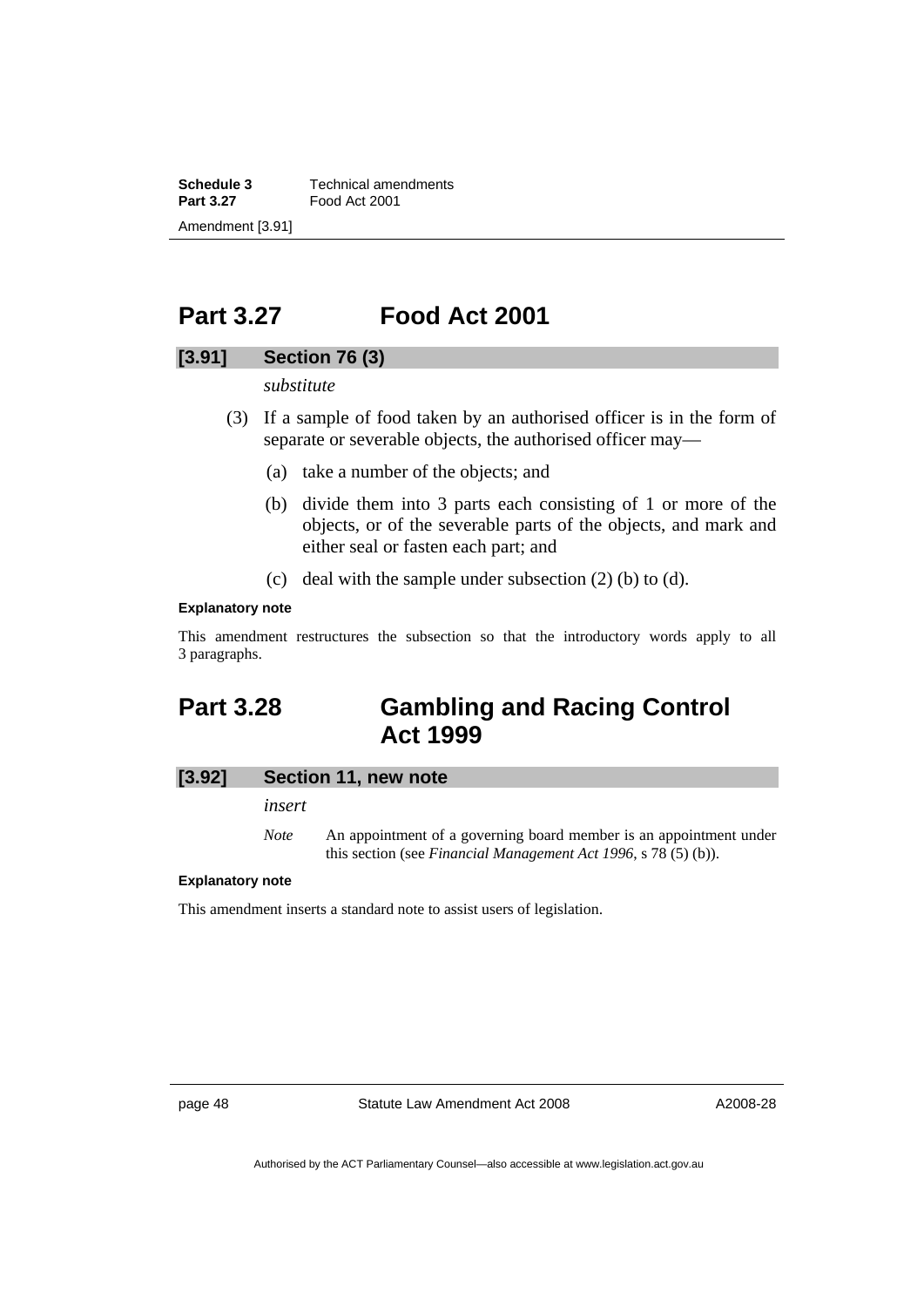Amendment [3.93]

# **[3.93] Dictionary, definition of** *gaming officer*

*substitute* 

*gaming officer*—

- (a) for this Act generally—means any of the following:
	- (i) a member of the governing board;
	- (ii) any other authorised officer;
	- (iii) anyone else engaged (whether as an officer or employee or otherwise) in the administration or enforcement of a gaming law; and
- (b) for division 4.4 (Secrecy)—see section 34.

## **Explanatory note**

This amendment amends the definition of *gaming officer* to include a signpost definition in the dictionary about the extended meaning of *gaming officer* in division 4.4.

# **Part 3.29 Gaming Machine Act 2004**

# **[3.94] Section 20 (3) (b)**

*substitute* 

- (b) the individual is an undischarged bankrupt or has obligations under a personal insolvency agreement or, at any time in the last 5 years—
	- (i) was an undischarged bankrupt; or
	- (ii) executed a personal insolvency agreement; or

A2008-28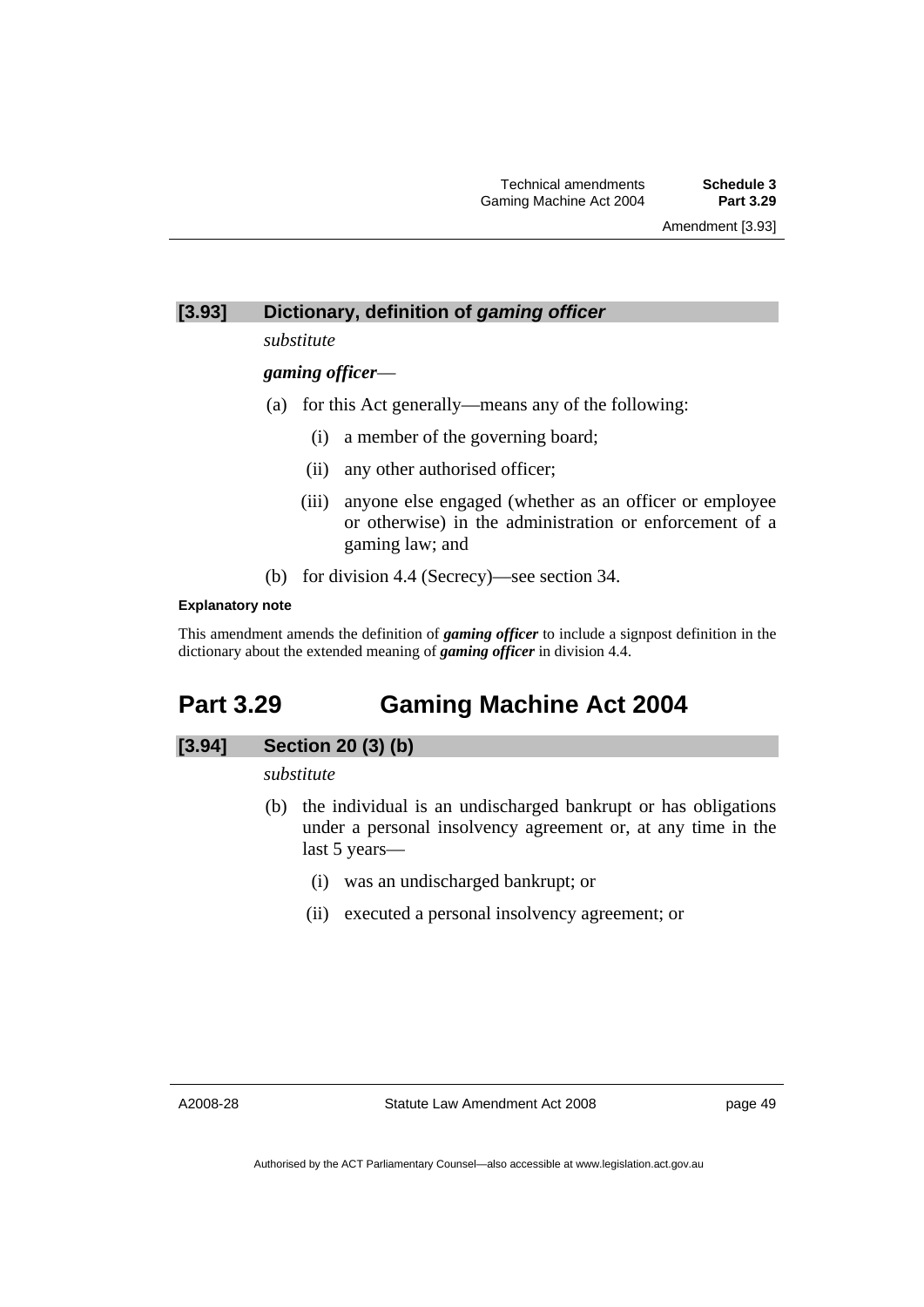**Schedule 3 Technical amendments**<br>**Part 3.30 Gas Safety Act 2000** Gas Safety Act 2000 Amendment [3.95]

## (iii) applied to take the benefit of any law for the relief of bankrupt or insolvent debtors;

#### **Explanatory note**

This amendment brings the paragraph into line with the concept of personal insolvency agreement under the *Bankruptcy Act 1966* (Cwlth). Under that Act, personal insolvency agreements have replaced the concepts of deed of assignment, deed of arrangement and composition.

# **Part 3.30 Gas Safety Act 2000**

# **[3.95] Section 30 (3) and (4)**

*substitute* 

- (3) A person is not personally liable for conduct done honestly and without recklessness—
	- (a) in the exercise of a function under this section; or
	- (b) in the reasonable belief that the conduct was in the exercise of a function under this section.
- (4) Any liability that would, apart from this section, attach to the person attaches instead to the Territory.
- (5) In this section:

*conduct* means an act or an omission to do an act.

### **Explanatory note**

This amendment brings the language and structure of the subsections more closely into line with current legislative drafting practice.

page 50 Statute Law Amendment Act 2008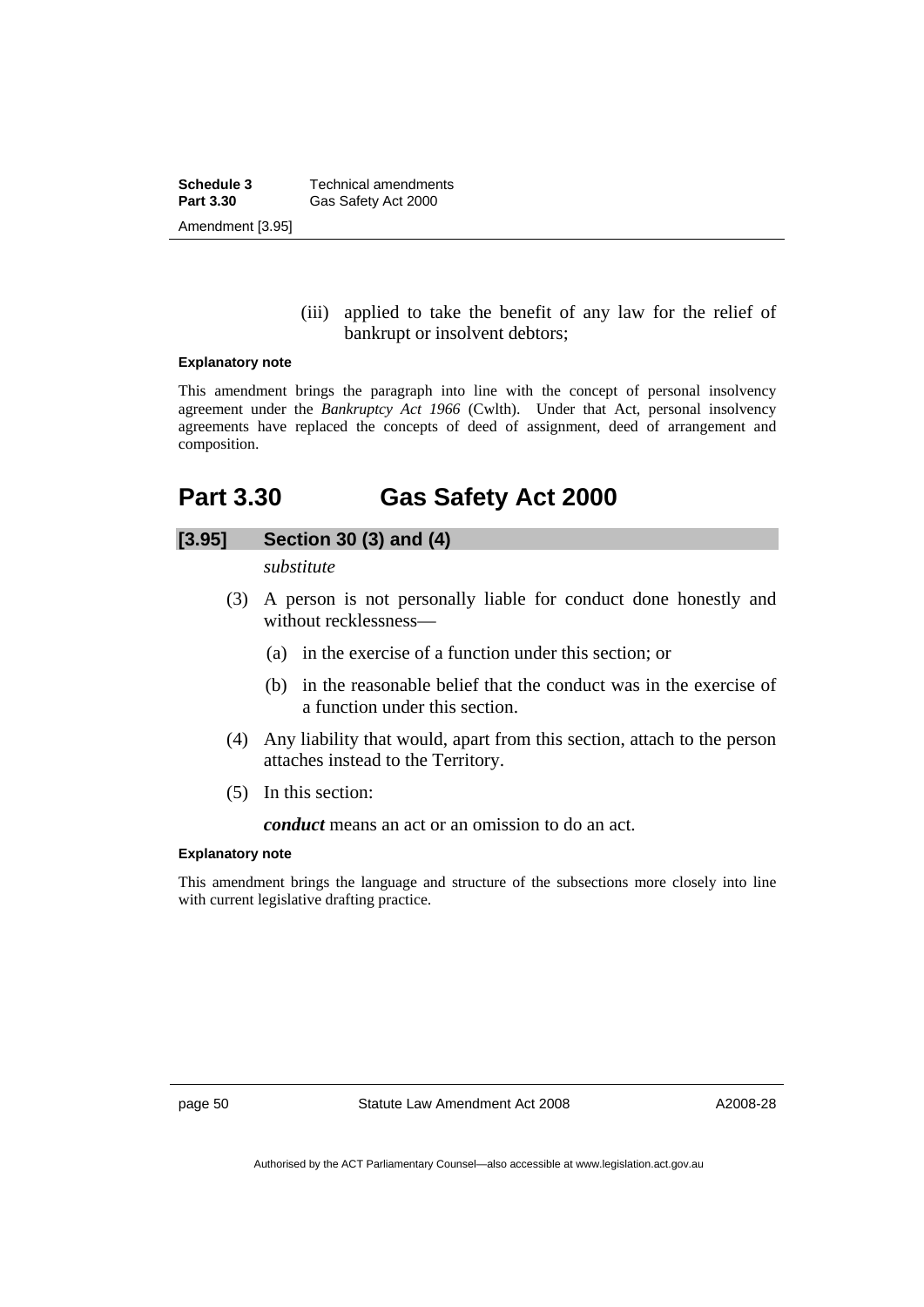# **Part 3.31 Guardianship and Management of Property Act 1991**

## **[3.96] Section 59 (2), new notes**

## *insert*

- *Note 1* For the making of appointments (including acting appointments), see the Legislation Act, pt 19.3.
- *Note* 2 In particular, a person may be appointed for a particular provision of a law (see Legislation Act, s 7 (3)) and an appointment may be made by naming a person or nominating the occupant of a position (see Legislation Act, s 207).

## **Explanatory note**

This amendment adds standard notes about appointments.

# **Part 3.32 Health Professionals Regulation 2004**

# **[3.97] Section 101 (1), new examples**

*insert* 

### **Examples**

a phone link, a satellite link, an internet or intranet link

*Note* An example is part of the Act, is not exhaustive and may extend, but does not limit, the meaning of the provision in which it appears (see Legislation Act, s 126 and s 132).

#### **Explanatory note**

This amendment updates examples in line with current legislative drafting practice.

A2008-28

Statute Law Amendment Act 2008

page 51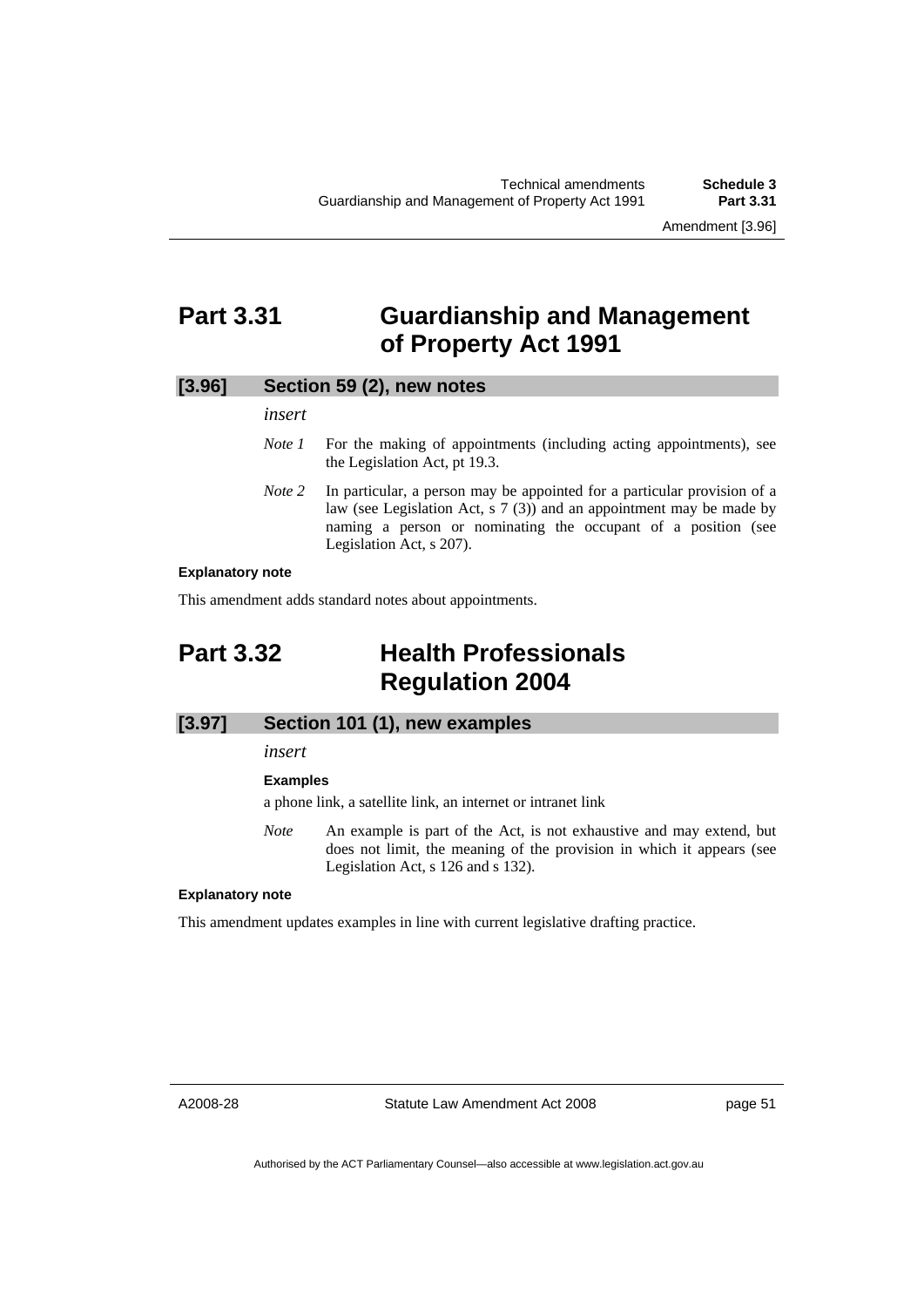# **Part 3.33 Hemp Fibre Industry Facilitation Act 2004**

# **[3.98] Dictionary, definition of** *affected by bankruptcy action,*  **paragraph (b)**

*substitute* 

(b) has executed a personal insolvency agreement; or

#### **Explanatory note**

This amendment brings the paragraph into line with the concept of personal insolvency agreement under the *Bankruptcy Act 1966* (Cwlth). Under that Act, personal insolvency agreements have replaced the concepts of deed of assignment, deed of arrangement and composition.

# **Part 3.34 Human Rights Commission Act 2005**

## **[3.99] Section 35 (1), examples**

*substitute* 

**Examples** 

a phone link, a satellite link, an internet or intranet link

*Note* An example is part of the Act, is not exhaustive and may extend, but does not limit, the meaning of the provision in which it appears (see Legislation Act, s 126 and s 132).

## **Explanatory note**

This amendment updates examples in line with current legislative drafting practice.

page 52 Statute Law Amendment Act 2008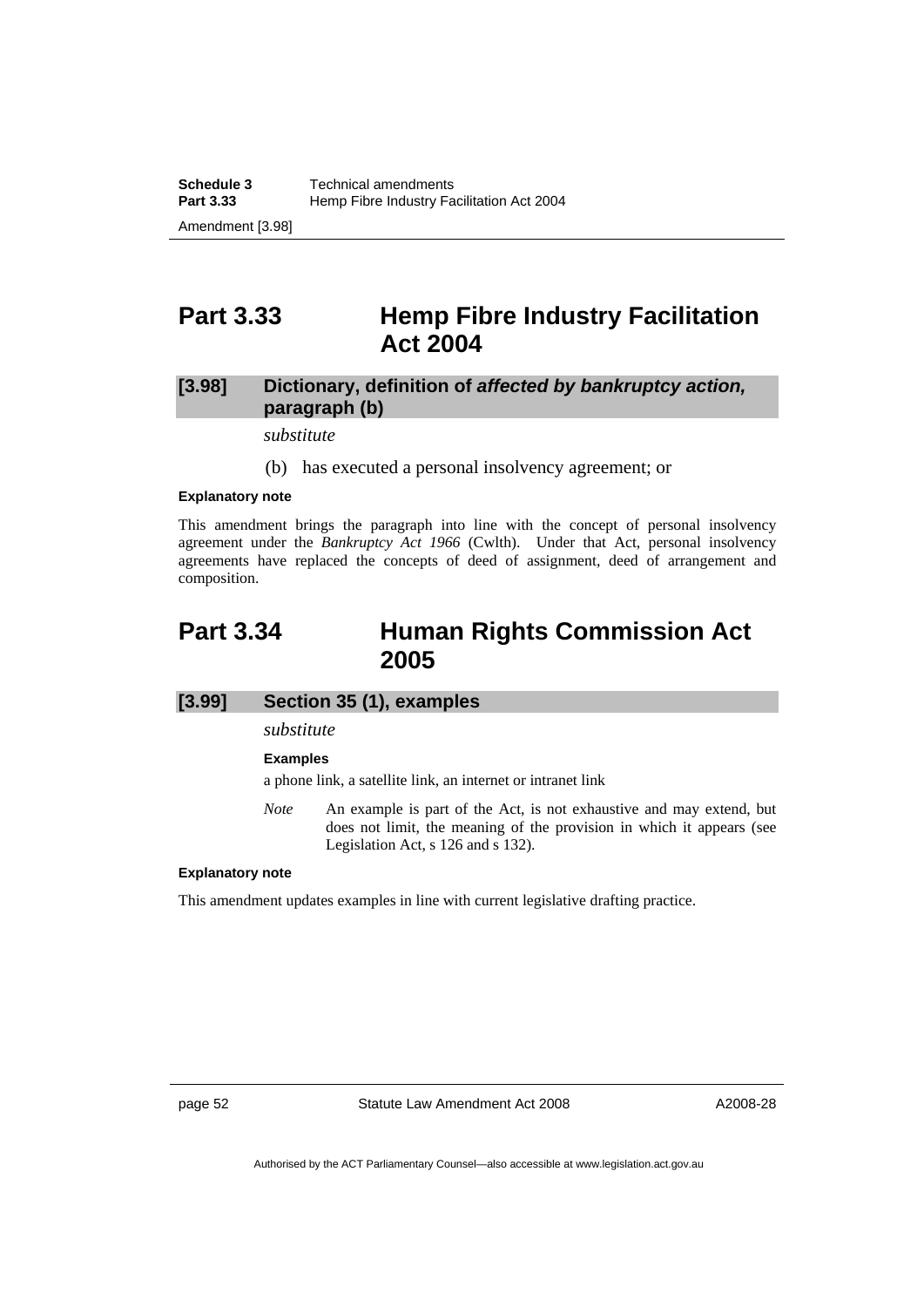Amendment [3.100]

# **Part 3.35 Interactive Gambling Act 1998**

# **[3.100] Section 39 (1) (h)**

## *substitute*

 (h) the licensed provider is bankrupt, has executed a personal insolvency agreement or otherwise taken, or applied to take, advantage of any law relating to bankruptcy; or

## **Explanatory note**

This amendment brings the paragraph into line with the concept of personal insolvency agreement under the *Bankruptcy Act 1966* (Cwlth). Under that Act, personal insolvency agreements have replaced the concepts of deed of assignment, deed of arrangement and composition.

# **Part 3.36 Juries Act 1967**

## **[3.101] Section 22, new note**

*insert* 

*Note* See approved form 1 (Jury precept), approved under the *Court Procedures Act 2004*, s 8.

### **Explanatory note**

This amendment inserts a note to help users of the legislation find the relevant approved form under the *Court Procedures Act 2004*.

## **[3.102] Section 26, new note**

*insert* 

*Note* See approved form 2 (Jury summons), approved under the *Court Procedures Act 2004*, s 8.

#### **Explanatory note**

This amendment inserts a note to help users of the legislation find the relevant approved form under the *Court Procedures Act 2004*.

A2008-28

Statute Law Amendment Act 2008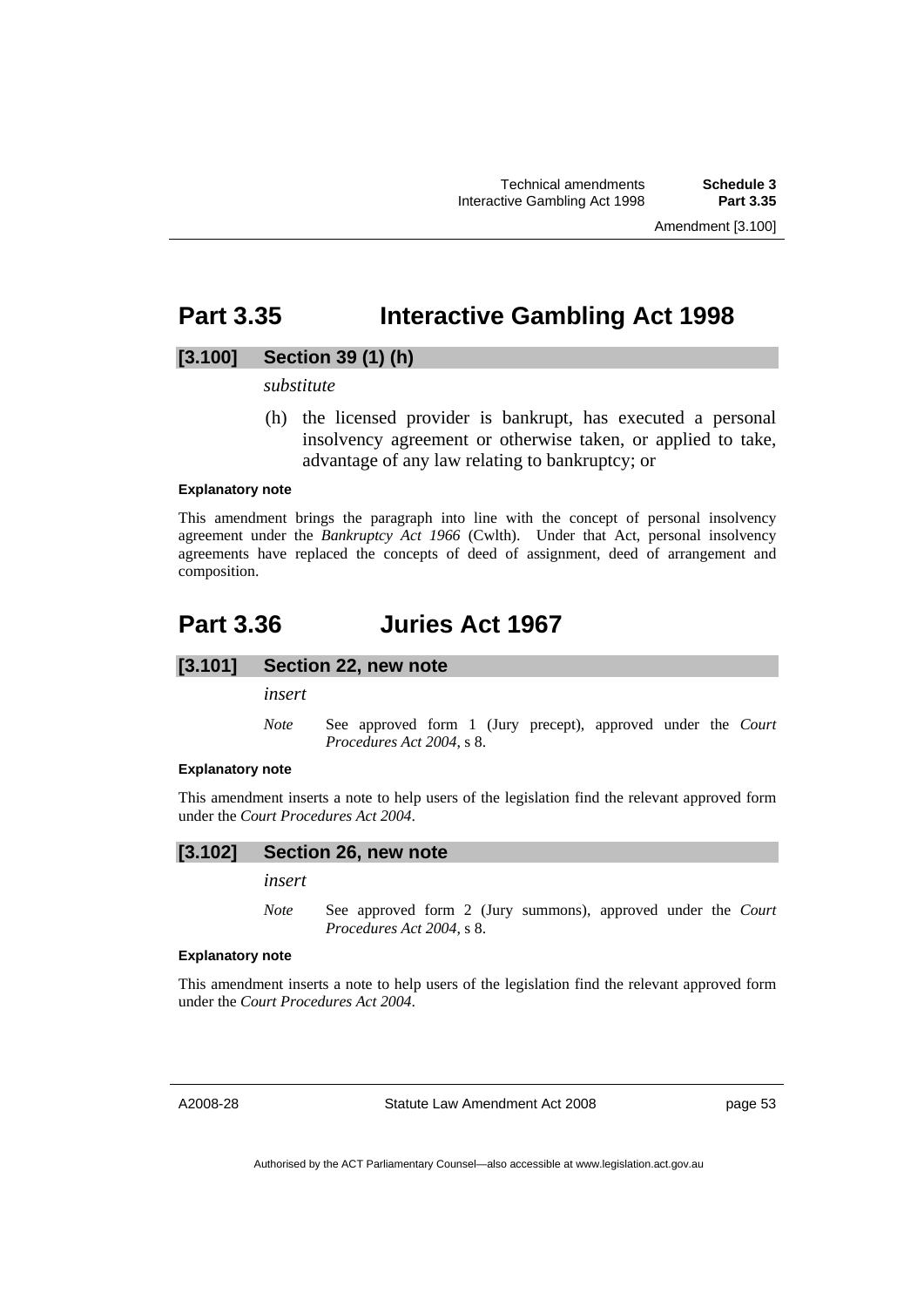**Schedule 3 Technical amendments**<br>**Part 3.37 Legal Profession Act 20** Legal Profession Act 2006 Amendment [3.103]

## **[3.103] Section 42B (1), new note**

*insert* 

*Note* See approved form 3 (Warrant), approved under the *Court Procedures Act 2004*, s 8.

#### **Explanatory note**

This amendment inserts a note to help users of the legislation find the relevant approved form under the *Court Procedures Act 2004*.

# **Part 3.37 Legal Profession Act 2006**

# **[3.104] Section 292 (10), definition of** *threshold amount***, par (a)**

*substitute* 

## (a) \$1 500 (exclusive of GST and disbursements); or

## **Explanatory note**

This amendment brings the section into line with the treatment of GST under section 272.

# **[3.105] Section 509 (1) (b)**

*omit* 

#### **Explanatory note**

This amendment omits a paragraph that is redundant because there is no appeal under section 514 against the appointment of a receiver.



*omit* 

terminated

*substitute* 

ended

#### **Explanatory note**

This amendment updates language in line with current legislative drafting practice.

page 54 Statute Law Amendment Act 2008

A2008-28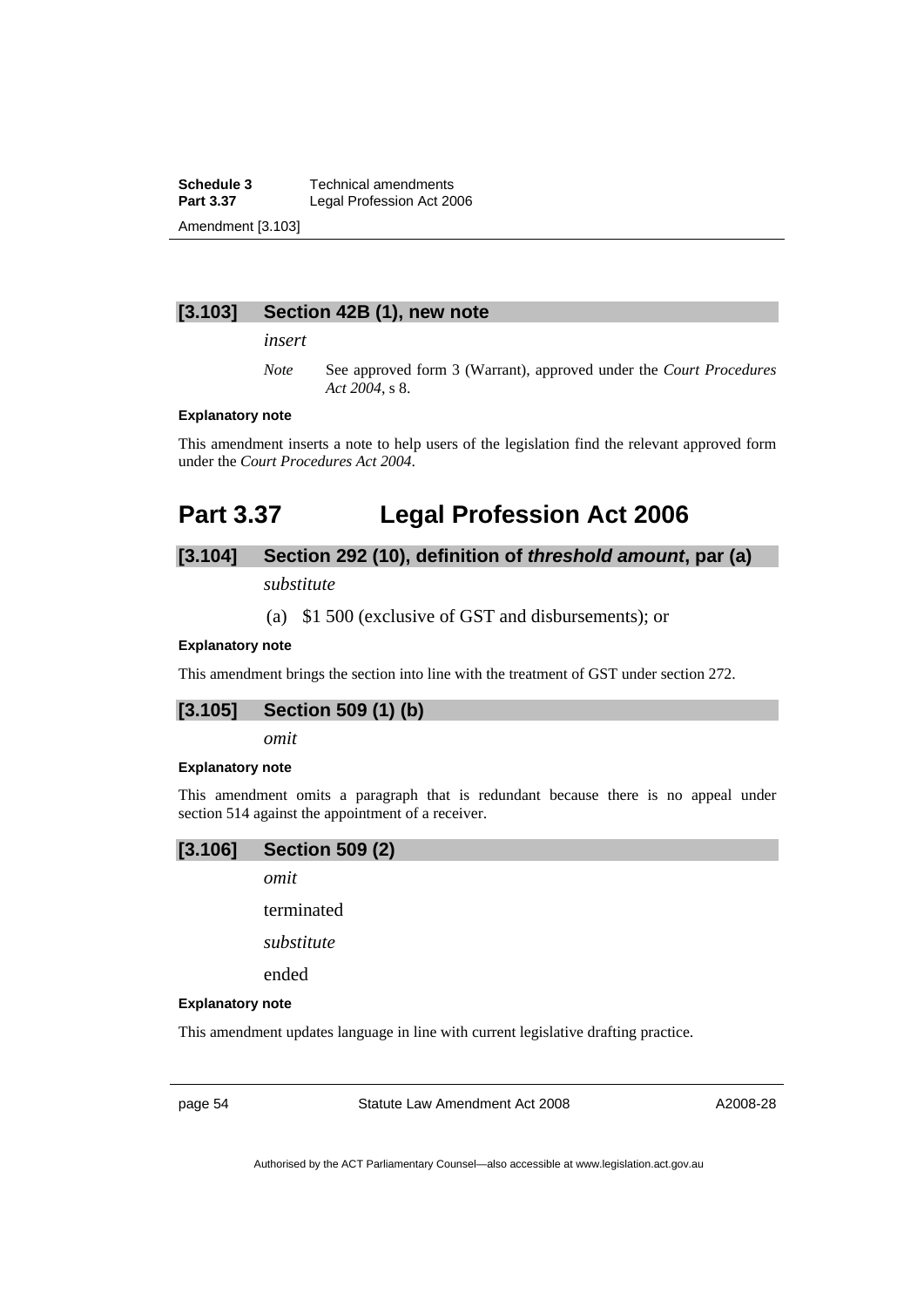Amendment [3.107]

# **Part 3.38 Long Service Leave (Building and Construction Industry) Act 1981**

## **[3.107] Section 13, new note**

*insert* 

*Note* An appointment of a governing board member is an appointment under this section (see *Financial Management Act 1996*, s 78 (5) (b)).

## **Explanatory note**

This amendment inserts a standard note to assist users of legislation.

## **[3.108] Section 74 (2), definition of** *designated day*

*substitute* 

*designated day* means—

- (a) if the registered worker is taking long service leave—the day the leave begins; and
- (b) if the registered worker is being paid instead of taking long service leave—the day the payment is made.

## **Explanatory note**

This amendment brings the definition of *designated day* into line with the *Long Service Leave (Contract Cleaning Industry) Act 1999*, section 78 (2) (the corresponding provision in that Act).

A2008-28

Statute Law Amendment Act 2008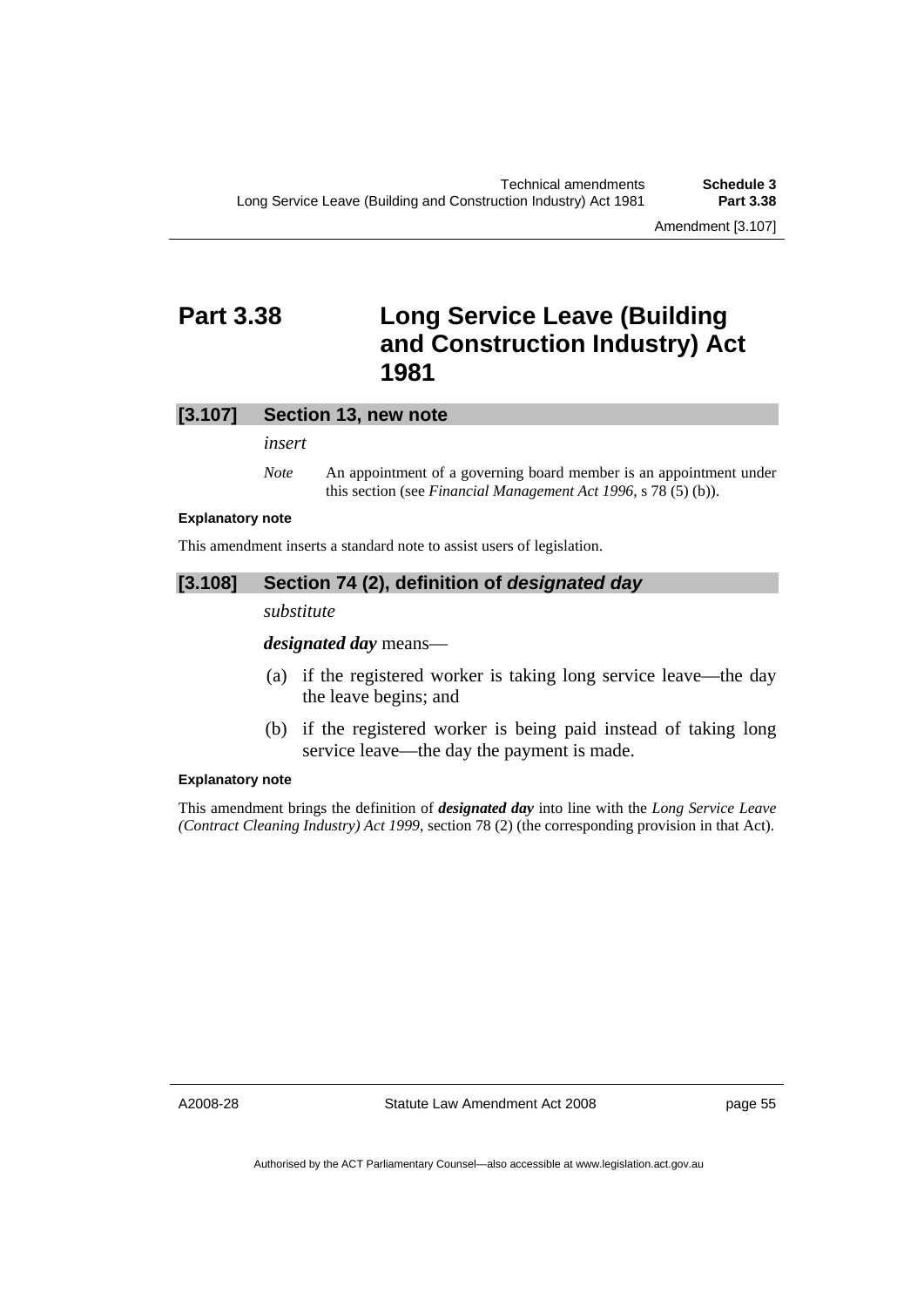# **Part 3.39 Long Service Leave (Contract Cleaning Industry) Act 1999**

## **[3.109] Section 15, new note**

*insert* 

*Note* An appointment of a governing board member is an appointment under this section (see *Financial Management Act 1996*, s 78 (5) (b)).

#### **Explanatory note**

This amendment inserts a standard note to assist users of legislation.

# **[3.110] Section 78 (2)**

*substitute* 

(2) In this section:

*D* means the number of days service credited to the registered worker in the workers register to which the payment relates.

#### *designated day* means—

- (a) if the registered worker is taking long service leave—the day the leave begins; and
- (b) if the registered worker is being paid instead of taking long service leave—the day the payment is made.

*R* is the highest of the weekly averages of the ordinary remuneration received by the registered worker during each of the following periods that applies to the worker:

- (a) the most recent 2 quarters of service as a registered worker before the designated day;
- (b) the most recent 4 quarters of service as a registered worker before the designated day;
- (c) the most recent 20 quarters of service as a registered worker before the designated day;

page 56 Statute Law Amendment Act 2008

Authorised by the ACT Parliamentary Counsel—also accessible at www.legislation.act.gov.au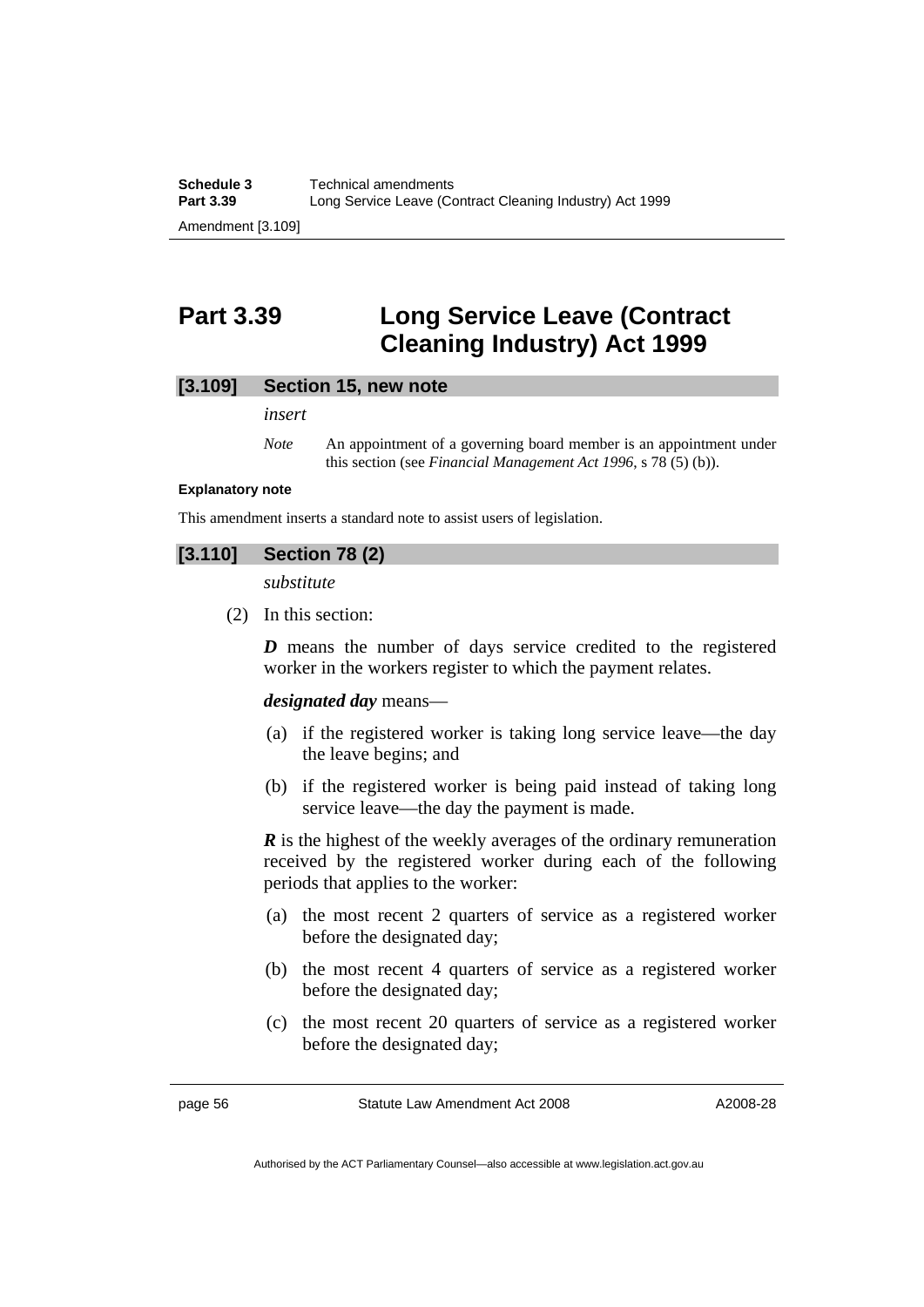(d) the most recent 40 quarters of service as a registered worker before the designated day.

#### **Example—***R*

Henry has worked in the cleaning industry for 7 years. The periods in paragraphs (a), (b) and (c) apply to Henry because he has completed more than 20 quarters (or 5 years), but less than 40 quarters (or 10 years), relevant service.

Henry's average weekly income for the 2 quarters before the designated day is \$283. His weekly averages for the 4 and 20 quarters before the designated day are \$427 and \$375, respectively. Accordingly, *R* is \$427 because it is the highest of the weekly averages.

*Note* An example is part of the Act, is not exhaustive and may extend, but does not limit, the meaning of the provision in which it appears (see Legislation Act, s 126 and s 132).

#### **Explanatory note**

This amendment replaces *employee* with *worker* to bring it into line with the rest of the Act. It also brings the definition of *designated day* into line with the *Long Service Leave (Building and Construction Industry) Act 1981*, section 74 (2) (the corresponding provision in that Act), which is being amended by another amendment.

| [3.111]                 | Section 79 (1) (a)                                                                                        |  |  |  |
|-------------------------|-----------------------------------------------------------------------------------------------------------|--|--|--|
|                         | omit                                                                                                      |  |  |  |
|                         | contractor                                                                                                |  |  |  |
|                         | substitute                                                                                                |  |  |  |
|                         | worker                                                                                                    |  |  |  |
| <b>Explanatory note</b> |                                                                                                           |  |  |  |
| Act.                    | This amendment replaces <i>contractor</i> with <i>worker</i> to be consistent with the terminology of the |  |  |  |

A2008-28

Statute Law Amendment Act 2008

page 57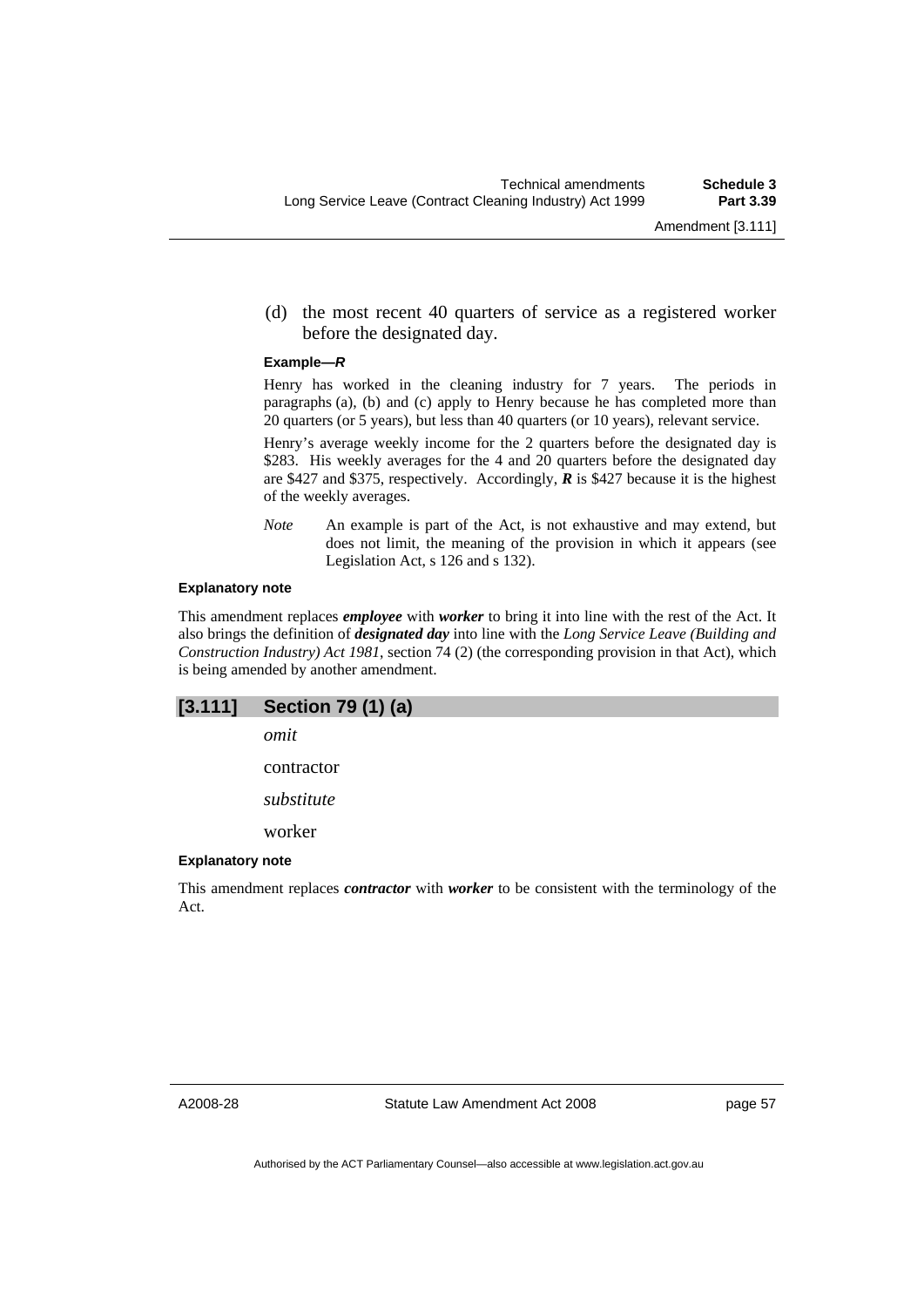**Schedule 3 Technical amendments**<br>**Part 3.40 Nature Conservation Action Nature Conservation Act 1980** Amendment [3.112]

# **[3.112] Section 79 (4), definition of** *designated day*

*omit*  77

*substitute* 

78

## **Explanatory note**

This amendment corrects a cross-reference.

# **Part 3.40 Nature Conservation Act 1980**

# **[3.113] Dictionary, definitions of** *serious harm*

*substitute* 

## *serious harm*—

- (a) to a reserved area—
	- (i) for division 8.2 (Clearing native vegetation in reserved areas)—see section 75; and
	- (ii) for division 8.3 (Damaging land in reserved areas)—see section 84; and
- (b) to a person—see the Criminal Code, dictionary.

## **Explanatory note**

This amendment combines 2 existing definitions of *serious harm* in the dictionary in line with current legislative drafting practice.

page 58 Statute Law Amendment Act 2008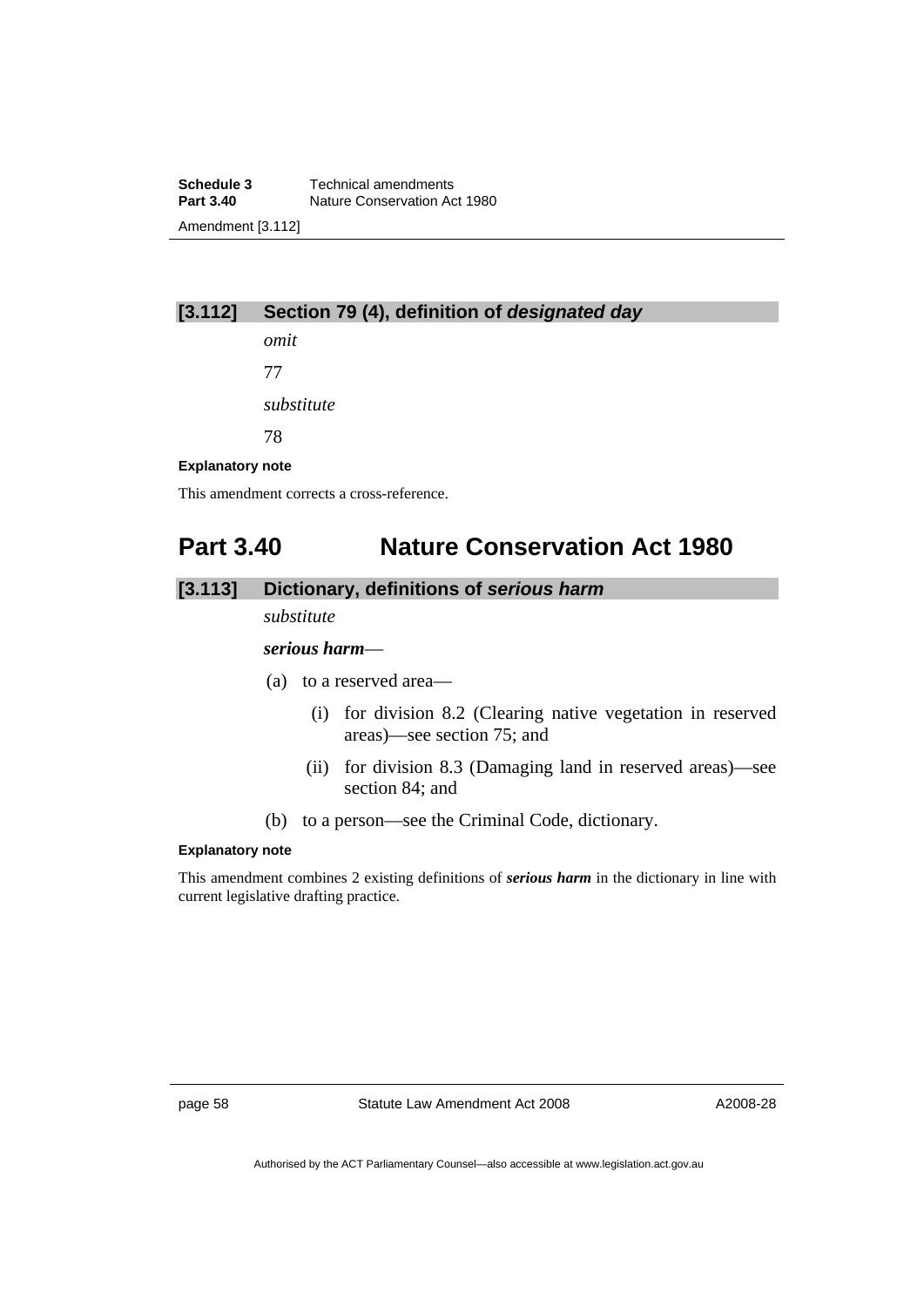# **Part 3.41 Occupational Health and Safety (Certification of Plant Users and Operators) Regulation 2000**

## **[3.114] Section 12 (2) (b)**

*omit* 

reasonably believes

*insert* 

believes on reasonable grounds

## **Explanatory note**

This amendment updates language in line with current legislative drafting practice.

# **Part 3.42 Ombudsman Act 1989**

## **[3.115] Section 6A**

*substitute* 

# **6A Discretion to refer complaint to another statutory office-holder**

- (1) This section applies if—
	- (a) the ombudsman forms the opinion that the action to which a complaint under this Act relates is such that—
		- (i) a complaint about the action, or an application or request for the action to be investigated or reviewed, could have been made to a statutory office-holder other than the ombudsman; and
		- (ii) the matter could be more conveniently or effectively dealt with by the statutory office-holder; and

A2008-28

Statute Law Amendment Act 2008

page 59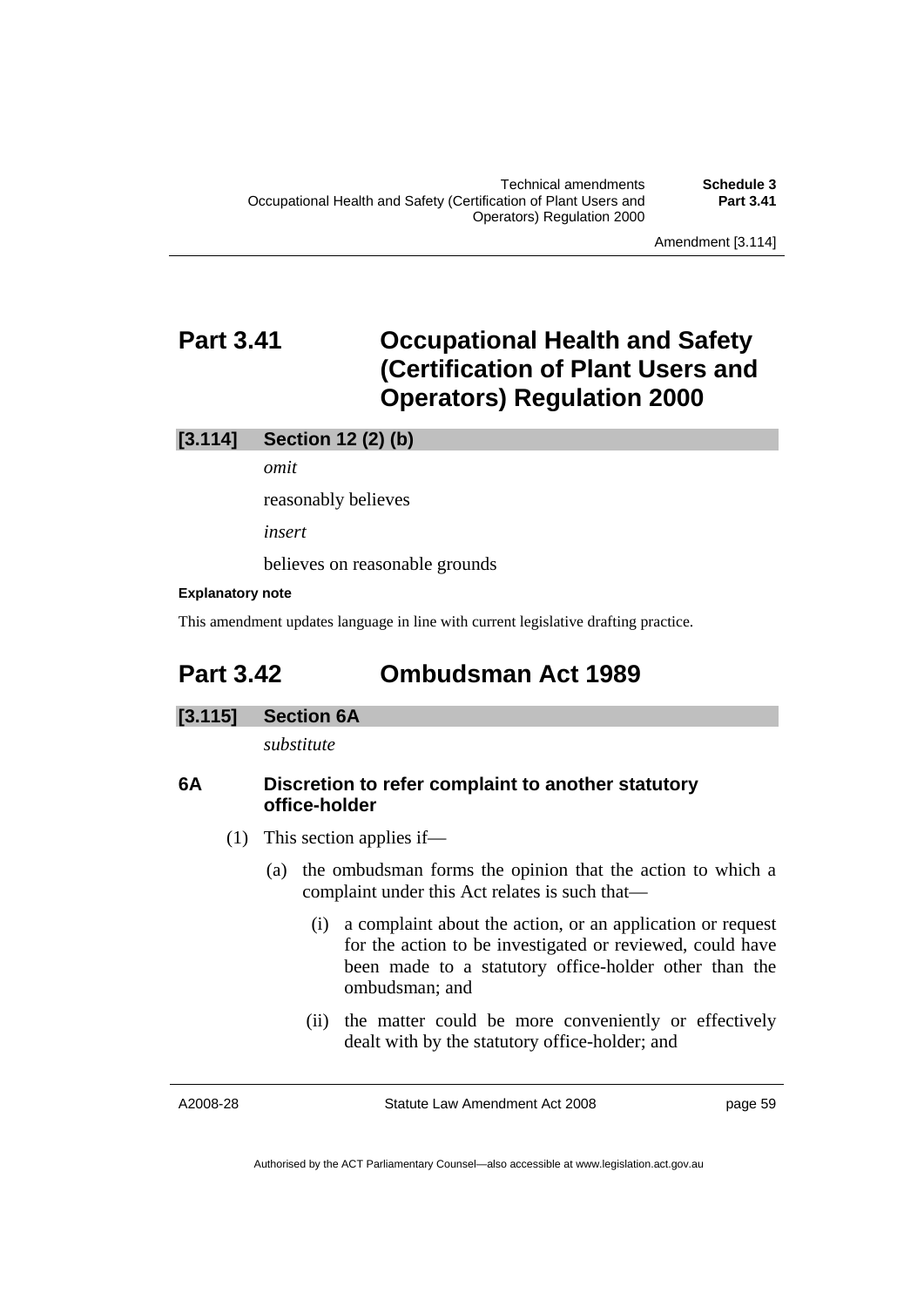- (iii) it would otherwise be appropriate in all the circumstances for the complaint to be referred to the statutory office-holder; and
- (b) the statutory office-holder consents to the reference.
- (2) The ombudsman may decide not to investigate, or further investigate, the action.
- (3) If the ombudsman decides not to investigate, or further investigate, the action, the ombudsman must refer the complaint, together with any relevant documents or information in the ombudsman's possession or control, to the statutory office-holder.
- (4) In this section:

*statutory office-holder* means the holder of an office established by a law of the Territory, the Commonwealth, a State or another Territory.

### **Explanatory note**

This amendment restructures the section in line with current legislative drafting practice to improve its clarity and readability. In particular, it ensures that existing section (1) (d), see new section (1) (b), follows on from the section's headwords.

## **[3.116] Section 6B heading**

*substitute* 

# **6B Mandatory referral of complaints to other entities**

### **Explanatory note**

This amendment updates the heading to make it more explanatory and to bring it into line with the heading to section 6A.

page 60 Statute Law Amendment Act 2008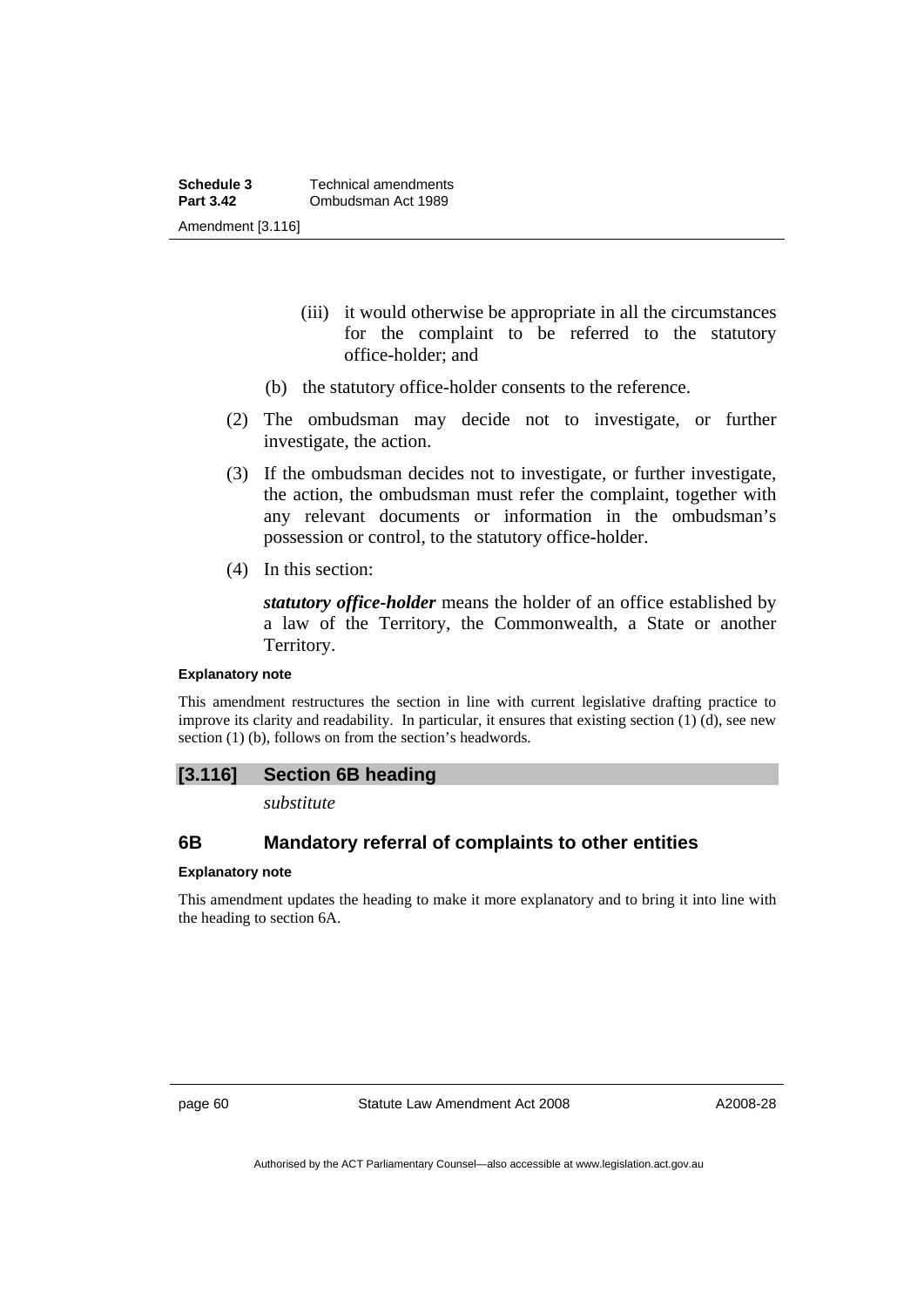# **Part 3.43 Planning and Development Act 2007**

# **[3.117] Section 28 (1) (a) (ix)**

### *substitute*

 (ix) whether the Minister has decided to establish an inquiry panel to inquire about an EIS for the development proposal to which the application relates;

*Note* Inquiry panels are established under pt 8.3.

#### **Explanatory note**

This amendment makes it clear that the panel mentioned in the provision is an inquiry panel established under the Act, part 8.3 (see the new signpost definition of *inquiry panel* which is inserted into section 228 (1) by another amendment) and brings the reference to the panel in the existing subparagraph into line with other references in the Act to inquiry panels (eg see s 209 (1) (c)).

## **[3.118] Section 30 (1) (p)**

*omit* 

if a panel conducts an inquiry

*substitute* 

if an inquiry panel inquires

#### **Explanatory note**

This amendment makes it clear that the panel mentioned in the provision is an inquiry panel established under the Act, part 8.3 (see the new signpost definition of *inquiry panel* which is inserted into section 228 (1) by another amendment) and brings the reference to the panel in the existing paragraph into line with other references in the Act to inquiry panels (eg see s 209 (1) (c)).

A2008-28

Statute Law Amendment Act 2008

page 61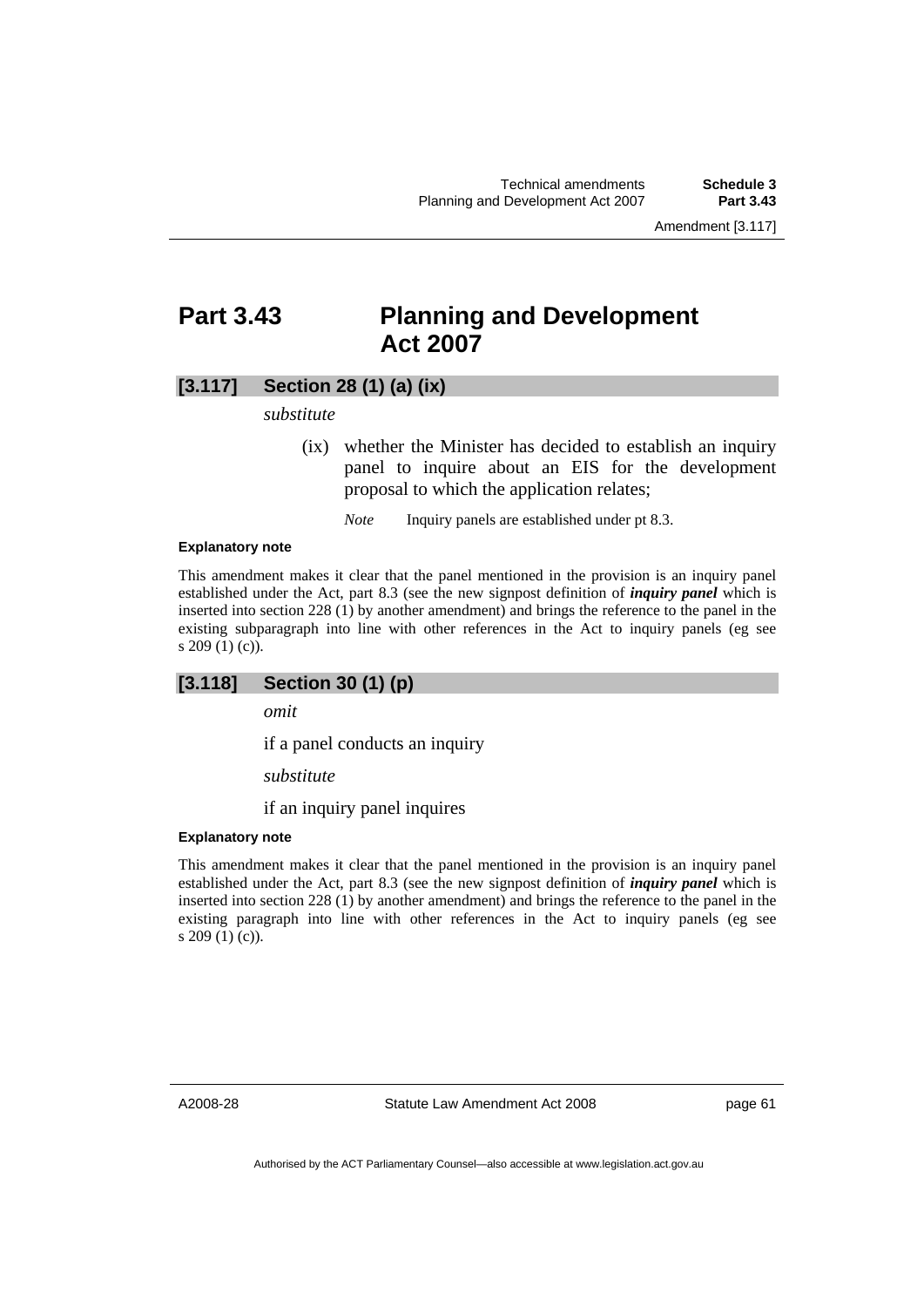**Schedule 3 Technical amendments**<br>**Part 3.43 Planning and Developm** Planning and Development Act 2007 Amendment [3.119]

# **[3.119] Section 134 (8), definitions of** *consolidation* **and**  *subdivision*

*omit* 

#### **Explanatory note**

This amendment omits redundant definitions. The terms are defined for the section but are not otherwise used in it.

# **[3.120] Section 139 (2) (h)**

*omit* 

#### **Explanatory note**

This amendment omits an unnecessary paragraph. Section 139 applies to an application for development approval. Section 139 (2) (h) purports to impose information requirements on an application for approval of a development that is a lease variation to pay out land rent for land. However, the Act, section 7 (1), definition of *development*, paragraph (f) makes it clear that a variation that reduces the rent payable to a nominal rent is not development for the purposes of the Act. The pay out of land rent is dealt with under the Act, section 272A to section 273 so there are no circumstances in which section 139 (2) (h) can apply.

## **[3.121] Section 139 (4), definitions of** *current site value* **and**  *market value*

*omit* 

#### **Explanatory note**

This amendment is consequential on the omission of section 139 (2) (h) by another amendment.

page 62 Statute Law Amendment Act 2008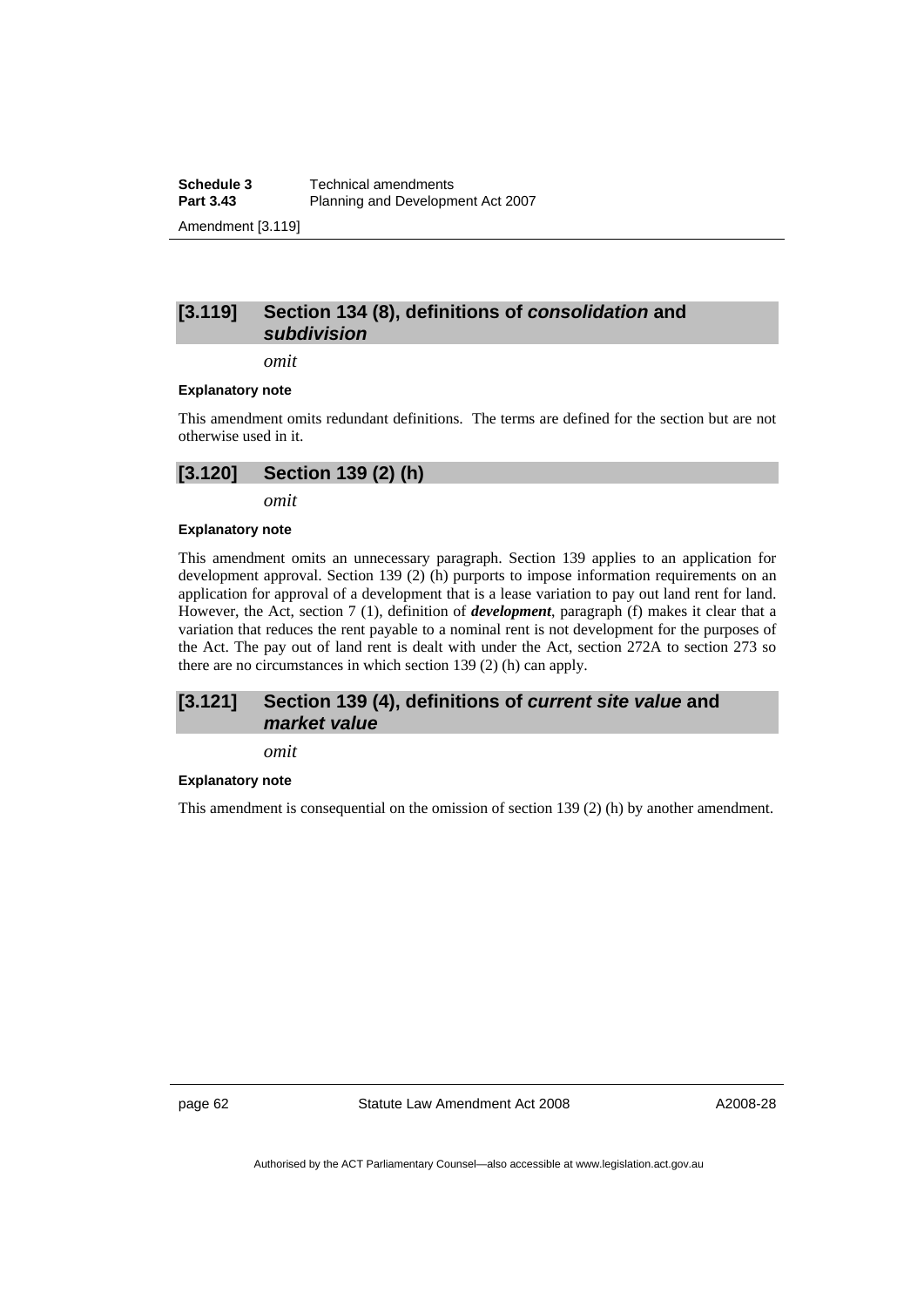# **[3.122] Section 207 (2), definition of** *defined decision***, paragraphs (a) and (b)**

#### *substitute*

- (a) to direct that an EIS be prepared; or
- (b) to establish an inquiry panel to inquire about the EIS.

*Note* Inquiry panels are established under pt 8.3.

### **Explanatory note**

This amendment brings the reference to an environmental impact statement in existing paragraph (a) into line with similar references in chapter 8 to the term. The term 'EIS' is defined in section 208.

Paragraph (b) is amended to make it clear that the panel mentioned in the provision is an inquiry panel established under the Act, part 8.3 (see the new signpost definition of *inquiry panel* which is inserted into section 228 (1) by another amendment) and brings the reference to the panel in the existing paragraph into line with other references in the Act to inquiry panels (eg see s 209 (1) (c)).

## **[3.123] Section 209 (1) (b)**

*substitute* 

 (b) the Minister has not decided to establish an inquiry panel to inquire about the EIS; or

## **Explanatory note**

This amendment makes it clear that the panel mentioned in the provision is an inquiry panel established under the Act, part 8.3 (see the new signpost definition of *inquiry panel* which is inserted into section 228 (1) by another amendment) and brings the reference to the panel in the existing paragraph into line with other references in the Act to inquiry panels (eg see s 209 (1) (c)).

A2008-28

Statute Law Amendment Act 2008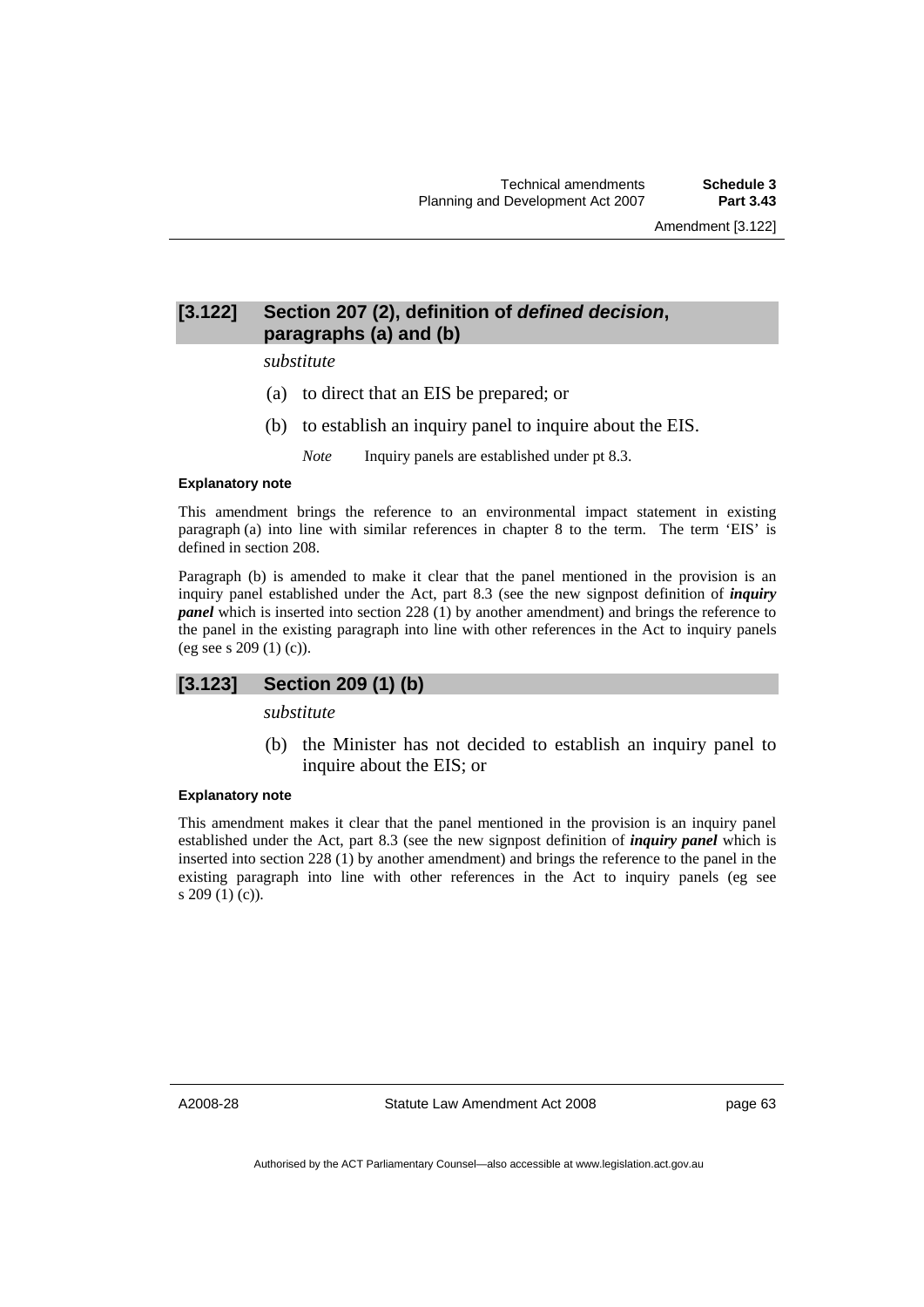**Schedule 3 Technical amendments**<br>**Part 3.43 Planning and Developm** Planning and Development Act 2007 Amendment [3.124]

# **[3.124] Section 212 (1), new note**

*insert* 

*Note* If a form is approved under s 425 for the application, the form must be used.

#### **Explanatory note**

This amendment inserts a note to assist users of the Act to make it clear that if a form is approved for an application under the section, the form must be used.

# **[3.125] Section 226 (1) (c)**

*substitute* 

 (c) the Minister decides not to establish an inquiry panel to inquire about the EIS.

#### **Explanatory note**

This amendment makes it clear that the panel mentioned in the provision is an inquiry panel established under the Act, part 8.3 (see the new signpost definition of *inquiry panel* which is inserted into section 228 (1) by another amendment) and brings the reference to the panel in the existing paragraph into line with other references in the Act to inquiry panels (eg see s 209 (1) (c)).

## **[3.126] Section 228 (1) (a) and (b) and note**

## *substitute*

- (a) decide whether to establish a panel (an *inquiry panel*) to inquire about the EIS; and
- (b) if the Minister decides to establish an inquiry panel—tell the planning and land authority about the decision.
- *Note* If the Minister decides not to establish an inquiry panel and not to present the EIS to the Legislative Assembly, the Minister must give the planning and land authority written notice of the decision (see s 226).

#### **Explanatory note**

This amendment inserts a new signpost definition of *inquiry panel* for the Act.

page 64 Statute Law Amendment Act 2008

A2008-28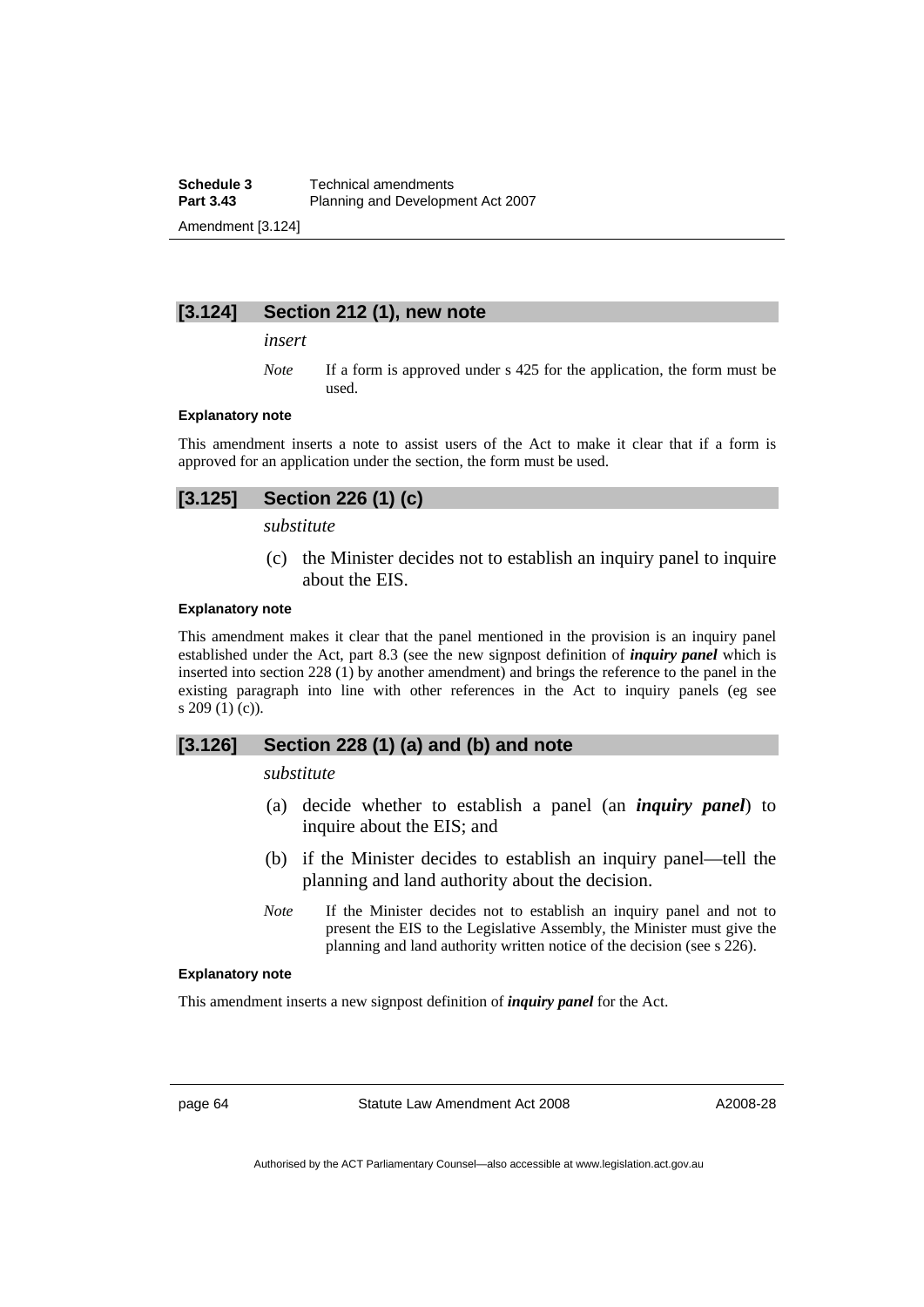Amendment [3.127]

# **[3.127] Section 228 (2)**

*omit* 

a panel to conduct an inquiry

*substitute* 

an inquiry panel to inquire

### **Explanatory note**

This amendment makes it clear that the panel mentioned in the provision is an inquiry panel established under the Act, part 8.3 (see the new signpost definition of *inquiry panel* which is inserted into section 228 (1) by another amendment) and brings the reference to the panel in the existing paragraph into line with other references in the Act to inquiry panels (eg see s 209 (1) (c)).

# **[3.128] Section 228 (3)**

*omit* 

must establish a panel to conduct an inquiry

*substitute* 

must establish an inquiry panel to inquire

### **Explanatory note**

This amendment is consequential on the insertion into section 228 (1) of a new signpost definition of *inquiry panel* by another amendment.

## **[3.129] Section 228 (4)**

*substitute* 

- (4) If the Minister establishes an inquiry panel to inquire about an EIS, the Minister must, in writing—
	- (a) prepare terms of reference for the inquiry; and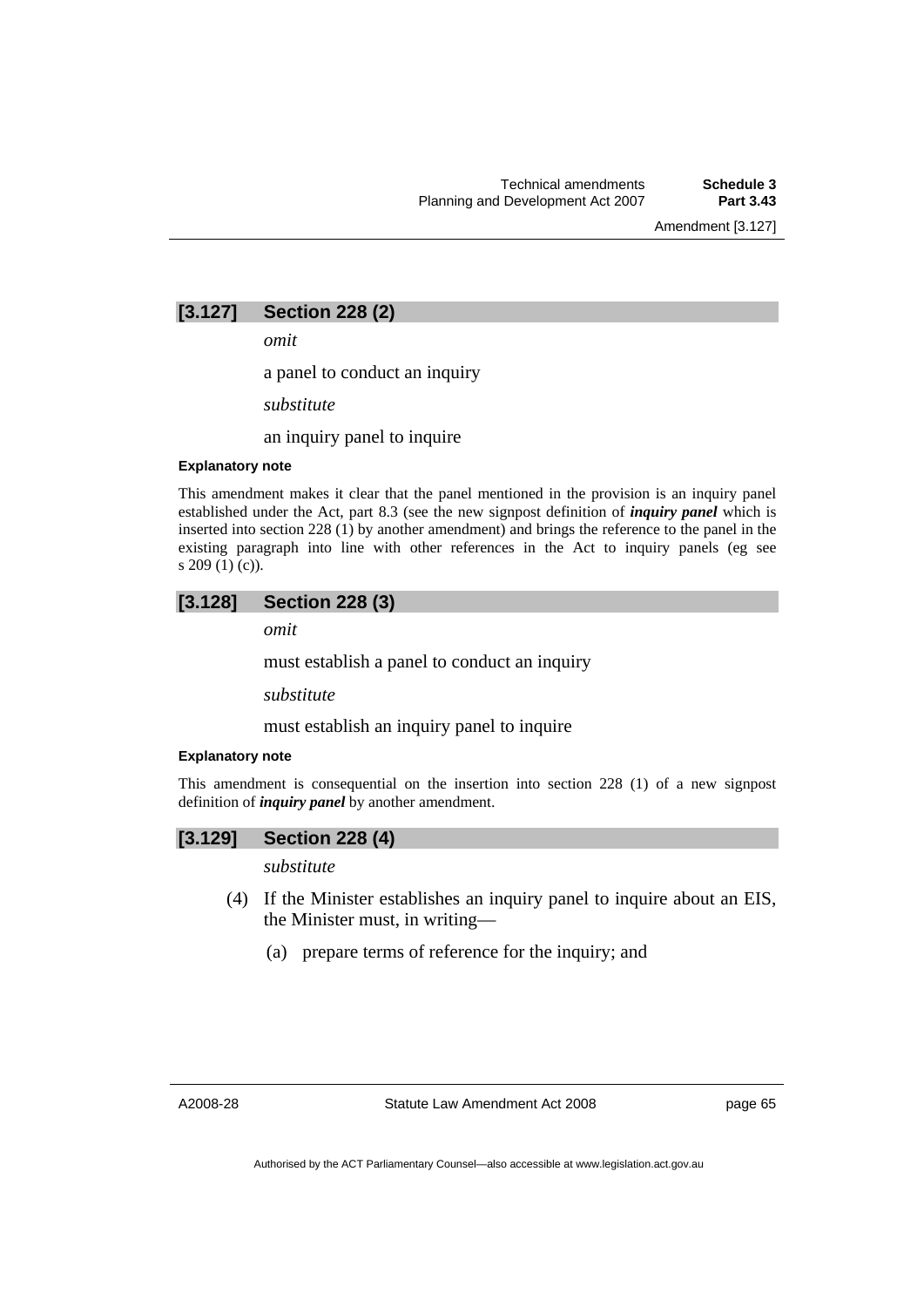- (b) give notice of the inquiry to the proponent of the development proposal to which the EIS relates.
- *Note* The power to prepare terms of reference for the inquiry includes the power to amend or repeal the terms of reference (see Legislation Act, s 46).

#### **Explanatory note**

This amendment simplifies language consequent on the insertion into section 228 (1) of a new signpost definition of *inquiry panel* by another amendment and makes it clear that the reference to 'the proponent' in existing section (4) (b) is to the proponent of the development proposal to which the EIS relates.

# **[3.130] Section 230 (1)**

*substitute* 

 (1) This section applies if the Minister establishes an inquiry panel to inquire about an EIS.

## **Explanatory note**

This amendment makes it clear that the panel mentioned in the provision is an inquiry panel established under the Act, part 8.3 (see the new signpost definition of *inquiry panel* which is inserted into section 228 (1) by another amendment) and brings the reference to the panel in the existing subsection into line with other references in the Act to inquiry panels (eg see s 209 (1) (c)).

# **[3.131] Section 283 (3) (a)**

*omit* 

Minister

*substitute* 

planning and land authority

#### **Explanatory note**

This amendment is for the paragraph to refer correctly to the approved form for land management agreements being approved by the planning and land authority under section 425.

page 66 Statute Law Amendment Act 2008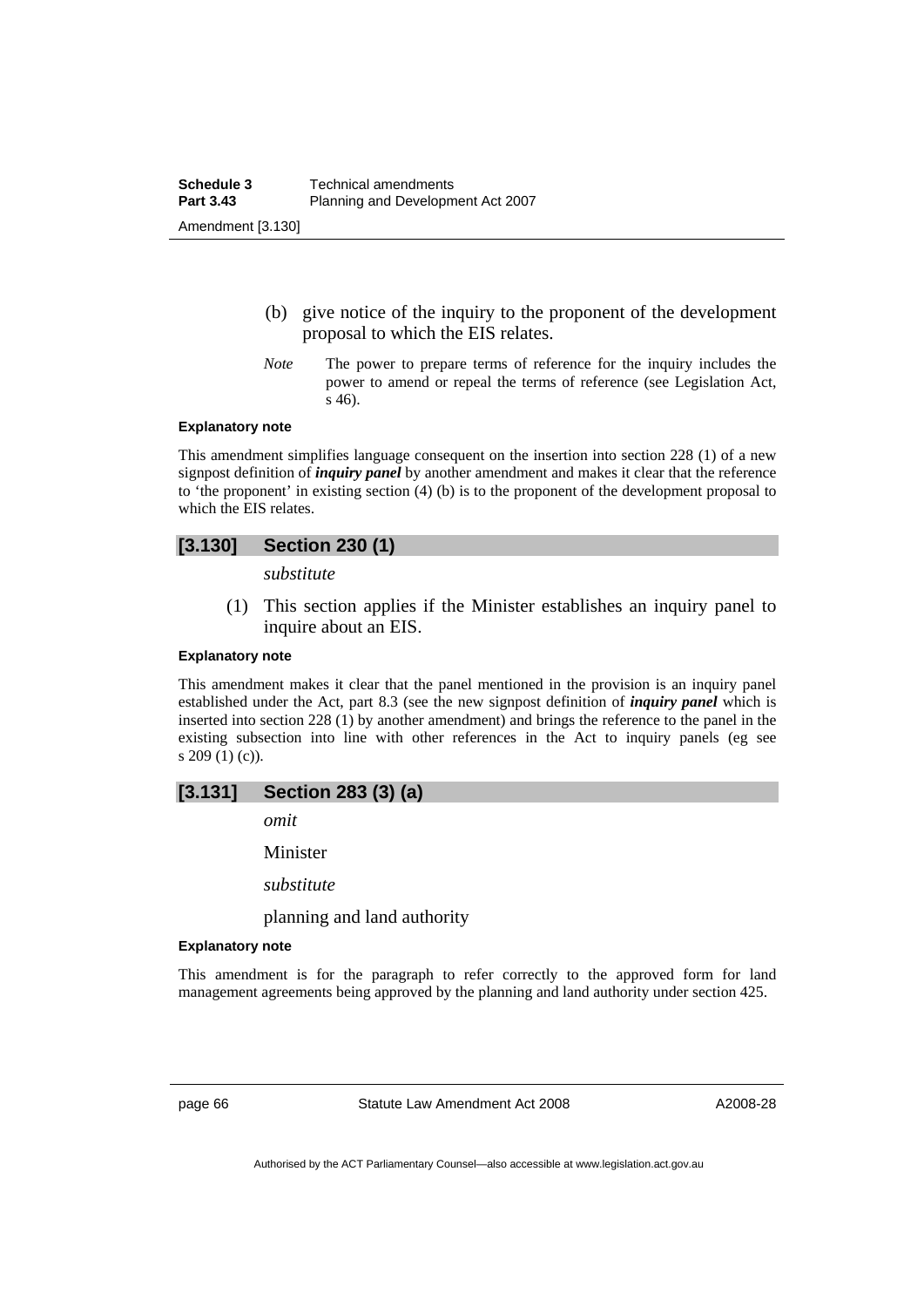Amendment [3.132]

# **[3.132] Section 299**

*renumber as section 300* 

### **Explanatory note**

This amendment, and the next, reorder existing sections 299 and 300 in line with the more typical sequence of events: ie the surrender or termination of a lease happening before any associated refund.

# **[3.133] Section 300**

*relocate as section 299* 

### **Explanatory note**

This amendment, and the previous, reorder existing sections 299 and 300 in line with the more typical sequence of events: ie the surrender or termination of a lease happening before any associated refund.

A2008-28

Statute Law Amendment Act 2008

page 67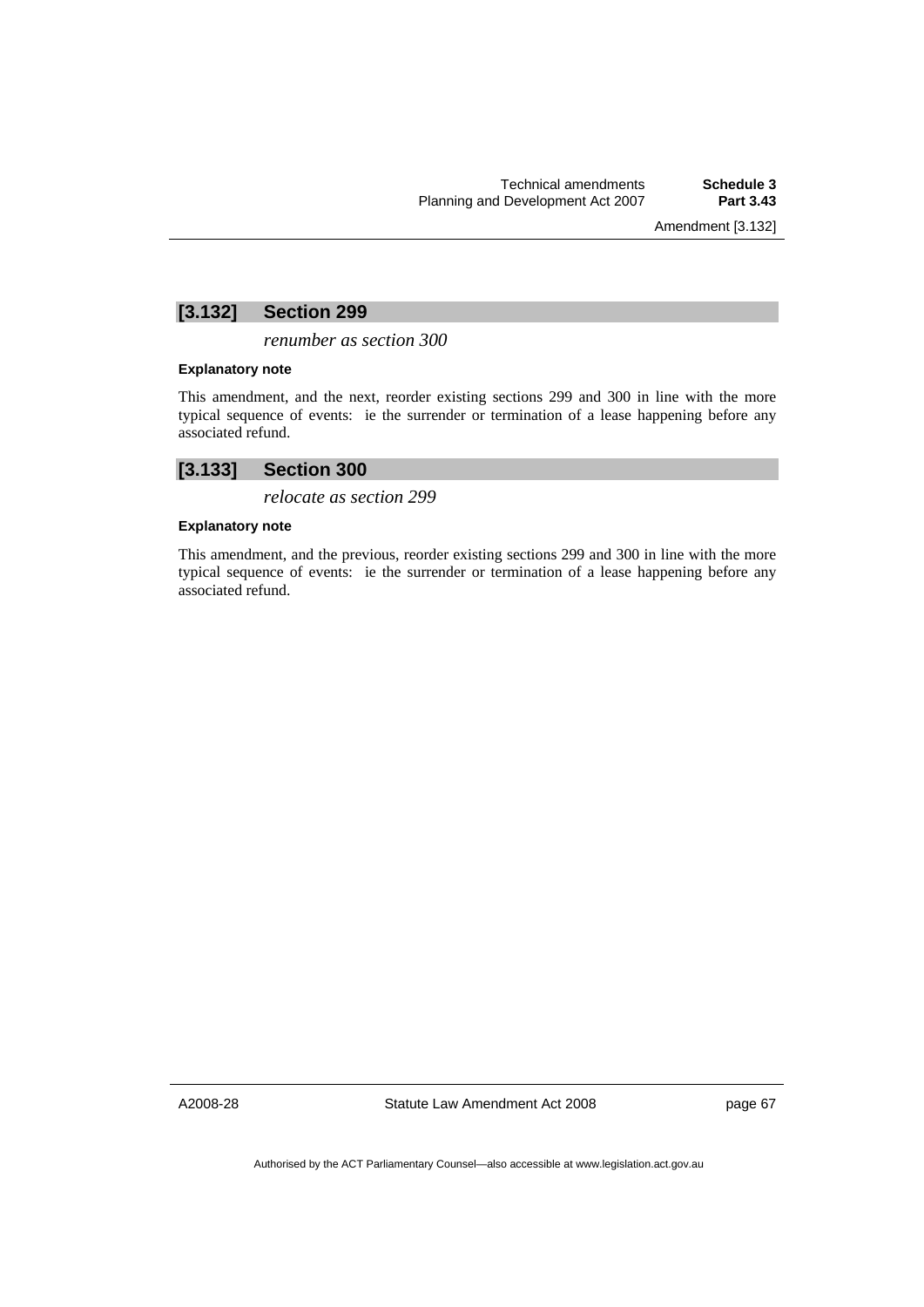**Schedule 3** Technical amendments **Part 3.43**Planning and Development Act 2007

Amendment [3.134]

# **[3.134] Schedule 1, items 37 to 39**

*substitute* 

| 37 | decision under $s$ 299 (2) to refuse to<br>accept the surrender of a lease, or part<br>of land comprised in lease                  | planning and land<br>authority | person surrendering lease or<br>part of land comprised in<br>lease |  |
|----|------------------------------------------------------------------------------------------------------------------------------------|--------------------------------|--------------------------------------------------------------------|--|
| 38 | decision under $s$ 299 (2) to accept the<br>surrender of a lease, or part of land<br>comprised in lease, subject to a<br>condition | planning and land<br>authority | person surrendering lease or<br>part of land comprised in<br>lease |  |
| 39 | decision under s 300 to refuse to<br>authorise payment of prescribed amount<br>for surrendered or terminated lease                 | planning and land<br>authority | person surrendering lease or<br>whose lease is terminated          |  |

## **Explanatory note**

This amendment is consequential on the reordering of sections 299 and 300 by other amendments.

page 68 and the Statute Law Amendment Act 2008 Azimum Action Active A2008-28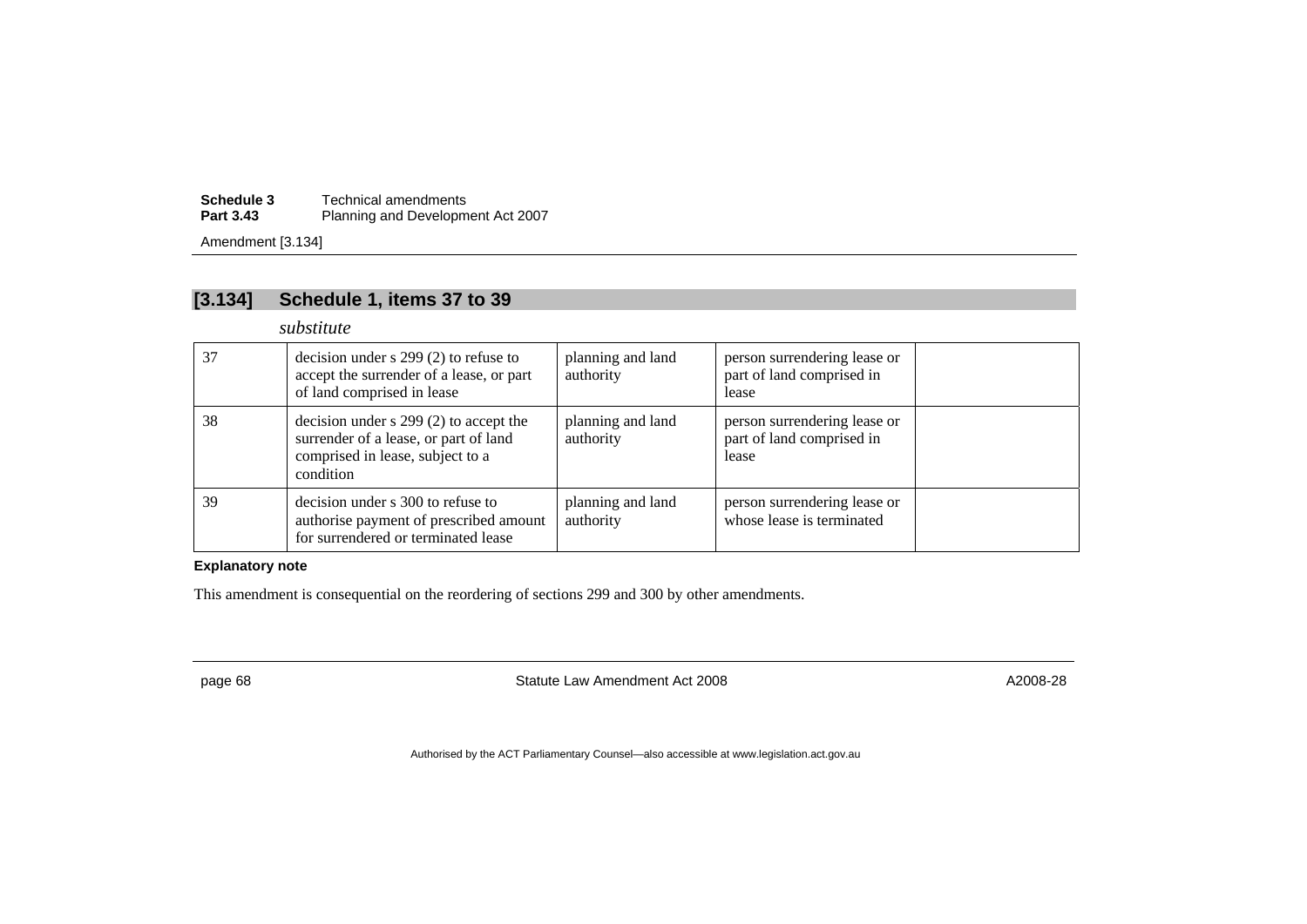Amendment [3.135]

## **[3.135] Dictionary, new definition of** *inquiry panel*

*insert* 

*inquiry panel*—see section 228 (1) (a).

#### **Explanatory note**

This amendment is consequential on the insertion into section 228 (1) of a new signpost definition of *inquiry panel* by another amendment.

# **Part 3.44 Planning and Development Regulation 2008**

## **[3.136] Section 70, definition of** *inquiry panel*

*omit* 

### **Explanatory note**

This amendment is consequential on the insertion into the *Planning and Development Act 2007*, section 228 (1) of a new signpost definition of *inquiry panel* by another amendment.

## **[3.137] Section 210 heading**

*substitute* 

## **210 Amount of refund on surrender or termination of certain leases—Act, s 300 (2)**

### **Explanatory note**

This amendment is consequential on the reordering of the *Planning and Development Act 2007*, sections 299 and 300 by other amendments.

A2008-28

Statute Law Amendment Act 2008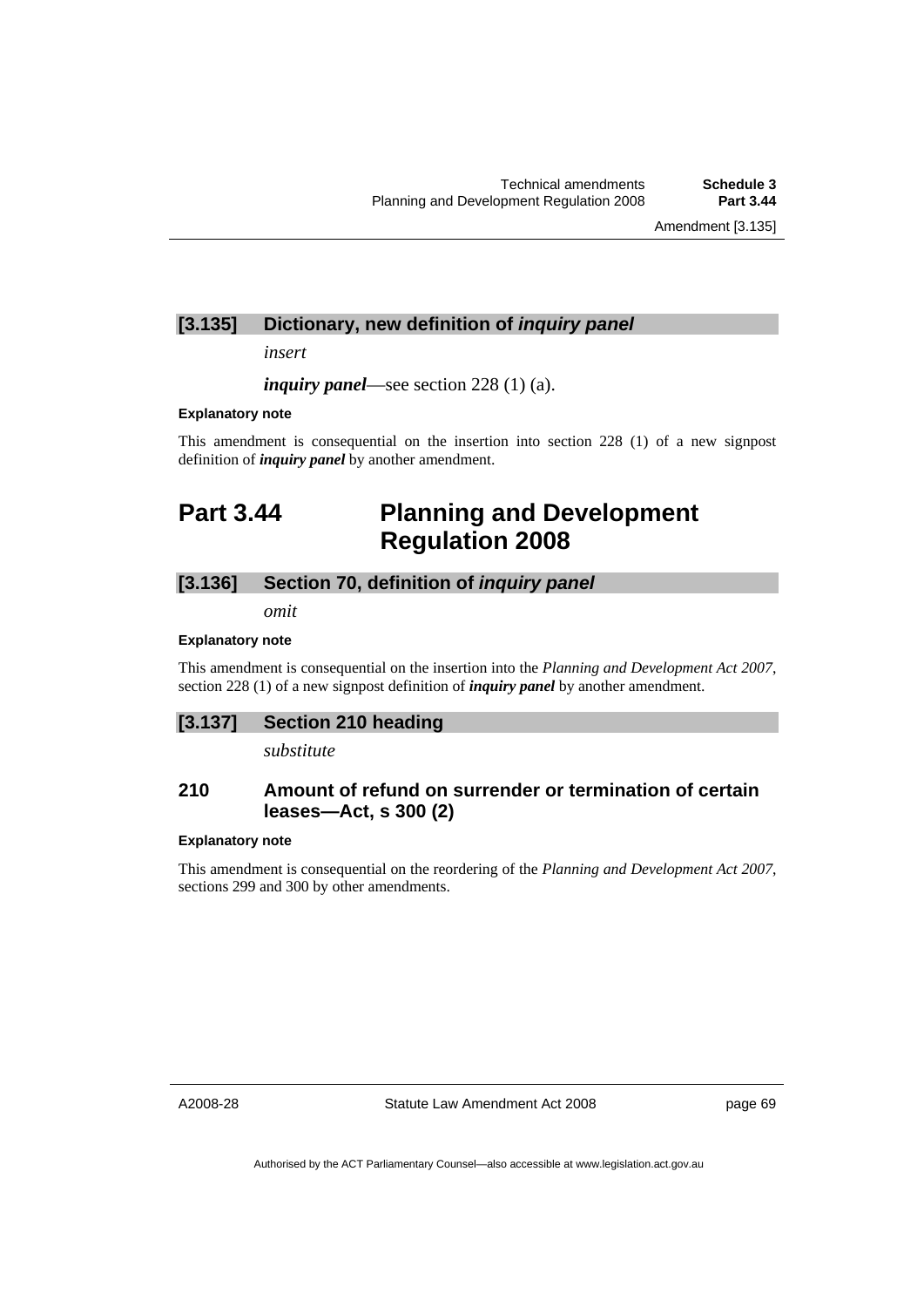**Schedule 3 Technical amendments**<br>**Part 3.45 Public Trustee Act 1985** Public Trustee Act 1985 Amendment [3.138]

## **[3.138] Section 211 heading**

*substitute* 

## **211 Limitations for refund on surrender or termination of leases—Act, s 300 (3)**

#### **Explanatory note**

This amendment is consequential on the reordering of the *Planning and Development Act 2007*, sections 299 and 300 by other amendments.

## **[3.139] Dictionary, note 3, new dot point**

*insert* 

inquiry panel

## **Explanatory note**

This amendment is consequential on the insertion into the *Planning and Development Act 2007*, section 228 (1) of a new signpost definition of *inquiry panel* by another amendment.

## **[3.140] Dictionary, definition of** *inquiry panel*

*omit* 

### **Explanatory note**

This amendment is consequential on the insertion into the *Planning and Development Act 2007*, section 228 (1) of a new signpost definition of *inquiry panel* by another amendment.

# **Part 3.45 Public Trustee Act 1985**

# **[3.141] Section 25 (7) (b)**

*substitute* 

 (b) money payable as compensation under the *Workers Compensation Act 1951* by way of a weekly payment.

#### **Explanatory note**

This amendment is consequential on the omission of the *Workers Compensation Act 1951*, schedule 1, clause 9A by a previous amendment of that Act.

page 70 Statute Law Amendment Act 2008

A2008-28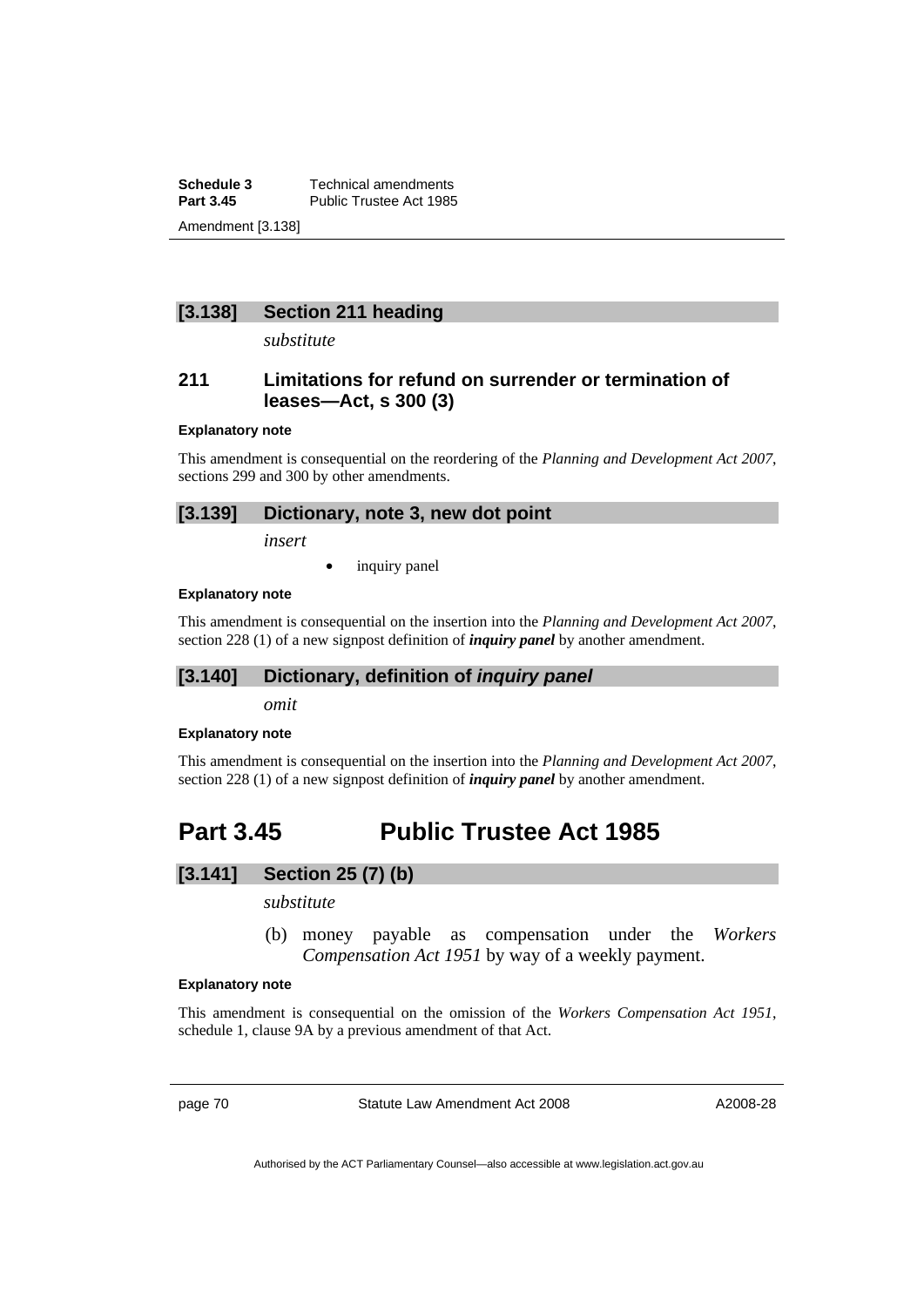## **[3.142] Section 54D (2), examples**

#### *substitute*

#### **Examples**

a phone link, a satellite link, an internet or intranet link

*Note* An example is part of the Act, is not exhaustive and may extend, but does not limit, the meaning of the provision in which it appears (see Legislation Act, s 126 and s 132).

#### **Explanatory note**

This amendment updates examples in line with current legislative drafting practice.

# **Part 3.46 Race and Sports Bookmaking Act 2001**

# **[3.143] Dictionary, new definitions of** *agent***,** *betting dispute* **and**  *bookmaker*

*insert* 

*agent*, for division 6.2 (Betting disputes referred to commission) see section 56.

*betting dispute*, for division 6.2 (Betting disputes referred to commission)—see section 56.

*bookmaker*, for division 6.2 (Betting disputes referred to commission)—see section 56.

#### **Explanatory note**

This amendment inserts signpost definitions in the dictionary for division 6.2 definitions.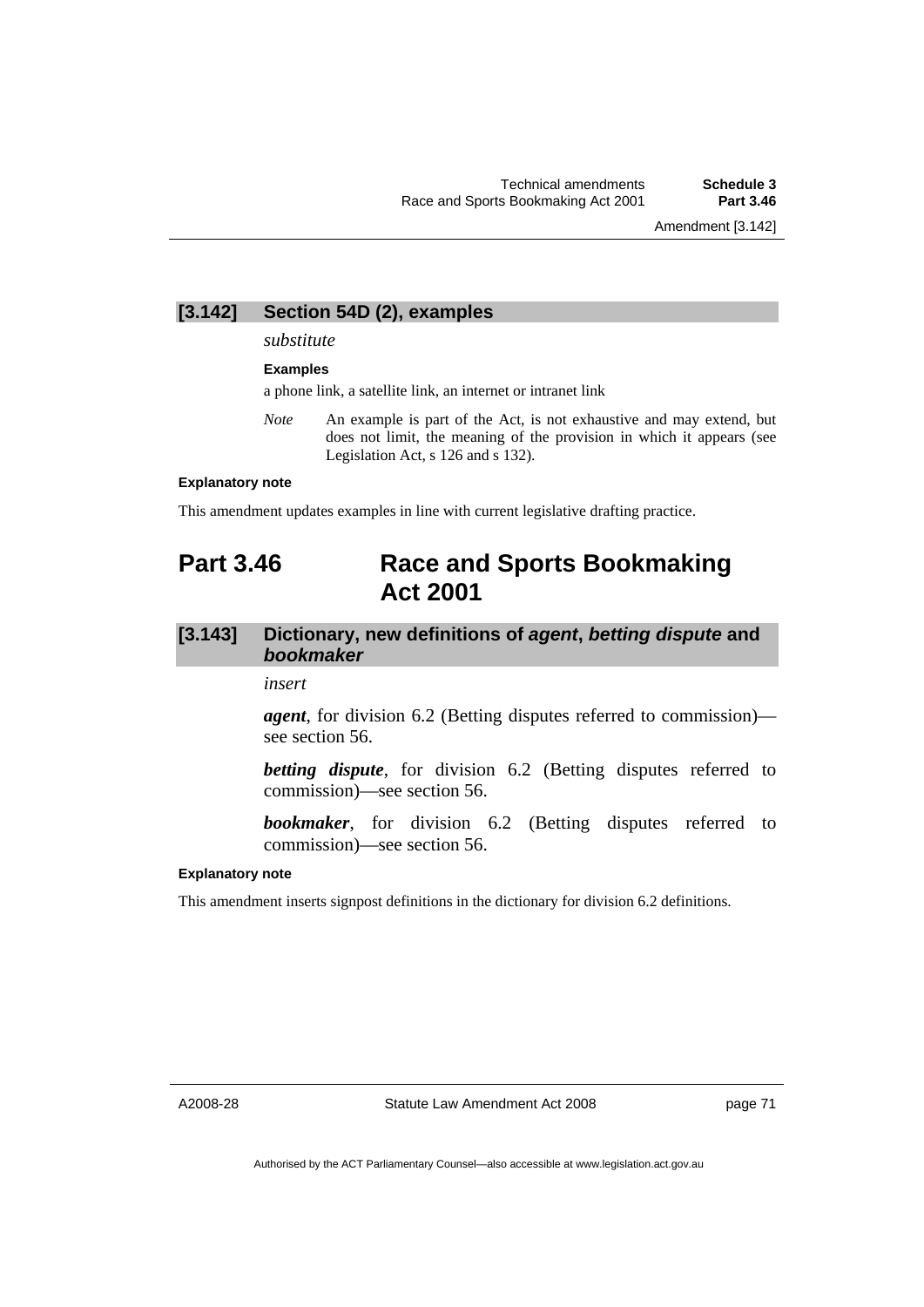**Schedule 3 Technical amendments**<br>**Part 3.47 Radiation Protection Ac Radiation Protection Act 2006** Amendment [3.144]

# **Part 3.47 Radiation Protection Act 2006**

## **[3.144] Section 84 (2), examples**

## *substitute*

#### **Examples**

a phone link, a satellite link, an internet or intranet link

*Note* An example is part of the Act, is not exhaustive and may extend, but does not limit, the meaning of the provision in which it appears (see Legislation Act, s 126 and s 132).

#### **Explanatory note**

This amendment updates examples in line with current legislative drafting practice.

# **Part 3.48 Registrar-General Act 1993**

### **[3.145] Section 8**

*substitute* 

## **8 Protection of registrar-general etc from liability**

- (1) A protected person is not personally liable for conduct engaged in honestly and without recklessness—
	- (a) in the exercise of a function under this Act; or
	- (b) in the reasonable belief that the conduct was in the exercise of a function under this Act.
	- *Note* A reference to an Act includes a reference to the statutory instruments made or in force under the Act (see Legislation Act, s 104).
- (2) Any liability that would, apart from this section, attach to the protected person attaches instead to the Territory.
- (3) In this section:

*conduct* means an act or an omission to do an act.

page 72 Statute Law Amendment Act 2008

A2008-28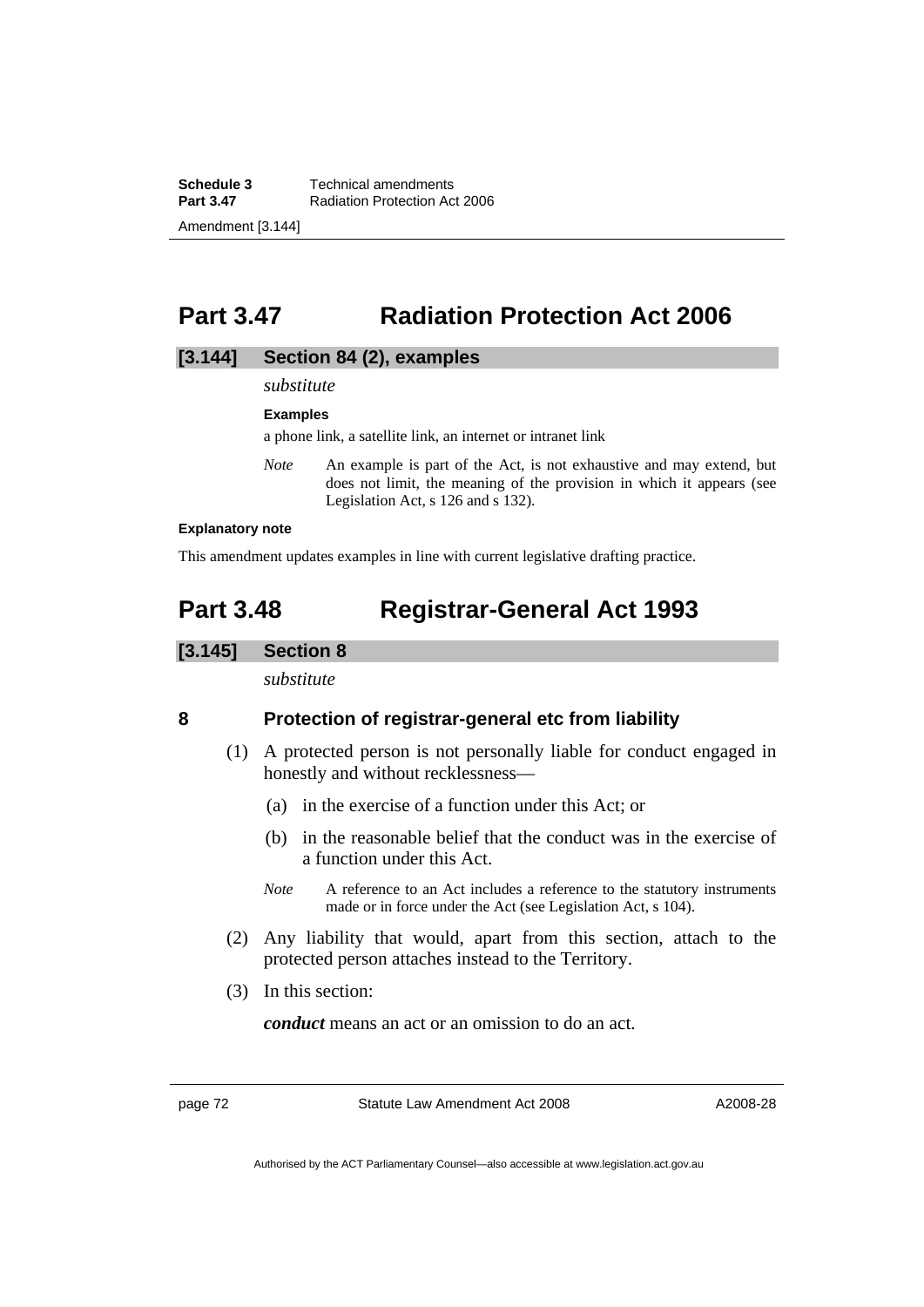Amendment [3.146]

*protected person* means a person who is, or has been—

- (a) the registrar-general; or
- (b) the deputy registrar-general.

#### **Explanatory note**

This amendment brings the language and structure of the provision more closely into line with current legislative drafting practice.

# **Part 3.49 Remuneration Tribunal Act 1995**

## **[3.146] Section 4 (2), new notes**

*insert* 

- *Note 1* For the making of appointments (including acting appointments), see the Legislation Act, pt 19.3.
- *Note 2* In particular, a person may be appointed for a particular provision of a law (see Legislation Act, s 7 (3)) and an appointment may be made by naming a person or nominating the occupant of a position (see Legislation Act, s 207).

#### **Explanatory note**

This amendment adds standard notes about appointments.

## **[3.147] Section 4 (3)**

### *substitute*

- (3) An appointment must be for a term of not longer than 5 years.
	- *Note* A person may be reappointed to a position if the person is eligible to be appointed to the position (see Legislation Act, s 208 and dict, pt 1, def *appoint*).

## **Explanatory note**

This amendment updates language in line with current legislative drafting practice and adds a standard note about appointments.

A2008-28

Statute Law Amendment Act 2008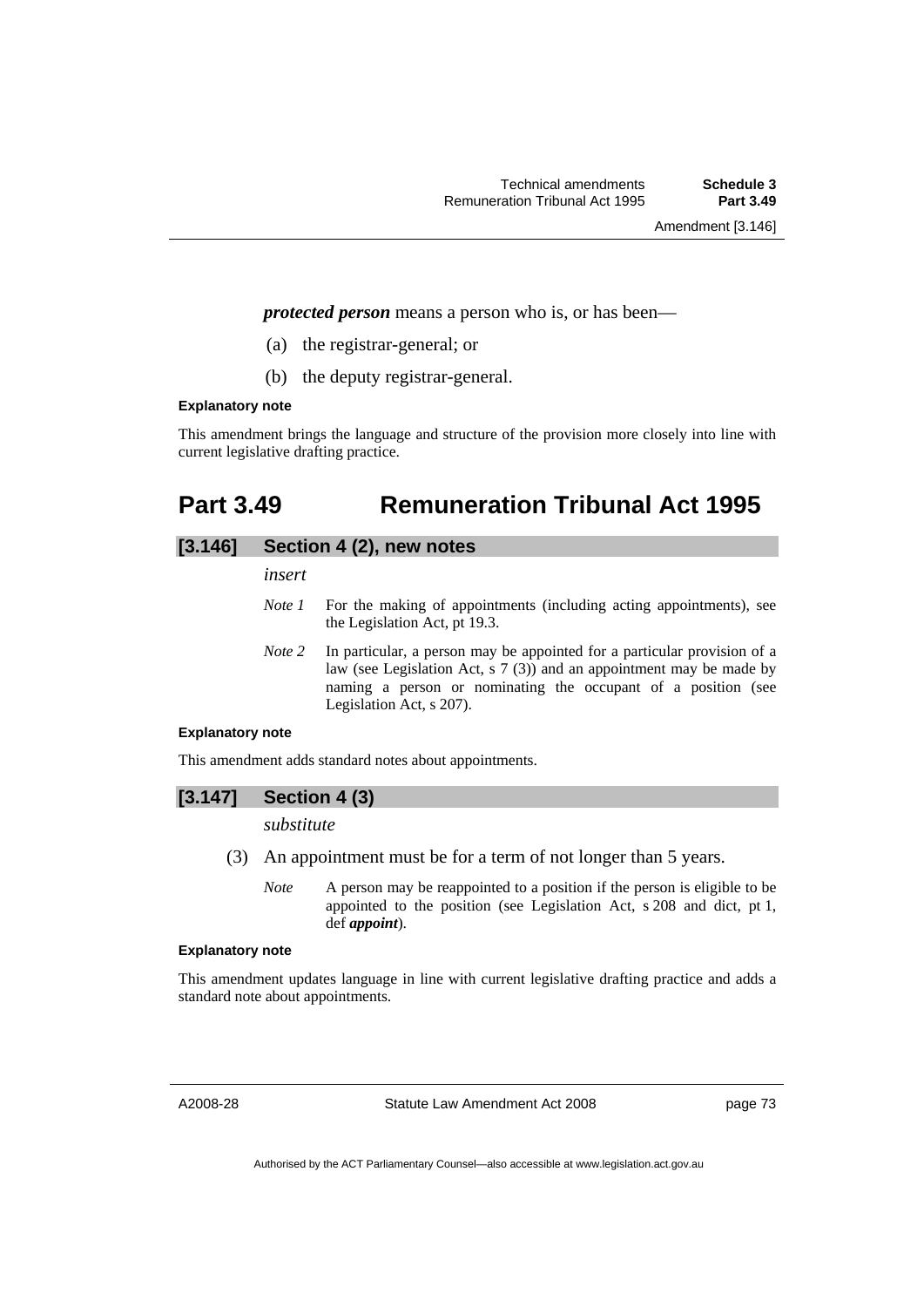**Schedule 3 Technical amendments**<br>**Part 3.50 Residential Tenancies A Part 3.50** Residential Tenancies Act 1997 Amendment [3.148]

# **Part 3.50 Residential Tenancies Act 1997**

## **[3.148] Section 48 (1) (a) (i)**

*omit* 

due and payable

*substitute* 

that has become payable

### **Explanatory note**

This amendment updates language in line with current drafting practice.

## **[3.149] Section 49 (1) (a)**

*omit* 

due and payable

*substitute* 

that has become payable

### **Explanatory note**

This amendment updates language in line with current drafting practice.

## **[3.150] Section 49 (2) (a)**

## *substitute*

 (a) the tenant has paid any rent that has become payable and is, in the tribunal's opinion, reasonably likely to pay future rent as it becomes payable; and

### **Explanatory note**

This amendment updates language in line with current drafting practice.

page 74 Statute Law Amendment Act 2008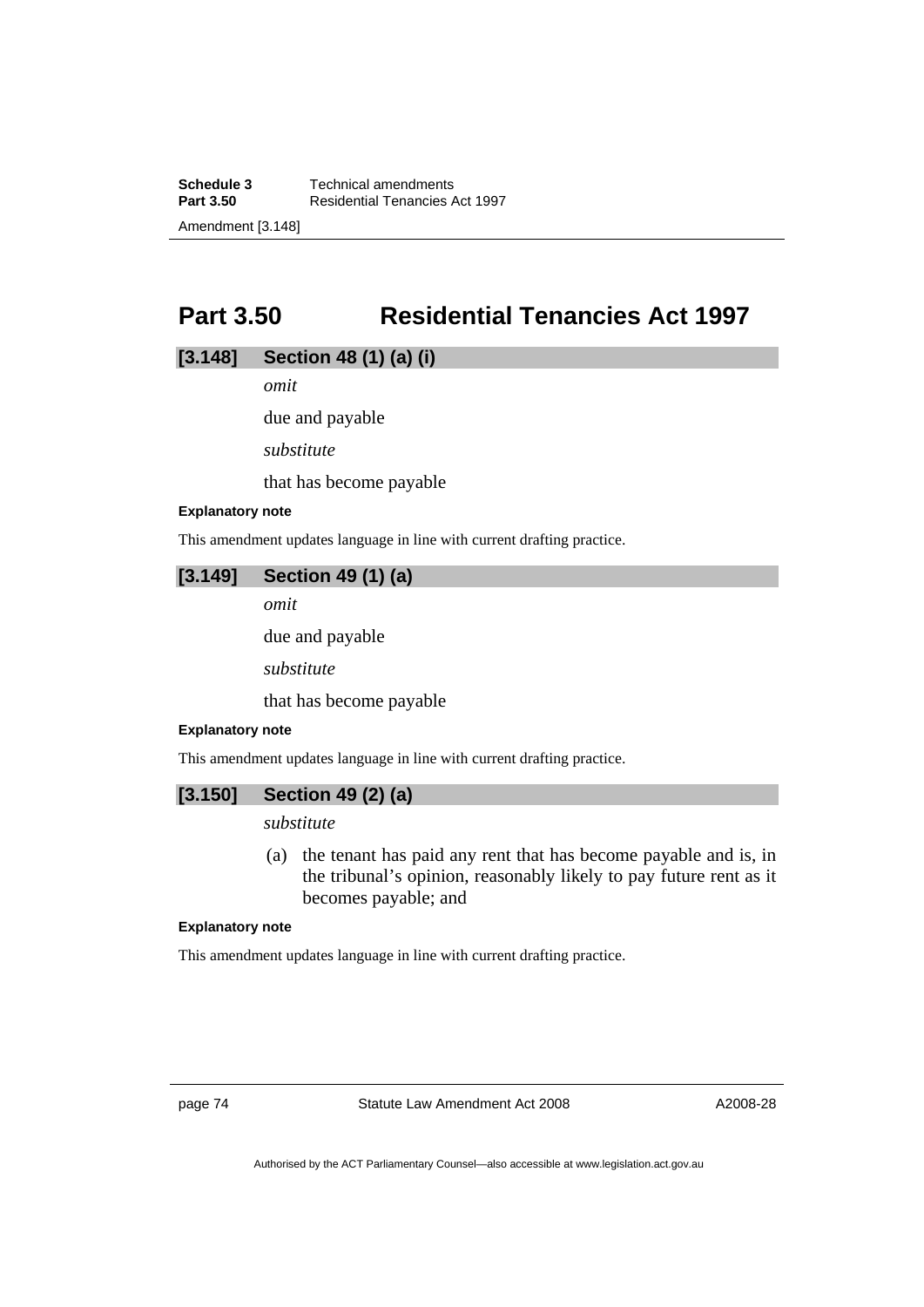## **[3.151] Section 49 (3)**

*substitute* 

- (3) Subsection (3A) applies if—
	- (a) the tenant is, in the tribunal's opinion, reasonably likely to pay the rent that has become payable as well as pay future rent as it becomes payable; and
	- (b) the tenant agrees to pay the rent that has become payable, and undertakes to pay future rent as it becomes payable, as required by the tribunal.
- (3A) Instead of making a termination and possession order under subsection (1), the tribunal may order (*conditional termination and possession order*) that if the tenant fails to pay the rent that has become payable, or future rent as it becomes payable, as required by the tribunal—
	- (a) the tenancy terminates at a stated hour on the day after the day when any rent becomes payable and is not paid; and
	- (b) the lessor becomes entitled to possession of the premises and all rent payable is payable immediately.

### **Explanatory note**

This amendment updates language and structure in line with current drafting practice.

## **[3.152] Section 112 (1) and (2)**

*substitute* 

- (1) The president must be a magistrate appointed by the Minister.
	- *Note 1* For the making of appointments (including acting appointments), see the Legislation Act, pt 19.3.
	- *Note 2* In particular, a person may be appointed for a particular provision of a law (see Legislation Act, s 7 (3)) and an appointment may be made by naming a person or nominating the occupant of a position (see Legislation Act, s 207).

A2008-28

Statute Law Amendment Act 2008

page 75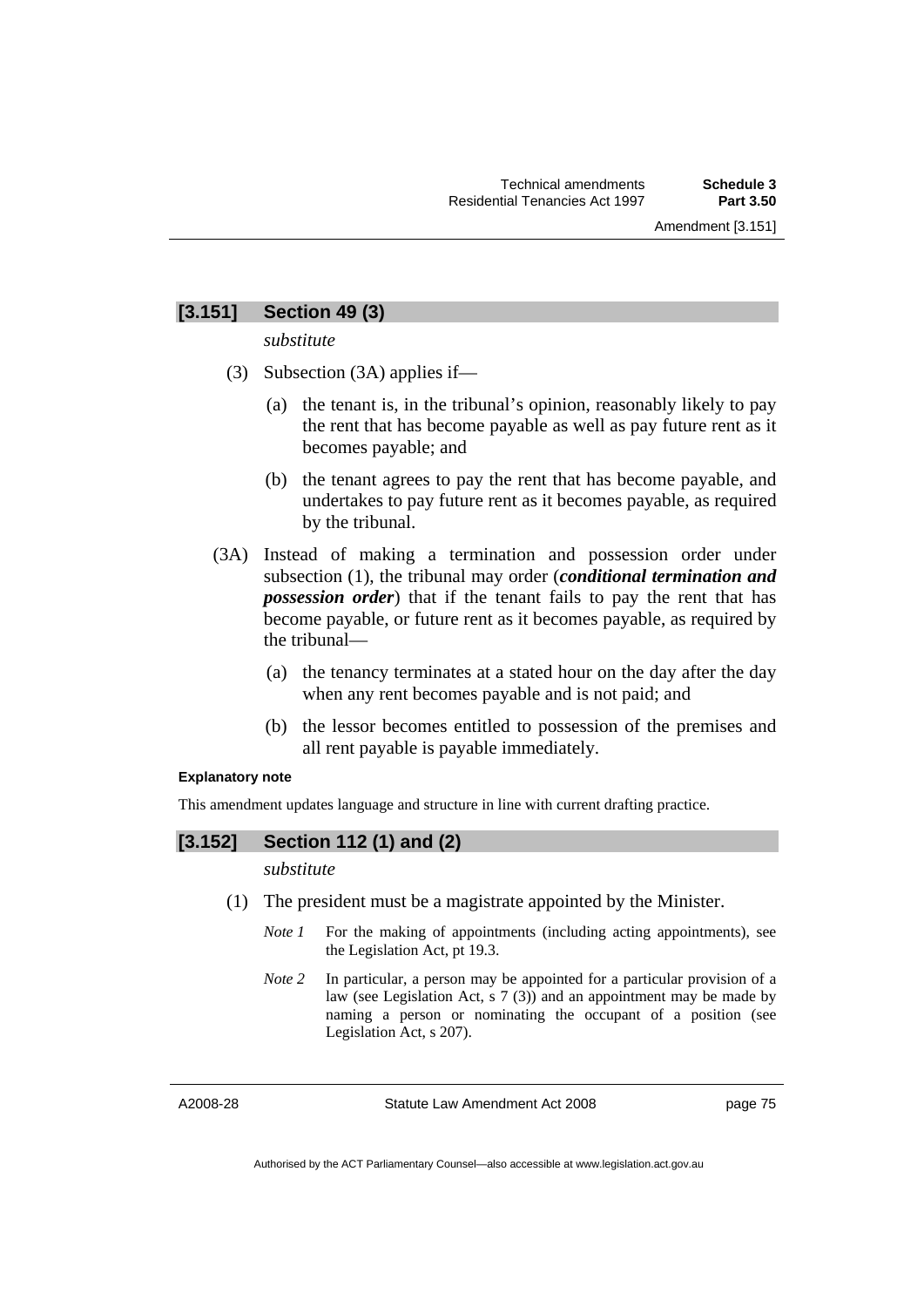- *Note 3* Certain Ministerial appointments require consultation with an Assembly committee and are disallowable (see Legislation Act, div 19.3.3).
- (2) An appointment must be for a term of not longer than 5 years.
	- *Note* A person may be reappointed to a position if the person is eligible to be appointed to the position (see Legislation Act, s 208 and dict, pt 1, def *appoint*).

#### **Explanatory note**

This amendment updates language in line with current legislative drafting practice and adds standard notes about appointments.

| [3.153]<br><b>Section 112 (4)</b> |  |
|-----------------------------------|--|
|-----------------------------------|--|

*omit* 

, in writing,

#### **Explanatory note**

This amendment omits the requirement for appointments to be in writing. This requirement is now in the Legislation Act, section 206 (1).

### **[3.154] Section 113**

*omit* 

### **Explanatory note**

This amendment omits an unnecessary provision. The Legislation Act, section 209 provides for the making of acting appointments. A standard note about acting appointments has been included in section 112 by another amendment.

### **[3.155] Section 116 (1), new notes**

*insert* 

- *Note 1* For the making of appointments (including acting appointments), see the Legislation Act, pt 19.3.
- *Note 2* In particular, a person may be appointed for a particular provision of a law (see Legislation Act, section 7 (3)) and an appointment may be made by naming a person or nominating the occupant of a position (see Legislation Act, section 207).

#### **Explanatory note**

This amendment inserts standard notes about appointments.

page 76 Statute Law Amendment Act 2008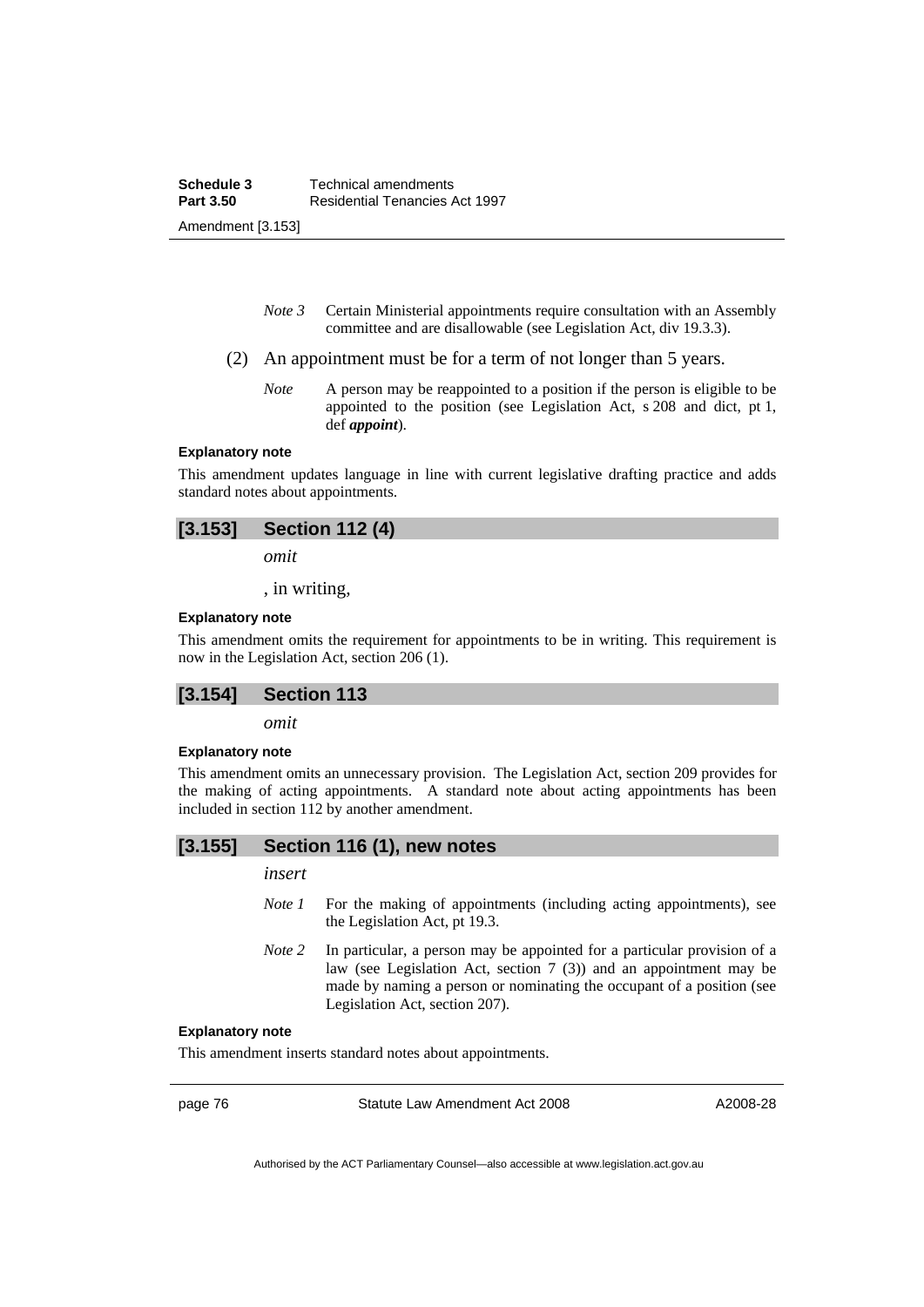## **[3.156] Section 116 (3) and (4)**

*omit* 

#### **Explanatory note**

This amendment omits the requirement for appointments and ending of appointments to be in writing. This requirement is now in the Legislation Act, section 206 (1) and section 208.



*omit* 

#### **Explanatory note**

This amendment omits a provision about deputy registrars. Section 114 already deals with deputy registrars.

## **[3.158] Section 123A (2), new note**

*insert* 

*Note* For other provisions about forms, see the Legislation Act, section 255.

#### **Explanatory note**

This amendment inserts a standard note about forms.

# **Part 3.51 Road Transport (Driver Licensing) Regulation 2000**

## **[3.159] Dictionary, note 3, new dot point**

*insert* 

public vehicle

#### **Explanatory note**

This amendment inserts a term in the list of terms used in the regulation that are defined in the *Road Transport (Driver Licensing) Act 1999*.

A2008-28

Statute Law Amendment Act 2008

page 77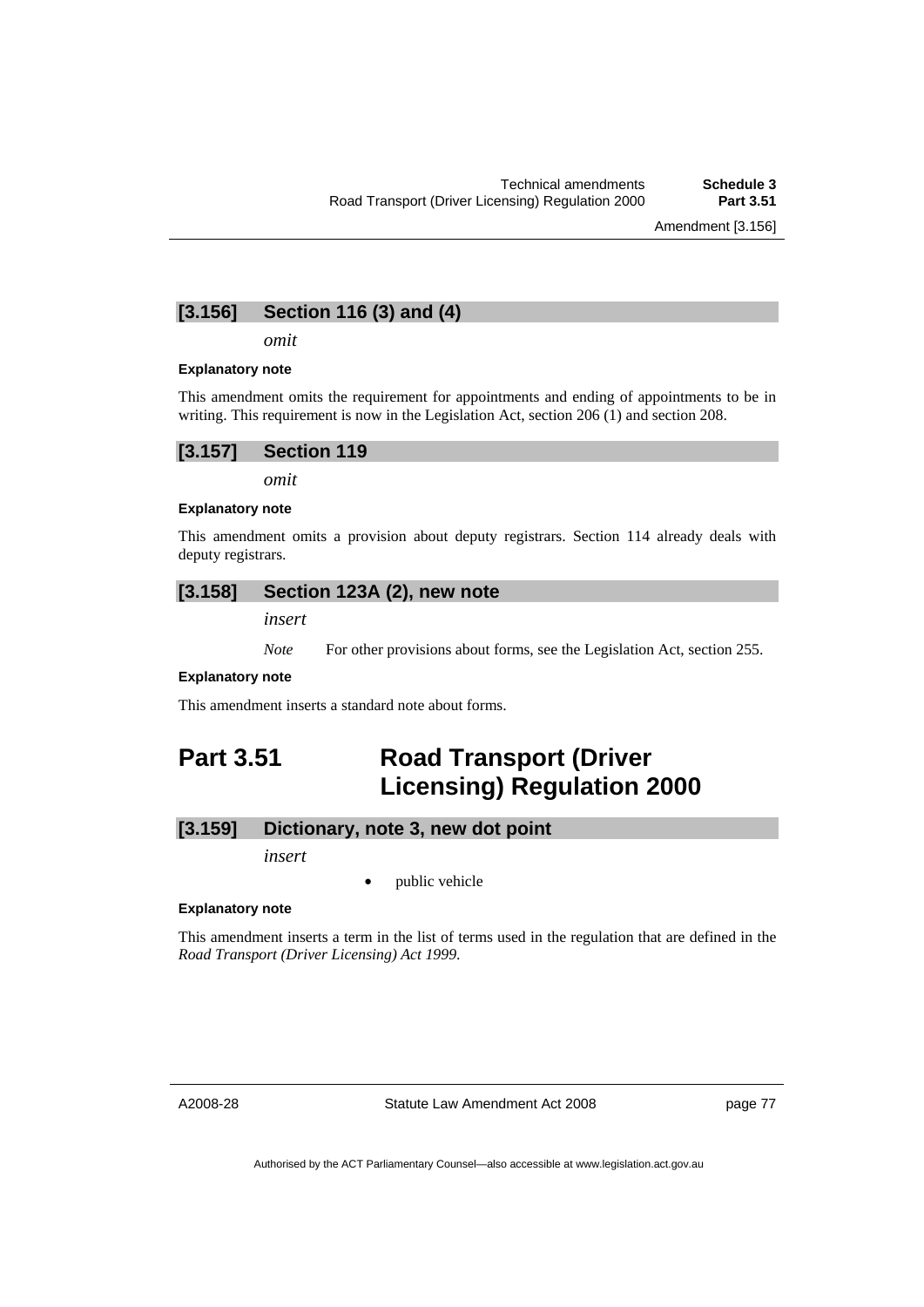## **[3.160] Dictionary, definition of** *public vehicle*

*omit* 

#### **Explanatory note**

This amendment omits the definition of *public vehicle*, which is defined by reference to the *Road Transport (General) Act 1999*, section 158. That section is in the *Road Transport (General) Act 1999*, part 10, which is to be omitted by the *Road Transport (Third-party Insurance) Act 2008*. The *Road Transport (Driver Licensing) Act 1999*, dictionary currently defines *public vehicle* by reference to the *Road Transport (Public Passenger Services) Act 2001*. Consequently, another amendment inserts the term 'public vehicle' in the dictionary, note 3. That note lists terms used in the regulation that are defined in the *Road Transport (Driver Licensing) Act 1999*.

# **Part 3.52 Road Transport (General) Regulation 2000**

### **[3.161] Section 29 (2)**

*omit* 

reasonably believes

*insert* 

believes on reasonable grounds

#### **Explanatory note**

This amendment updates language in line with current legislative drafting practice.

page 78 Statute Law Amendment Act 2008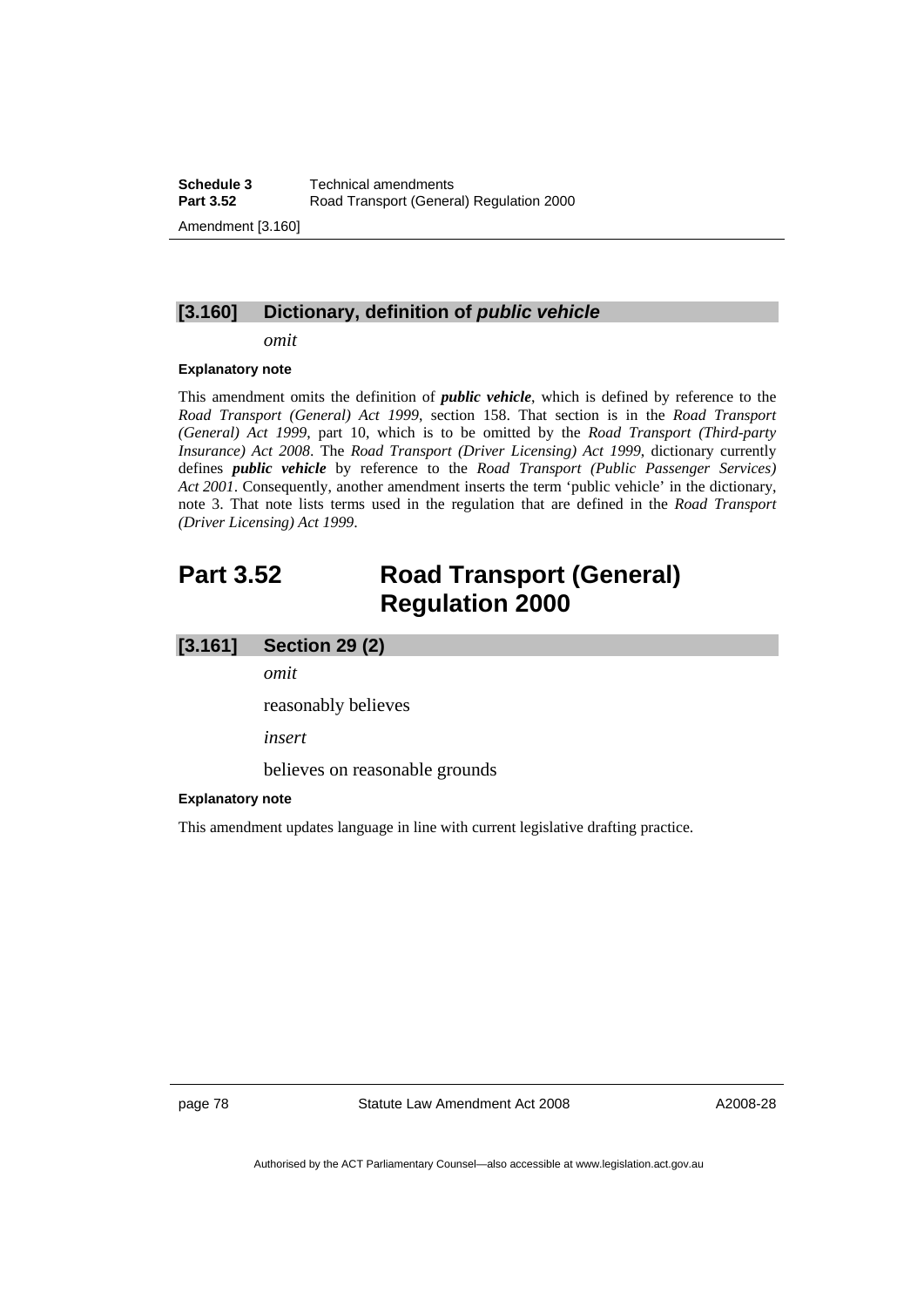# **Part 3.53 Spent Convictions Act 2000**

## **[3.162] Section 19 (6)**

*omit* 

Section 6

*insert* 

Section 16

## **Explanatory note**

This amendment corrects a cross-reference.

# **Part 3.54 Superannuation (Legislative Assembly Members) Act 1991**

## **[3.163] Sections 8 and 9**

*substitute* 

# **8 Chair of board**

The Speaker or, in the absence of the Speaker, the Deputy Speaker is the chair of the board.

# **9 Secretary of board**

The chief executive of the administrative unit responsible for the *Financial Management Act 1996* is the secretary of the board.

## **Explanatory note**

This amendment updates these sections in line with current drafting practice. In particular:

- 'chair' rather than 'chairperson' is used in section 8;
- section 8 is clarified by omitting the reference to 'where applicable' and substituting 'in the absence of the Speaker' for consistency with section 7;
- the redundant reference to 'under Treasurer' in section 9 is updated.

A2008-28

Statute Law Amendment Act 2008

page 79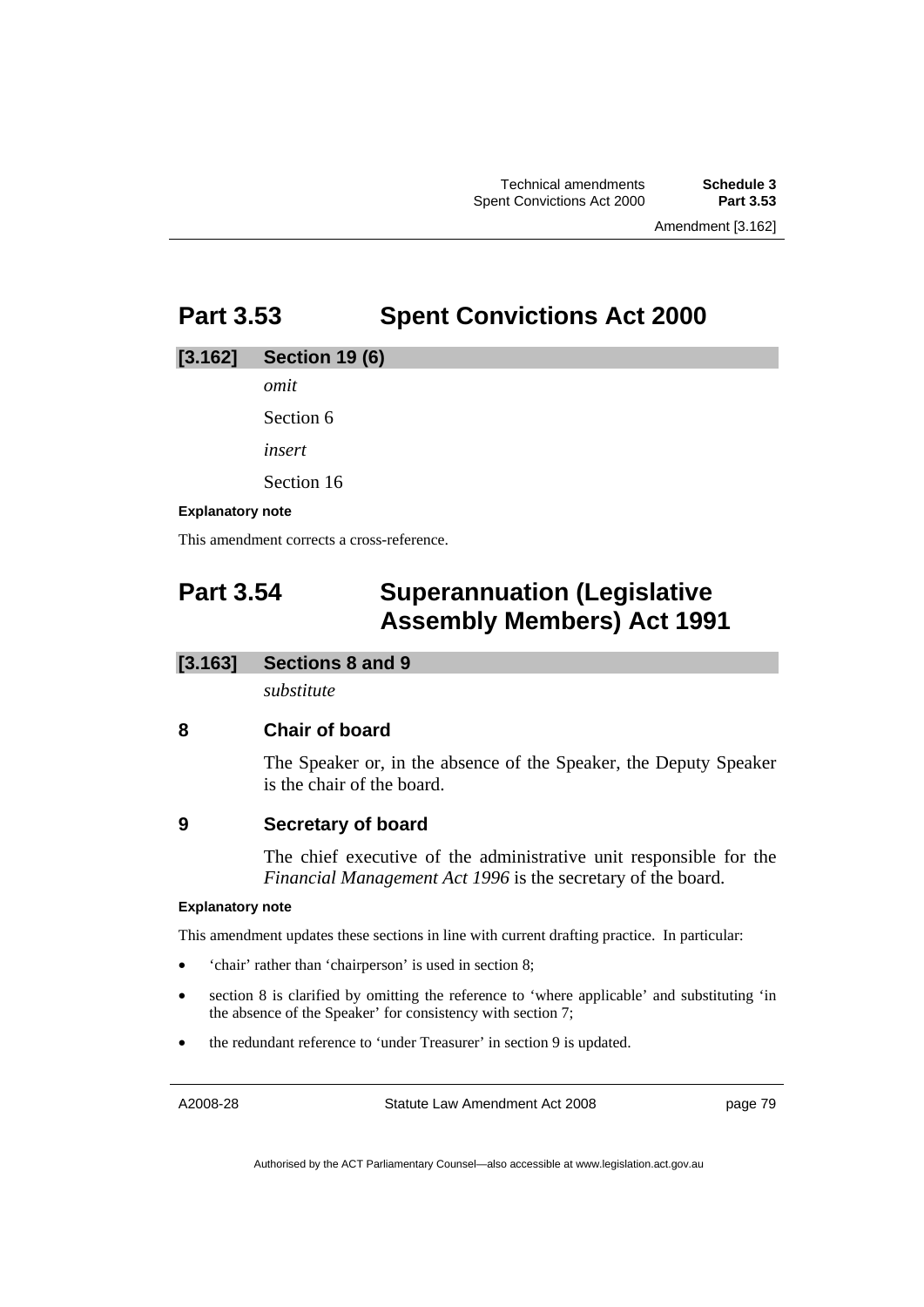**Schedule 3 Technical amendments**<br>**Part 3.55 Supervised Injecting Plane** Supervised Injecting Place Trial Act 1999 Amendment [3.164]

## **[3.164] Sections 10 and 11**

*omit* 

chairperson

*substitute* 

chair

#### **Explanatory note**

This amendment is consequential on the remaking of section 9 and section 10 by another amendment.

# **Part 3.55 Supervised Injecting Place Trial Act 1999**

## **[3.165] Section 11 (2)**

*omit* 

*Crimes Act 1900*, part 9

*substitute* 

Criminal Code, section 717 (Accessory after the fact)

### **Explanatory note**

This amendment updates a cross-reference to the *Crimes Act 1900*, part 9 (which dealt only with the offence of being an accessory after the fact in relation to an offence). That part was omitted by the *Criminal Code (Administration of Justice Offences) Amendment Act 2005*.

page 80 Statute Law Amendment Act 2008

A2008-28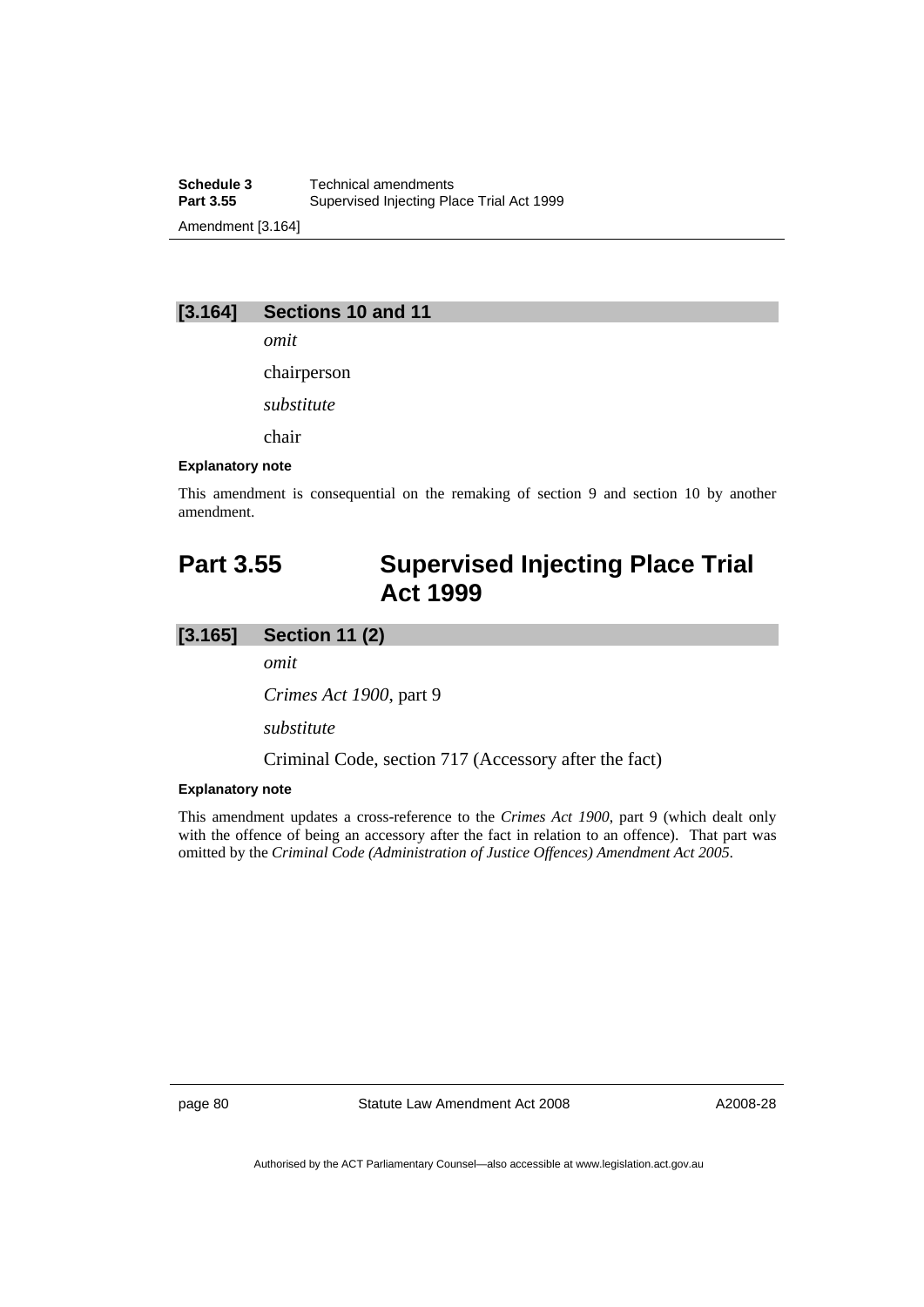## **[3.166] Section 22 (2) (a)**

### *substitute*

 (a) becomes bankrupt, executes a personal insolvency agreement or otherwise applies to take the benefit of any law for the relief of bankrupt or insolvent debtors; or

#### **Explanatory note**

This amendment brings the paragraph into line with the concept of personal insolvency agreement under the *Bankruptcy Act 1966* (Cwlth). Under that Act, personal insolvency agreements have replaced the concepts of deed of assignment, deed of arrangement and composition.

# **Part 3.56 Territory Records Act 2002**

# **[3.167] Section 36 (b)**

#### *substitute*

 (b) if the director becomes bankrupt, executes a personal insolvency agreement or otherwise applies to take the benefit of any law for the relief of bankrupt or insolvent debtors; or

#### **Explanatory note**

This amendment brings the paragraph into line with the concept of personal insolvency agreement under the *Bankruptcy Act 1966* (Cwlth). Under that Act, personal insolvency agreements have replaced the concepts of deed of assignment, deed of arrangement and composition.

A2008-28

Statute Law Amendment Act 2008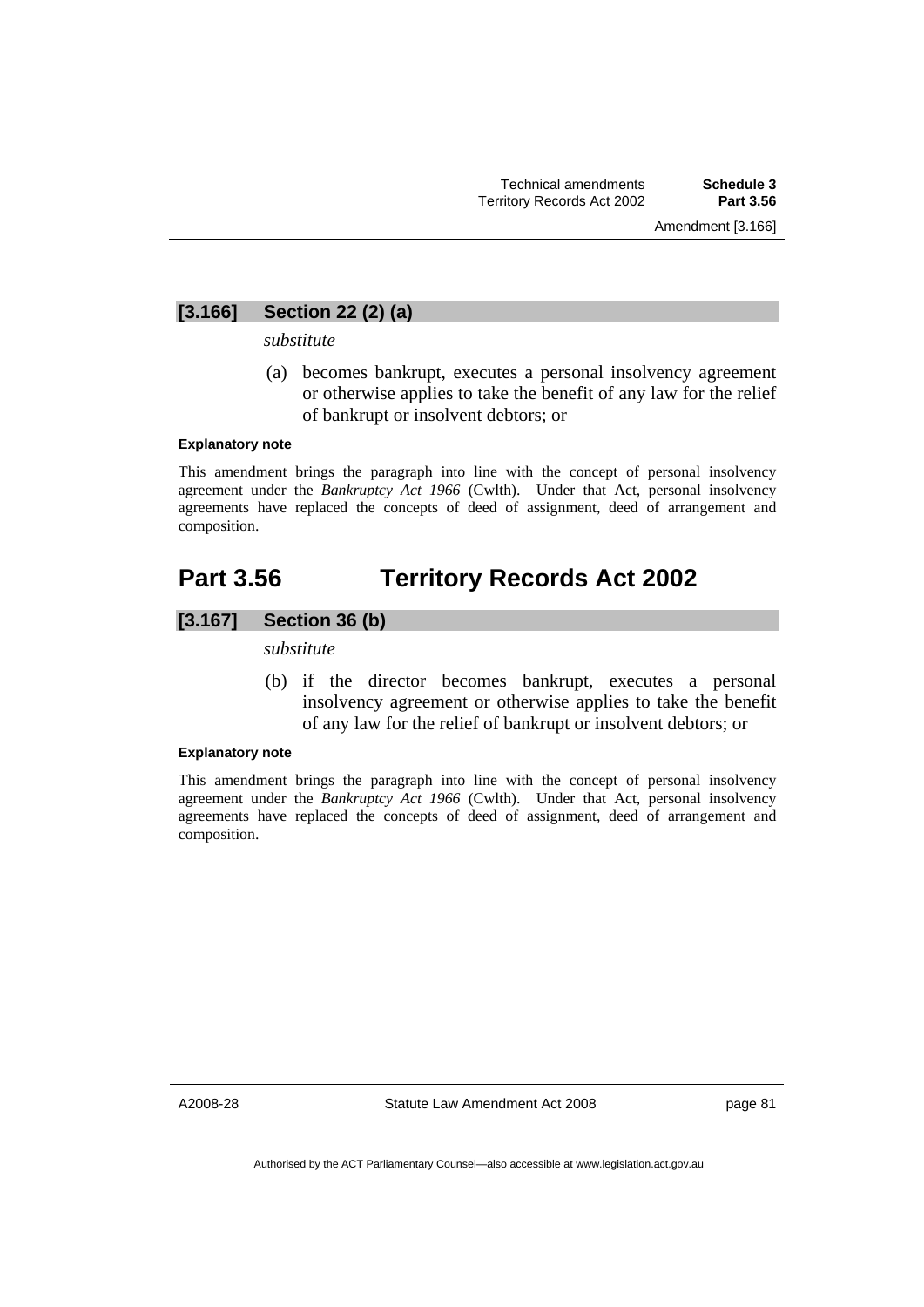# **Part 3.57 Training and Tertiary Education Act 2003**

## **[3.168] Section 13 (2) (d)**

*substitute* 

 (d) if the member becomes bankrupt, executes a personal insolvency agreement or otherwise applies to take the benefit of any law for the relief of bankrupt or insolvent debtors.

### **Explanatory note**

This amendment brings the paragraph into line with the concept of personal insolvency agreement under the *Bankruptcy Act 1966* (Cwlth). Under that Act, personal insolvency agreements have replaced the concepts of deed of assignment, deed of arrangement and composition.

## **[3.169] Section 60 (3) (b) (ii)**

*omit* 

reasonably satisfied

*substitute* 

satisfied on reasonable grounds

### **Explanatory note**

This amendment updates language in line with current legislative drafting practice.

page 82 Statute Law Amendment Act 2008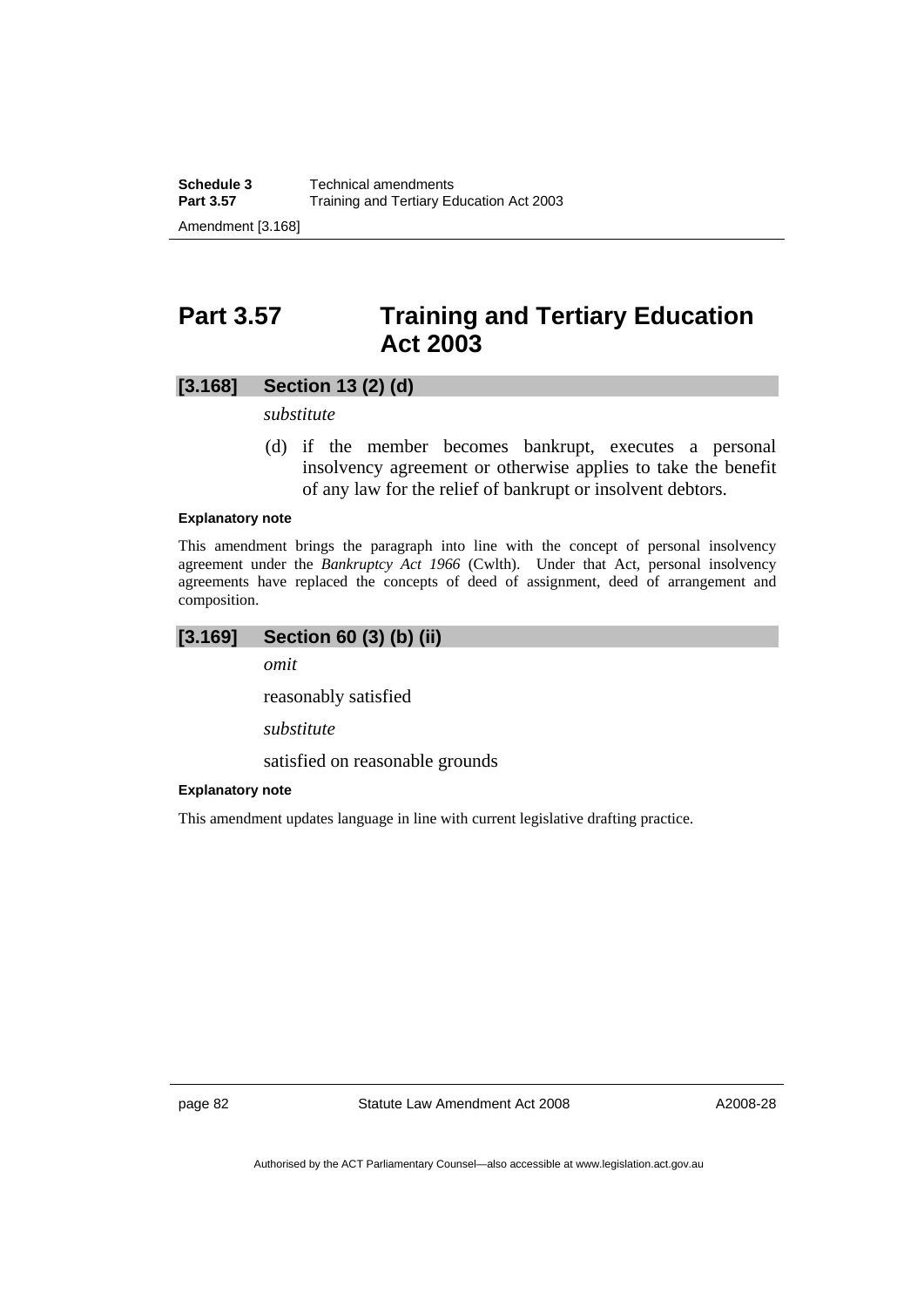# **Part 3.58 Utilities Act 2000**

## **[3.170] Section 180**

*substitute* 

## **180 Protection of council members etc from liability**

- (1) A protected person is not personally liable for conduct engaged in honestly and without recklessness—
	- (a) in the exercise of a function of the council under this Act; or
	- (b) in the reasonable belief that the conduct was in the exercise of a function under this Act.
	- *Note* A reference to an Act includes a reference to the statutory instruments made or in force under the Act (see Legislation Act, s 104).
- (2) Any liability that would, apart from this section, attach to a protected person attaches instead to the Territory.
- (3) In this section:

*conduct* means an act or an omission to do an act.

*protected person* means a person who is, or has been—

- (a) a member of the council; or
- (b) the registrar; or
- (c) a public servant acting under an arrangement mentioned in section 179.

### **Explanatory note**

This amendment brings the language and structure of the provision more closely into line with current legislative drafting practice.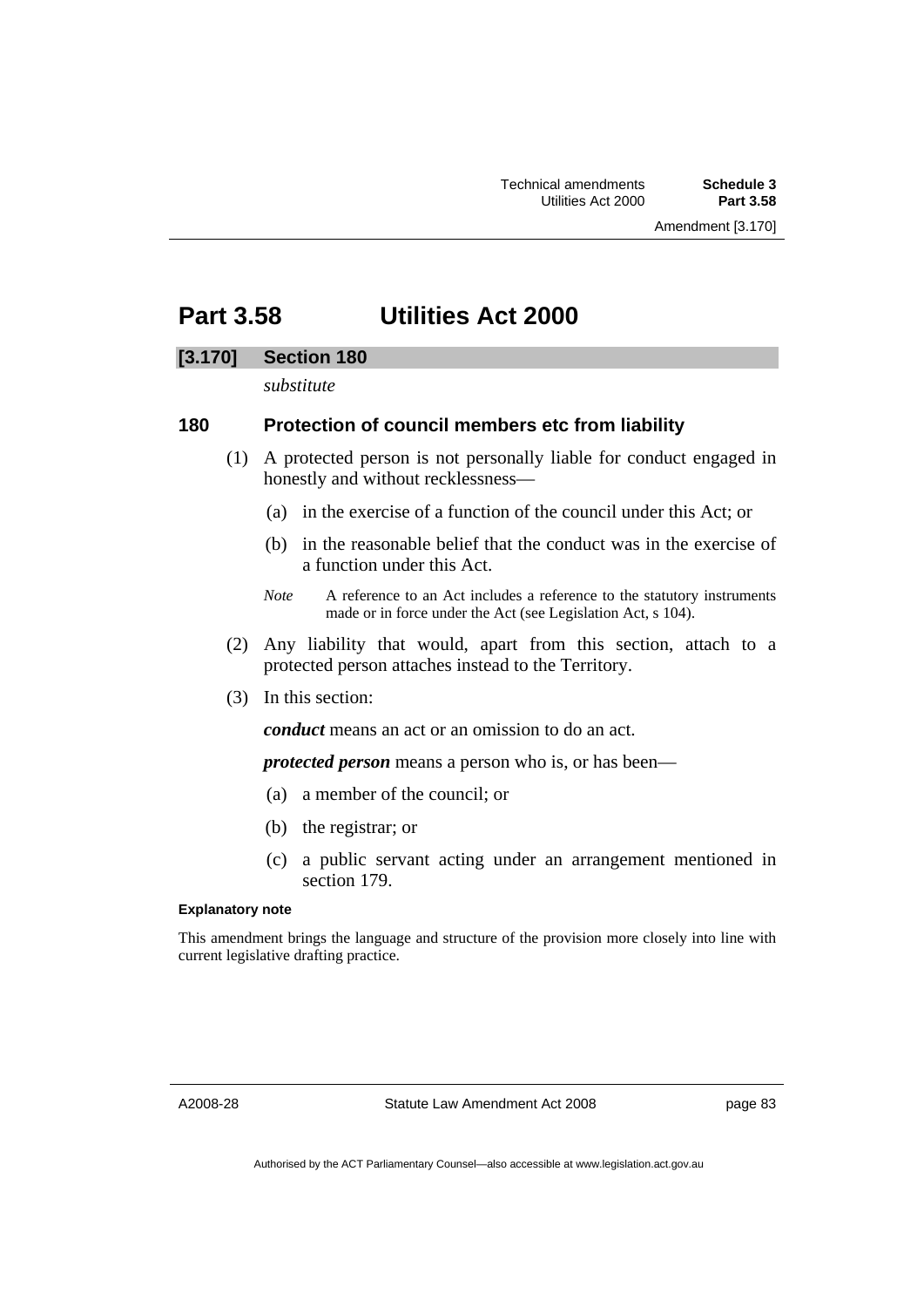**Part 3.59 Victims of Crime (Financial Assistance) Act 1983** 

## **[3.171] Section 67 heading**

*substitute* 

# **67 Extended meaning of** *convicted***—pt 5**

### **Explanatory note**

This amendment corrects the heading.

## **[3.172] Dictionary, definitions of** *amount of financial assistance***,**  *applicant***,** *application***,** *assisted person***,** *convicted***,**  *conviction***,** *defendant***,** *notice of objection***,** *order for restriction***,** *provisional order for restriction***,** *recovery proceedings* **and** *related crime*

*substitute* 

*amount of financial assistance*, if section 5 (References to applications and awards made on behalf of other people) applies see section  $5(2)(c)$ .

*applicant*, if section 5 (References to applications and awards made on behalf of other people) applies—see section 5 (2) (a).

## *application*—

- (a) for this Act generally—means an application to the Magistrates Court for an award of financial assistance under this Act; and
- (b) if section 5 (References to applications and awards made on behalf of other people) applies—see section 5 (2) (b).

*assisted person*, for part 4 (Recovery of financial assistance)—see section 52.

page 84 Statute Law Amendment Act 2008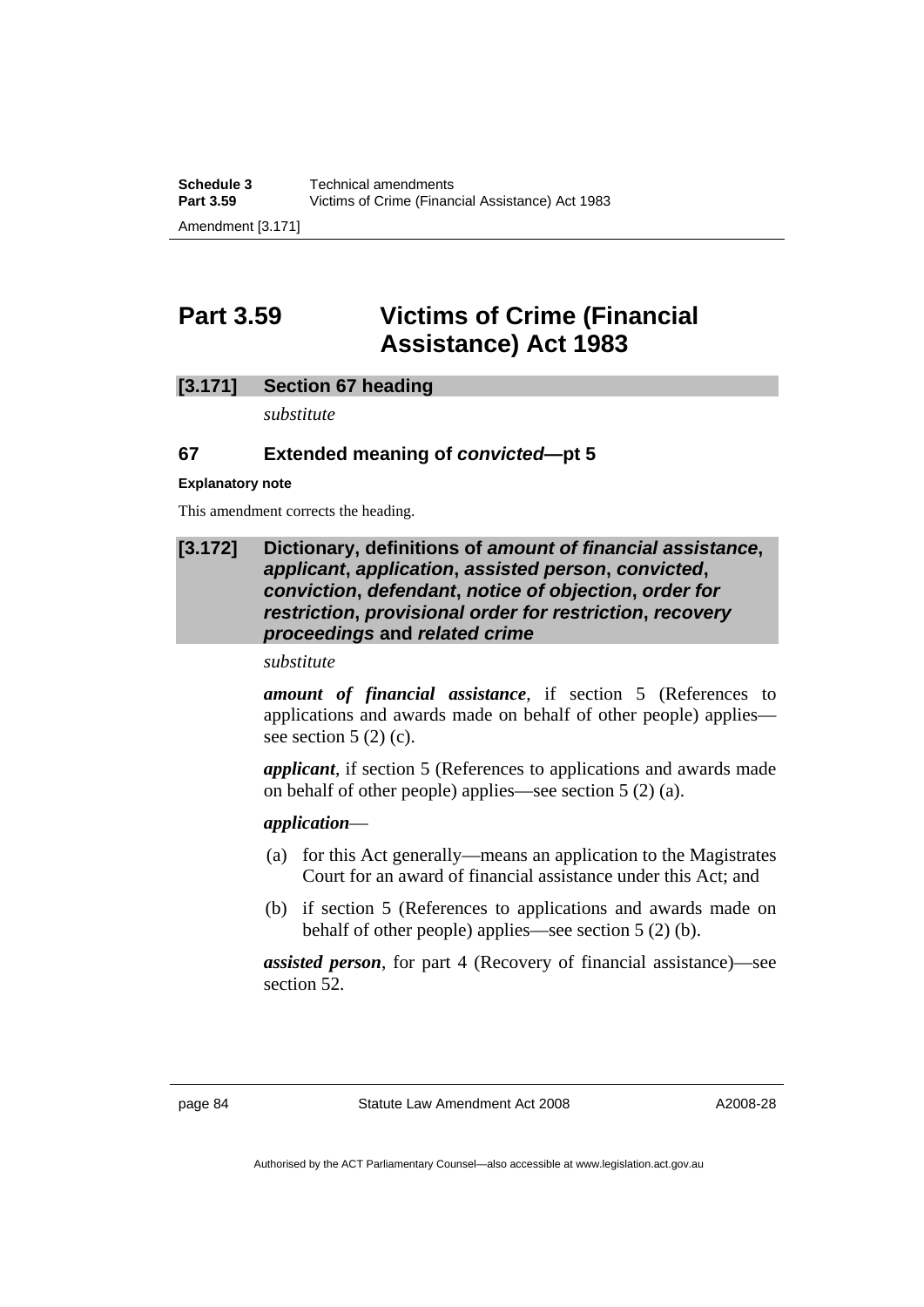*convicted*, of an offence—

- (a) if section 6 (References to convictions—finding of proof without proceeding to conviction) applies—see section  $6(2)$  (a); and
- (b) for part 5 (Compensation levy)—see section 67.

*conviction*, if section 6 (References to convictions—finding of proof without proceeding to conviction) applies—see section 6 (2) (b).

*defendant*, for part 4 (Recovery of financial assistance)—see section 52.

*notice of objection*, for part 4 (Recovery of financial assistance) see section 52.

*order for restitution*, for part 4 (Recovery of financial assistance) see section 52.

*provisional order for restitution*, for part 4 (Recovery of financial assistance)—see section 52.

*recovery proceedings*, for part 4 (Recovery of financial assistance)—see section 52.

*related crime*, for part 4 (Recovery of financial assistance)—see section 52.

### **Explanatory note**

This amendment revises definitions to correct references to the relevant provisions.

A2008-28

Statute Law Amendment Act 2008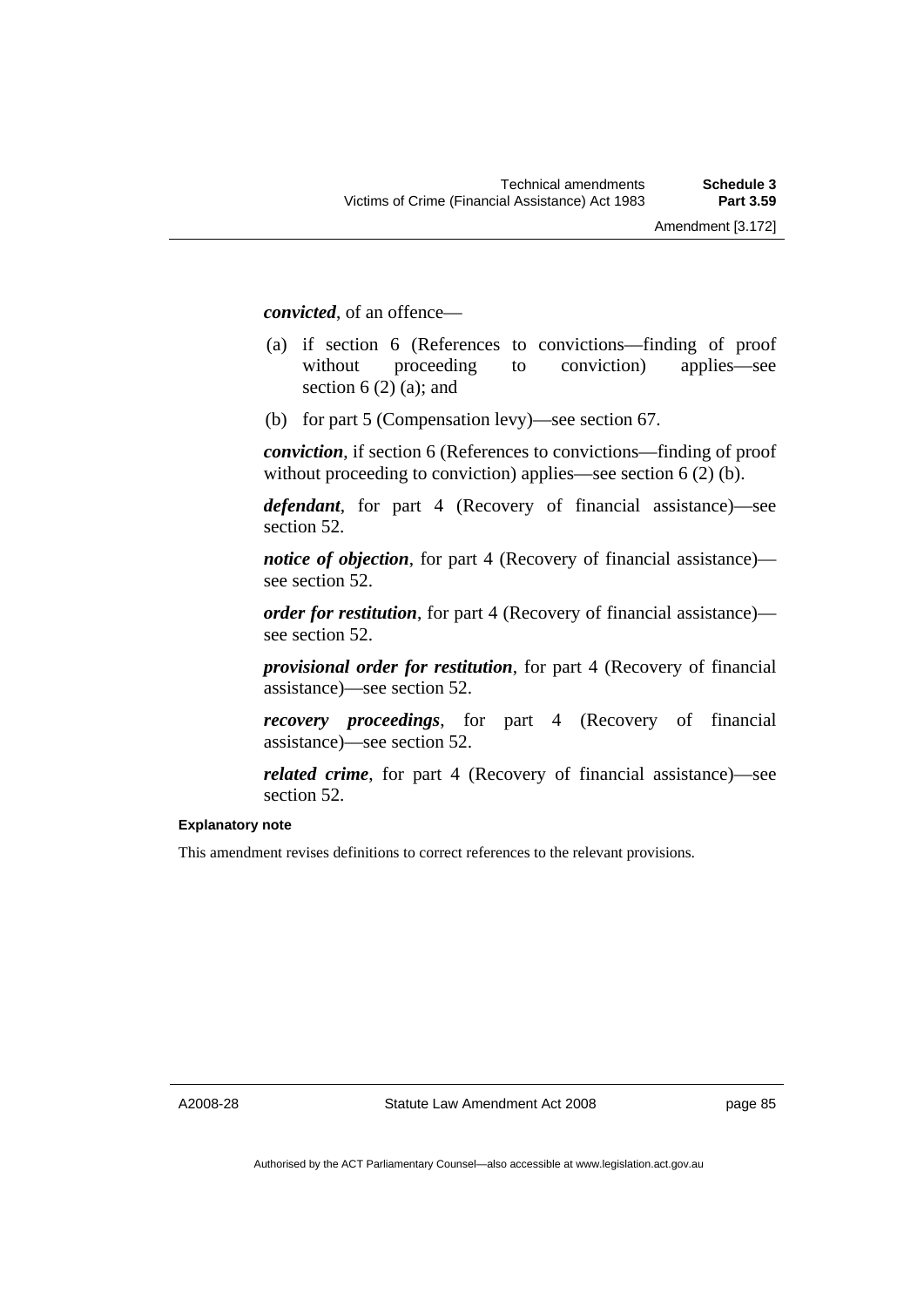# **Part 3.60 Victims of Crime Regulation 2000**

# **[3.173] Section 11 (3) (b)**

*substitute* 

 (b) if the member becomes bankrupt, executes a personal insolvency agreement or otherwise applies to take the benefit of any law for the relief of bankrupt or insolvent debtors; or

### **Explanatory note**

This amendment brings the paragraph into line with the concept of personal insolvency agreement under the *Bankruptcy Act 1966* (Cwlth). Under that Act, personal insolvency agreements have replaced the concepts of deed of assignment, deed of arrangement and composition.

# **Part 3.61 Witness Protection Act 1996**

## **[3.174] Section 27**

*substitute* 

# **27 Protection from liability**

- (1) A person is not personally liable for conduct engaged in honestly and without recklessness—
	- (a) in the exercise of a function under this Act; or
	- (b) in the reasonable belief that the conduct was in the exercise of a function under this Act.
	- *Note* A reference to an Act includes a reference to the statutory instruments made or in force under the Act (see Legislation Act, s 104).
- (2) Any liability that would, apart from this section, attach to the person attaches instead to the Territory.

page 86 Statute Law Amendment Act 2008

A2008-28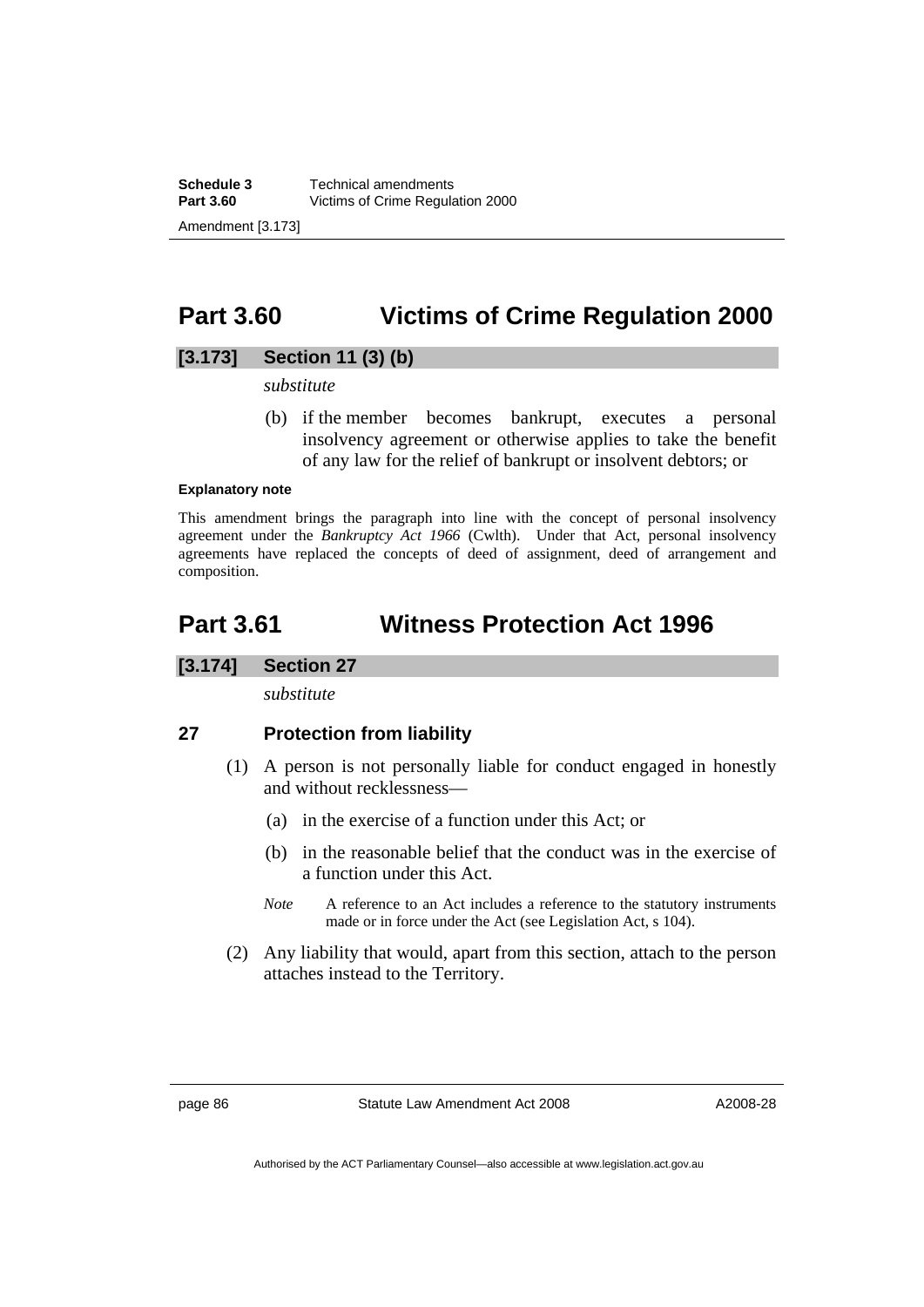(3) In this section:

*conduct* means an act or an omission to do an act.

#### **Explanatory note**

This amendment brings the language and structure of the provision more closely into line with current legislative drafting practice.

# **Part 3.62 Workers Compensation Act 1951**

## **[3.175] Schedule 3, section 3.18 (2), examples**

*substitute* 

### **Examples**

a phone link, a satellite link, an internet or intranet link

*Note* An example is part of the Act, is not exhaustive and may extend, but does not limit, the meaning of the provision in which it appears (see Legislation Act, s 126 and s 132).

#### **Explanatory note**

This amendment updates examples in line with current legislative drafting practice.

# **Part 3.63 Workers Compensation Regulation 2002**

#### **[3.176] Section 40 (2)**

*omit* 

reasonably believes

*insert* 

believes on reasonable grounds

#### **Explanatory note**

This amendment updates language in line with current legislative drafting practice.

A2008-28

Statute Law Amendment Act 2008

page 87